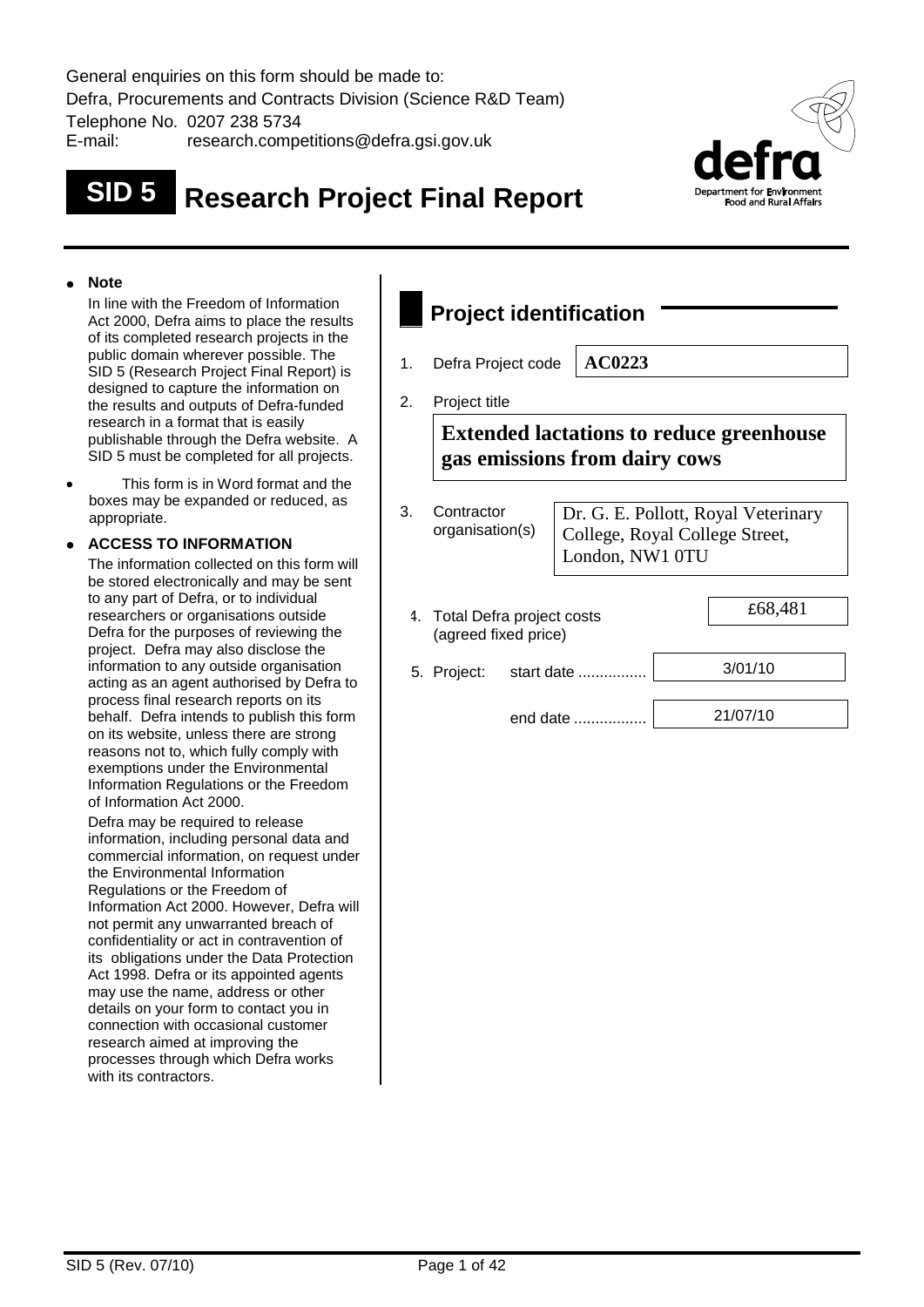6. It is Defra's intention to publish this form.

#### Please confirm your agreement to do so.........................................................................................................**YES**

(a) When preparing SID 5s contractors should bear in mind that Defra intends that they be made public. They should be written in a clear and concise manner and represent a full account of the research project which someone not closely associated with the project can follow.

Defra recognises that in a small minority of cases there may be information, such as intellectual property or commercially confidential data, used in or generated by the research project, which should not be disclosed. In these cases, such information should be detailed in a separate annex (not to be published) so that the SID 5 can be placed in the public domain. Where it is impossible to complete the Final Report without including references to any sensitive or confidential data, the information should be included and section (b) completed. NB: only in exceptional circumstances will Defra expect contractors to give a "No" answer.

In all cases, reasons for withholding information must be fully in line with exemptions under the Environmental Information Regulations or the Freedom of Information Act 2000.

(b) If you have answered NO, please explain why the Final report should not be released into public domain

## **Executive Summary**

7. The executive summary must not exceed 2 sides in total of A4 and should be understandable to the intelligent non-scientist. It should cover the main objectives, methods and findings of the research, together with any other significant events and options for new work.

The aim of this study was to see if the use of extended lactations (~450 d) in UK dairy herds could reduce greenhouse gas emissions (GHGE) from the current levels. The approach used was to review the literature on extended lactations, define the characteristics of lactation length in UK dairy herds, and use this information in both a farm and national dairy model to estimate GHGE. Various alternative scenarios would be modelled to test both the sensitivity of the results and the effects of varying some basic parameters of dairy herds.

 Research into the use of extended lactations was very limited but three studies indicated some of the characteristics of extended lactations and demonstrated that nutrition, milking regime, genetics and calving season all affected yields from extended lactations. Persistency (the rate of decline in daily milk yield after the peak of lactation) was considered a key feature of an extended lactation, successful extended lactations having a higher persistency i.e. a slower rate of decline. Systems of production involving concentrate feeding were more successful at utilising extended lactations than grazing systems. Most extended lactation systems produced a similar amount of milk per year to a "normal" system and were not found to be less economic.

 An analysis of the relationships between calving interval, a trait highly correlated to lactation length, found that longer calving intervals were associated with higher milk yields per lactation, higher peak milk yield but a lower level of persistency. Persistency was heritable and so could be used in an appropriate selection programme to increase persistency without necessarily increasing peak yield.

 An analysis of lactation length in the UK dairy herd over the last 20 years was undertaken. In this study lactation length was measured as the day of last test-day record and probably underestimates true lactation length by ~15 d. Mean lactation length has increased from 352 d in 1990 to 395 d in 2007 and the spread of lactations lengths also increased over this time period. An analysis of herd/year lactation length characteristics found a greater spread of mean lactation lengths in 2007 compared to 1990. The SD of herd/year lactation lengths indicated that a considerable number of farms have a higher mean lactation length but a relatively low SD, indicating a conscious move towards managing herds for longer lactations. The wider use of extended lactations has led to a more even calving pattern throughout the year than was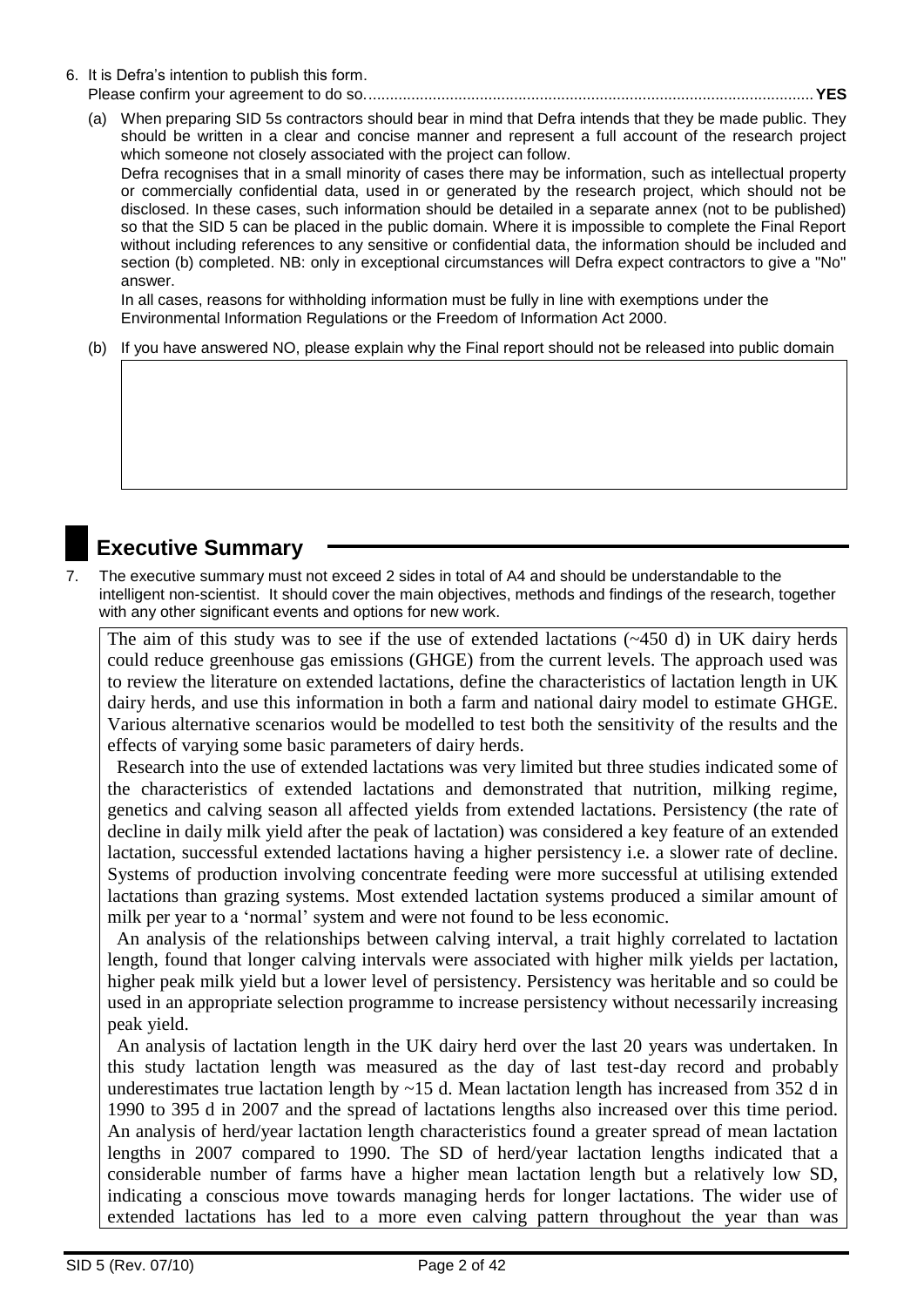previously the case.

 A dairy herd model was used to investigate the effect of using lactations of 305, 370 and 440 days on herd structure and GHGE, given maintenance of the current annual milk output. A base scenario was used for comparative purposes which was constructed from the model herd used for deriving the economic weights for the UK PLI index. Data from UK dairy herds were analysed to determine the relationships between key lactation parameters and to derive the characteristics of lactations of the three lengths modelled.

 Initial use of the model indicated that as lactation length increased milking cow and follower numbers decreased, However GHGE increased as lactations became longer. This was due to the emissions from the milking herd increasing at a faster rate than the reduction due to smaller herd sizes. The lower milk yield during the last few months of lactation carried a greater overhead cost of emissions, in order to maintain the cow per kg of milk produced.

 Changes in the persistency of lactation were shown to alter the GHGE such that improvements in persistency decreased emissions. The level, of change was relatively small and a 20% improvement in persistency only decreased GHGE by about 3% for lactations of 440 days.

 Improvements in longevity and changes in the number of followers required both have an effect on the herd via the replacement rate required to maintain herd numbers. Changes in replacement rate were also modelled. A move from a 25% replacement rate to 20% once again had a small positive effect on GHGE resulting in a reduction of about 0.5%.

 The most promising way to reduce GHGE from dairy herds appeared to be through increased milk yield. A move from the current scenario to the level of the top 10% of lactation yields reduced GHGE by 12% for herds using 440-d lactations. This was accompanied by a reduction in the herd size from 127 to 97 milking cows. If such a change could be made in conjunction with improvements in persistency then further reductions in GHGE would be possible. Greater reductions in GHGE were made when using the shorter lactations, 19% for 370-d and 25% for 305-d lactations.

 A number of negative effects of longer lactations were identified from the research both reviewed and carried out as part of this project. These were increased fat % in milk, higher somatic cell counts, lower casein content and a saltier taste to the milk. These effects were mostly small.

 Although this research project has used a considerable amount of information associated with extended lactations very little of it has come from commercial UK herds managed to achieve 18 month calving intervals. In this sense there are huge knowledge gaps on the use of extended lactations. Critical features of extended lactations that need more research include fertility and longevity of cows involved in extended lactations, particularly if the move towards higher milk yields is seen as the way to reduce GHGE from the dairy sector. The combination of higher yields and longer lactations will highlight conception rate as a more critical fertility trait, rather than calving interval. By removing the imperative to get cows back into calf as soon as possible after calving then culling for poor fertility may be reduced and so longevity may increase.

 An economic assessment of extended lactations based on real UK data is also required so that producers have some idea of the real costs of moving to extended lactations. This assessment will need to take into account the effects of different levels of milk yield and persistency

# **Project Report to Defra**

- 8. As a guide this report should be no longer than 20 sides of A4. This report is to provide Defra with details of the outputs of the research project for internal purposes; to meet the terms of the contract; and to allow Defra to publish details of the outputs to meet Environmental Information Regulation or Freedom of Information obligations. This short report to Defra does not preclude contractors from also seeking to publish a full, formal scientific report/paper in an appropriate scientific or other journal/publication. Indeed, Defra actively encourages such publications as part of the contract terms. The report to Defra should include:
	- the scientific objectives as set out in the contract;
	- the extent to which the objectives set out in the contract have been met;
	- details of methods used and the results obtained, including statistical analysis (if appropriate);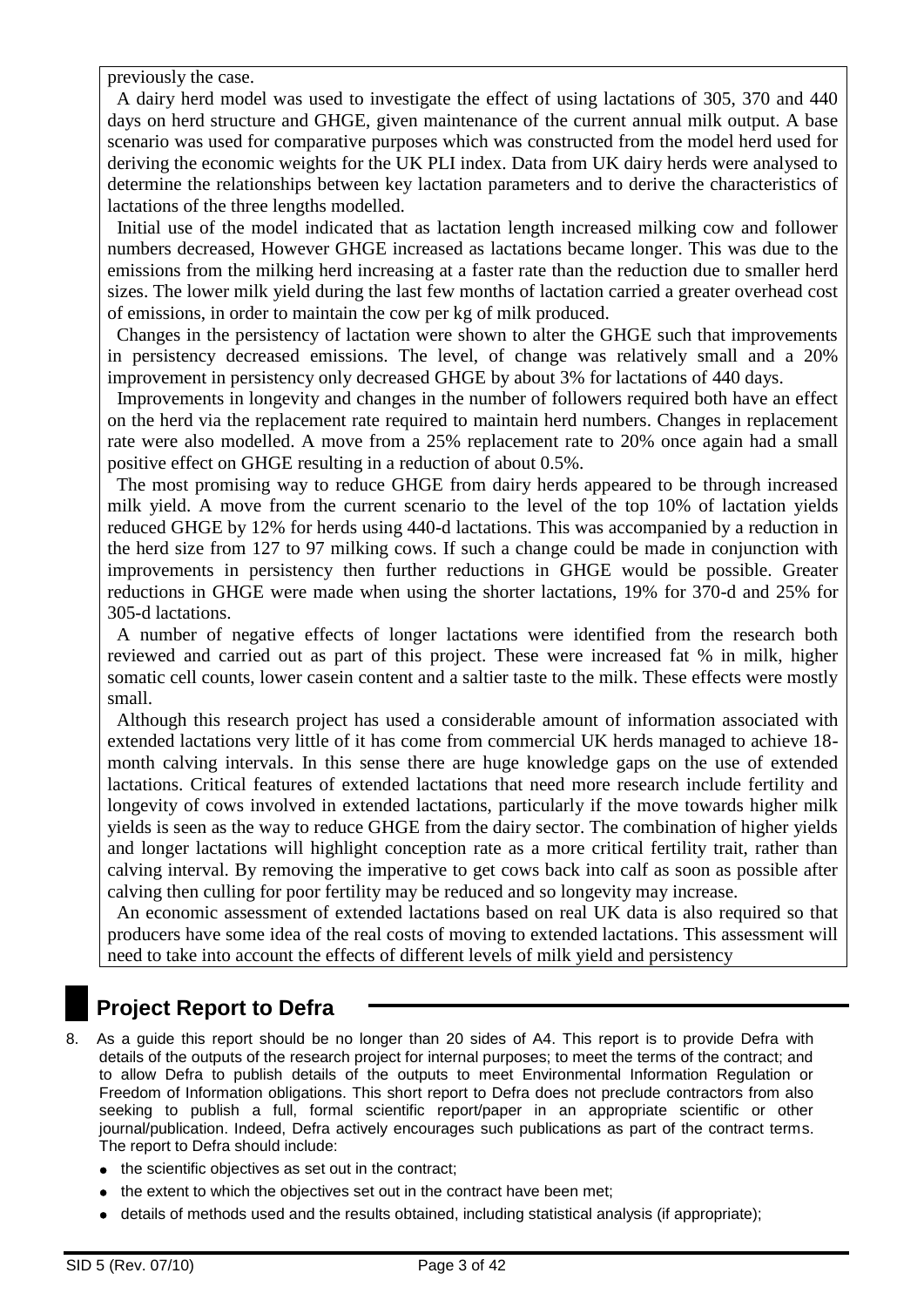- a discussion of the results and their reliability;
- $\bullet$  the main implications of the findings;
- possible future work; and
- any action resulting from the research (e.g. IP, Knowledge Transfer).

# **References to published material**

9. This section should be used to record links (hypertext links where possible) or references to other published material generated by, or relating to this project.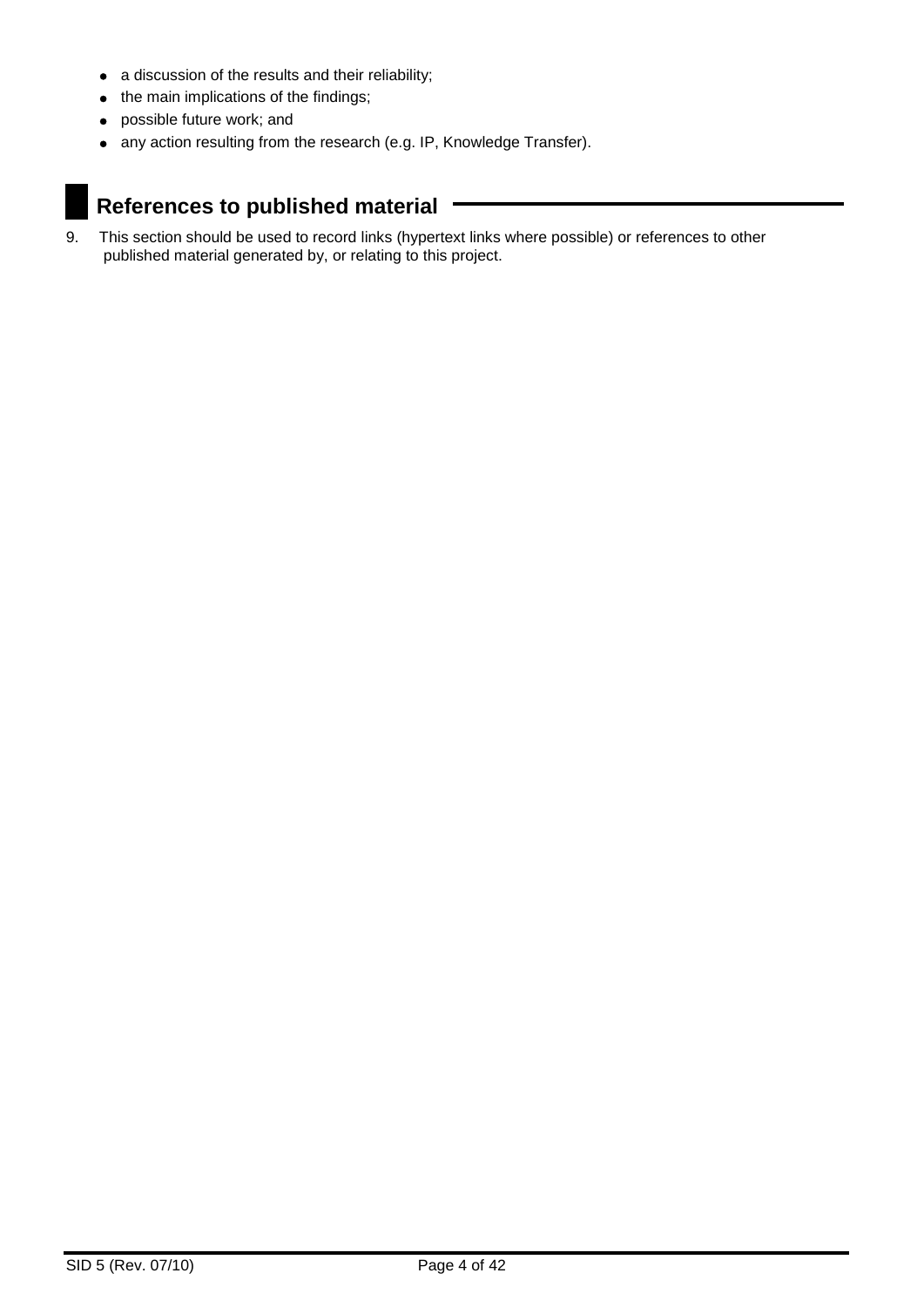### **Introduction**

Under its Climate Change Act of 2008, the UK Government is committed to reducing national greenhouse gas emissions (GHGE) to 80% of 1990 levels, by 2050. Each sector of the UK economy has been committed to contributing to these reductions. In the agriculture sector, livestock systems are an important source of GHGE, particularly methane (CH<sub>4</sub>) and nitrous oxide (N<sub>2</sub>O). Livestock account for up to 40% of the world methane (CH<sub>4</sub>) production, a large proportion (80%, de Haan *et al*., 1997) of which comes from enteric fermentation and a smaller proportion (20%, Safeley *et al*., 1992) from anaerobic digestion in liquid manure. Sixty-four percent of global  $N_2O$  emissions are due to agriculture, chiefly as a result of fertilizer use (organic and inorganic) but livestock species produce  $N_2O$  from manure management. There are a number of options for reducing GHGE from livestock systems. These include improving productivity and efficiency, reducing wastage at the herd level and selecting animals which individually produce less GHGE. This work is intended to follow up the unsupported suggestion by Hopkins and Lobley (2009) that the adoption of extended lactations could lead to reduced GHGE. The assumption underlying this project is that the use of extended lactations could lead to more efficient production and less wastage. It is supposed that this approach could use a two-pronged attack on GHGE by both reducing the number of stock required in the national dairy herd and improving the efficiency of the remaining cows. The project will review all information currently known about extended lactations, provide new information from an analysis of commercial UK dairy herd records, model extended lactation production at the herd and national levels and use the results to investigate the overall likely changes in GHGE from a move to extended lactations. Throughout the project any negative impacts of extended lactations and any gaps in knowledge will be identified.

The six objectives of the project were:

1. Review experiments, industry data analyses and economic modelling in UK and elsewhere into extended lactations and determine the technical (yield, milk composition, reproduction, health, welfare) and economic feasibility of extending lactation length per cow from 305 days to 450 days (15 months) so that cows calve at 18-month intervals rather than at 12-month intervals (i.e. two lactations in three years v three lactations in three years).

2. Determine the relationships between peak yield, total lactation yield, persistency and calving index in the UK dairy herd.

3. Establish the extent to which extended lactations occur by default in UK dairy herds, and reasons for its occurrence.

4. Determine whether or not the current output of milk in the UK could be sustained through the adoption of extended lactations in the national dairy herd, and if so what size of milking cow and herd replacement population would result, if the current levels of dairy cow fertility and longevity are maintained.

5. Determine the potential impact on greenhouse gas emissions from the dairy sector of the adoption of extended lactations.

6. Examine research and industry data into extended lactations to identify any negative impacts that they might have on other aspects of milk production e.g. seasonality payments, lower milk price due to higher somatic cell counts.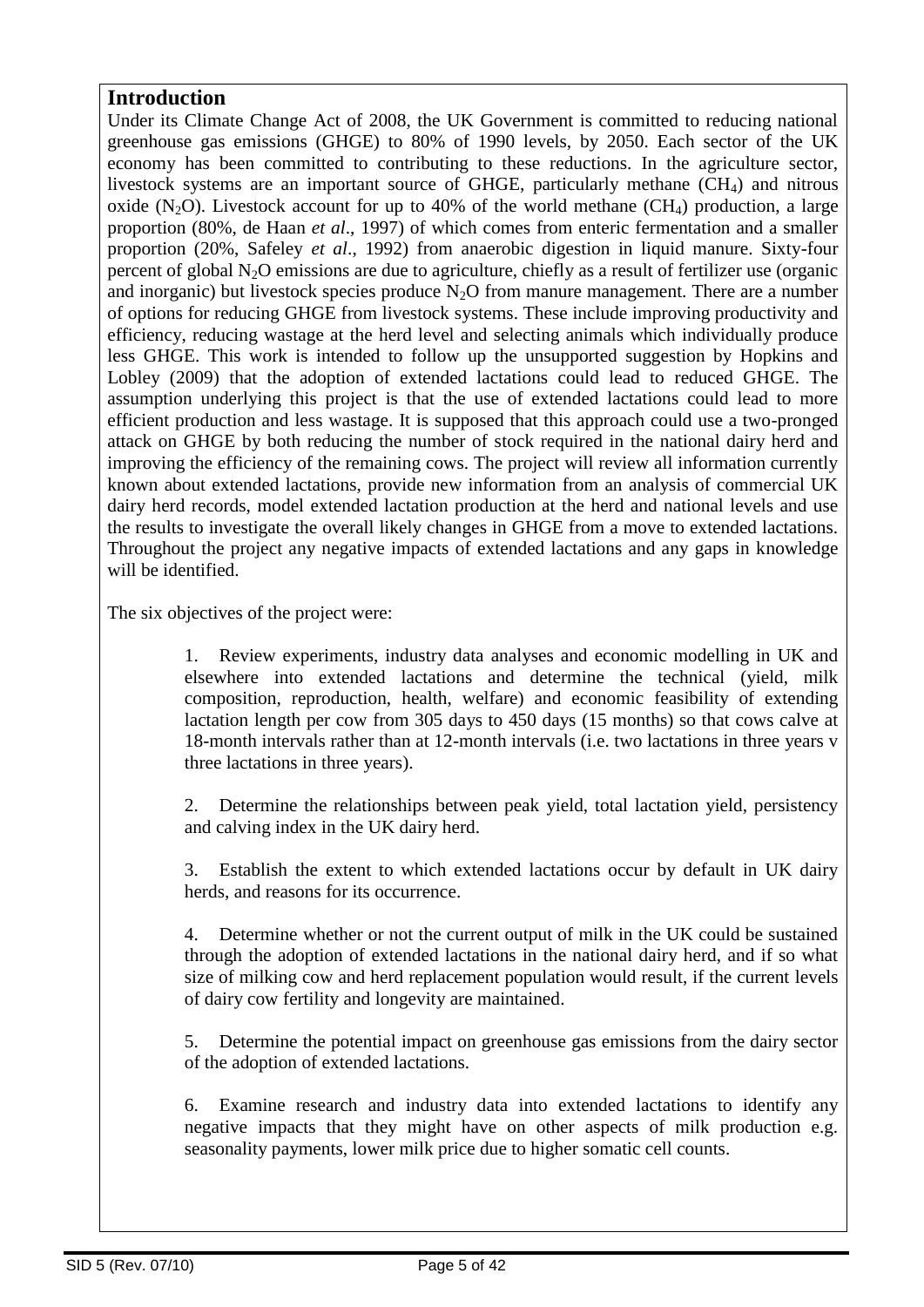# **Objective 1.**

*Review experiments, industry data analyses and economic modelling in UK and elsewhere into extended lactations and determine the technical (yield, milk composition, reproduction, health, welfare) and economic feasibility of extending lactation length per cow from 305 days to 450 days (15 months) so that cows calve at 18-month intervals rather than at 12-month intervals (i.e. two lactations in three years v three lactations in three years).*

Traditional dairy production has relied on an annual cycle of events, designed largely to fit with the yearly pattern of grass growth but also to simplify dairy management and to satisfy the milk buyers" requirements of a stable milk supply. Fixed calving periods in the spring or autumn were maintained by aiming for a 365-day calving interval (CI; the time between successive calvings). In order to achieve this, cows needed to have rebred after calving by about the  $60<sup>th</sup>$  day of lactation since gestation length is approximately 9 mo. A lactation length of about 305 days (10 mo) became the norm and much of the recording effort, and traits used for genetic selection, were based on this length of lactation. In recent years, the average calving interval has steadily increased and farmers have moved away from a rigid annual calving interval, and consequently calving periods are more flexible or even all year round. There are a number of reasons for this change. The relentless increase in milk yields due to breed substitution with the Holstein, and efficient genetic selection, has had a number of knock-on effects. Some cows experienced negative-energy-balance anoestrus at the time when they would have traditionally been rebred and so took longer to get back in calf. The idea of drying off a cow when she was still producing a high level of milk also seemed inefficient. Calving was seen as a stressful event for the cow and disease incidence was greatest in the first third of lactation. These factors prompted the idea of using extended lactations as a regular system, rather than as a by-product of delayed rebreeding (Bertilsson *et al.,* 1997). The limited amount of research applying to extended lactations can be grouped into three categories; experimental approaches, industry data analyses and economic evaluation.

A number of reviews have summarised the knowledge about the issues relating to extended lactations. Borman *et al.* (2004) provided background material on extended lactations in a pasture-based setting. More recently Knight (2008) reviewed extended lactations from the European dairying perspective. These two papers summarise a great deal of the research and development carried out in recent years on extended lactations. However, neither review mentions using extended lactations as a means to reduce GHGE and neither considered the current situation with respect to extended lactations in the various developed dairy industries. This review will start with an outline of the key research carried out on extended lactation related issues. It will then address key topics and pull together all the information from the literature relating to each of them.

In this work an extended lactation will be considered to be part of an 18-mo (540-d) calving interval. This means that a lactation will be about 15 to 16 mo (450 d) in length with successful service occurring about 9 mo (270 d) into the lactation.

#### **Experimental results**

Very few authors report research which set out to manage cows for extended lactations and compare them with conventional systems. Some studies managed the cows "normally" and observed the resulting herd parameters whilst others imposed treatments designed to increase milk production from extended lactations. These included altering milking frequency, diet changes and varying calving season as options to enhance production from extended lactations. Several authors highlight a key feature of lactation, referred to as persistency. Figure 1.1 shows a typical lactation curve which starts at a moderate level of production at parturition (Day 0), rises to a peak within the first two months of lactation and then declines as lactation progresses until milk yield is further reduced by the developing pregnancy (Auran, 1974; Olori *et al*., 1997;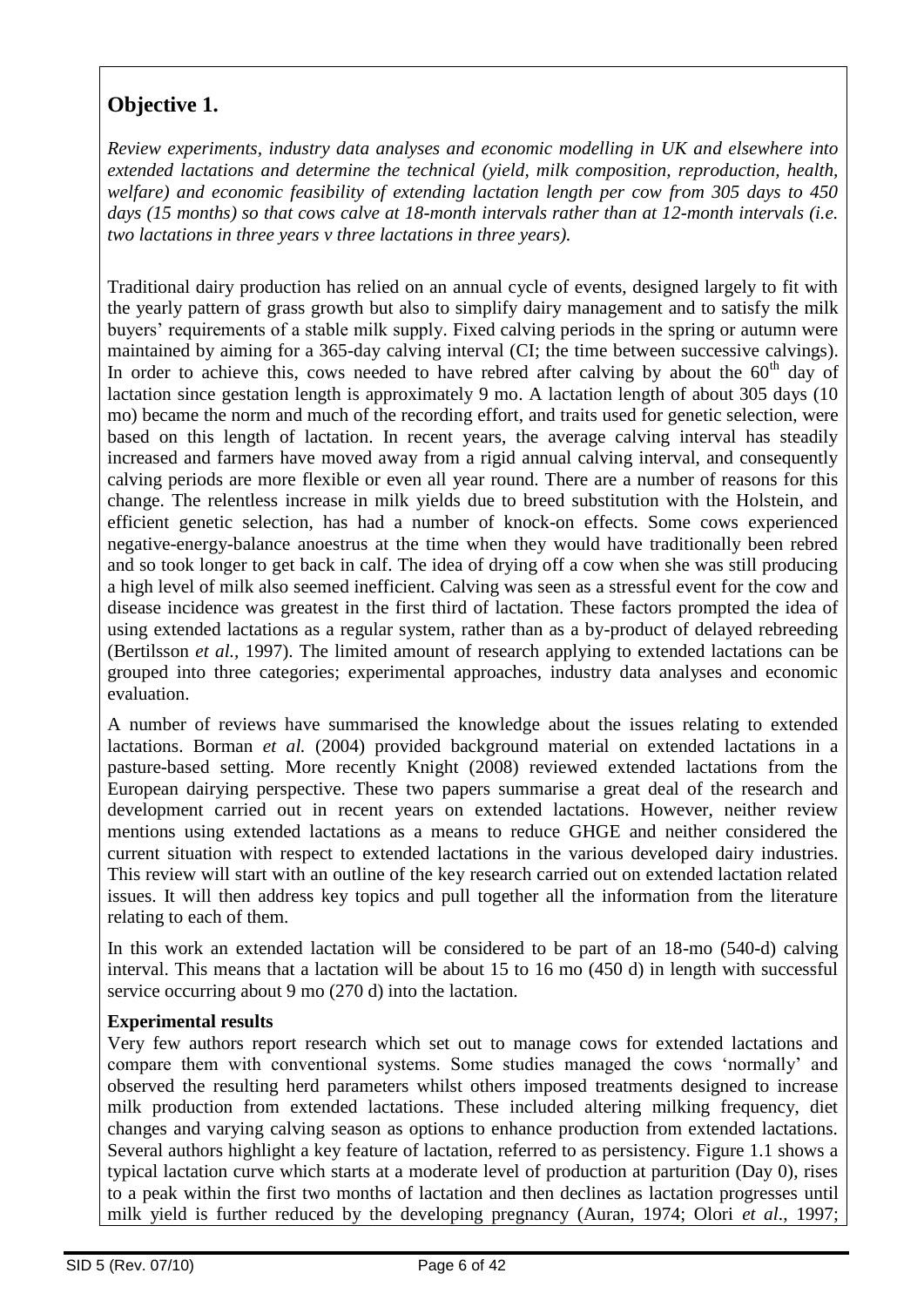Pollott, 2000). Persistency refers to the rate of decline in post-peak yield and is sometimes described as the ability to maintain peak yield (McFadden, 1997). A persistent lactation is always a desired feature but especially so in extended lactations. Treatments such as 3-times-a-day milking (3X) and improved nutrition contribute to improved persistency and so may be important features of managing extended lactation systems. In the US the use of bovine somatotrophin (BST) is legal and has been shown to increase persistency (Bauman, 1992). This option is not available in the UK.



**Figure 1.1.** *A typical lactation curve (note the increased fall in milk yield from Day 200 onwards due to the developing pregnancy).*

#### *Swedish experiment*

A feature of extended lactation experiments is the small number of cows used on any given treatment; this makes significant differences between treatments difficult to achieve for some traits and so only "trends" are often quoted. A number of reports exist describing work to extend the rebreeding period by a month or two but the first published results on the experimental use of extended lactations up to a calving interval of 18 months came from Swedish work (Bertilsson *et al*., 1997; Ratnayake *et al*., 1998; Rehn *et al*., 2000; Osterman and Bertilsson, 2003; Osterman *et al*., 2005). In this experiment 72 cows were divided between two treatments; 12 (12M) and 18 month (18M) calving intervals and 2 (2X) and 3-times-a-day milking. These papers report milk production, fertility and somatic cell count results from the system designed to compare the calving interval groups over a three-year cycle (i.e. three normal lactations compared to two extended lactations).

The twice-a-day milking groups had calving intervals of 358 and 545 days, equivalent to 11.8 and 17.9-month calving intervals. The longer lactation group obviously yielded more milk per lactation but on a 'per day of calving interval' basis this was significantly less ( $P < 0.05$ ) for the 2X group at 21.3 v 22.7 kg/d. Interestingly in the 3X groups the situation was reversed with the shorter lactations resulting in lower production of 24.2 v 23.4 kg/d of CI. When the data were analysed over both milking management groups there was no difference between 12 and 18 month CI cows in milk yield per day of CI. In fact similar conclusions were reached for a number of traits i.e. overall there was no difference between 12 and 18-month groups; this applied to conception rate, pregnancy rate, number of inseminations per conception and somatic cell count. Small differences were observed between heifers and older cows in some traits.

The fat and protein % lactation curves showed a continuous rise after about week 10 of lactation; this is the expected situation in dairy cows (see for example Kolver *et al.*, 2007). Longer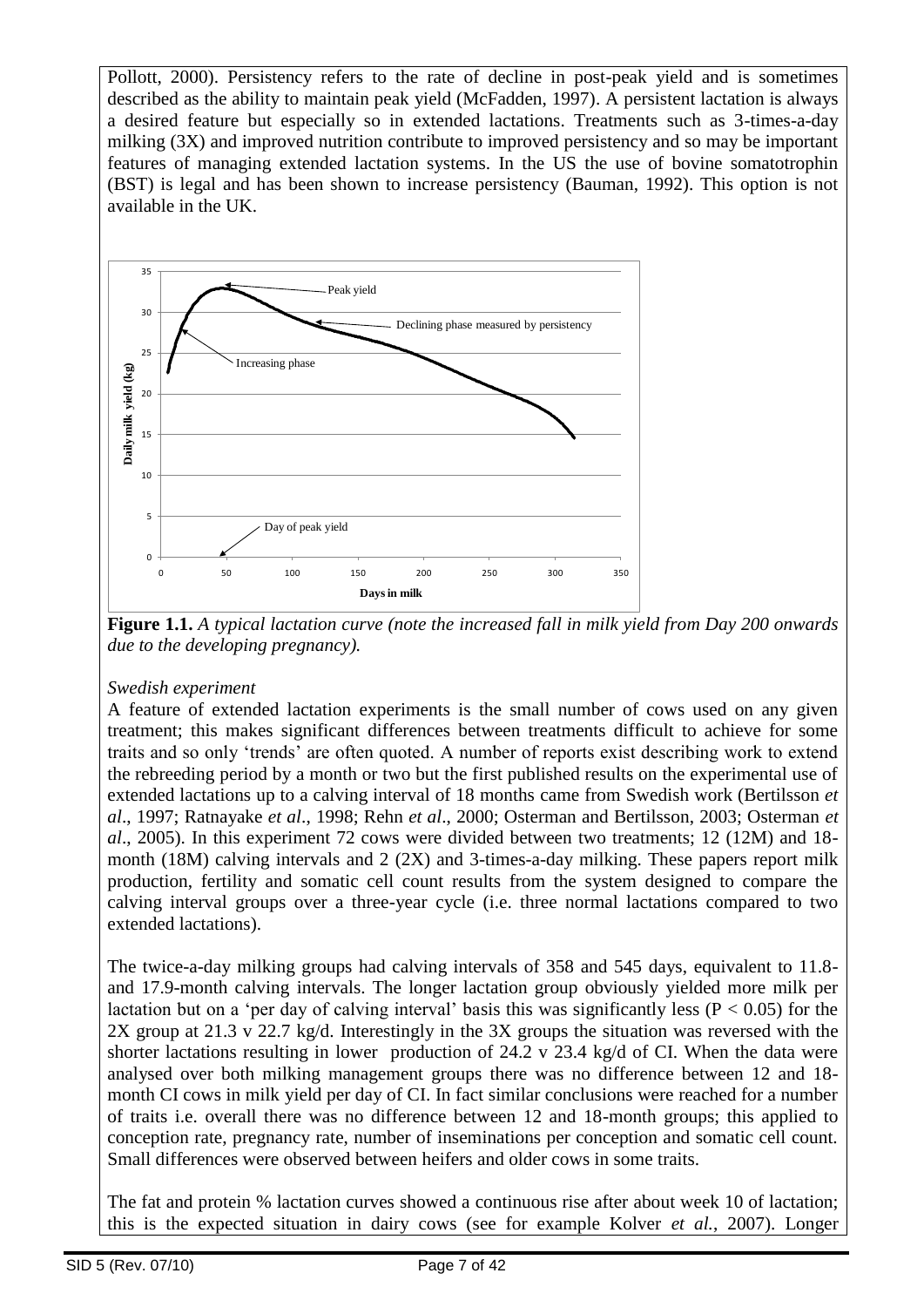lactations result in a higher fat and protein percent overall. Similar patterns were also observed for somatic cell count such that later milking had a slightly raised value. This was thought to be due to the "normal" effect of using milking machines damaging the udder to a slight extent, rather than an increase in mastitis.

Some positive effects of 18M were observed. Cows on the 18M regime required fewer interventions to overcome anoestrus and, within one herd, conception rate was higher for 18M cows. Other useful points found in this work included the fact that the higher persistency commonly observed in heifers allowed them to utilise the 18M regime better than older cows. Signs of heat were not found to diminish as cycle number increased past the  $4<sup>th</sup>$  cycle, as is commonly expected by farmers. Increased milking frequency raised the whole lactation curve compared to 2X but both curves demonstrated the same pattern; i.e. peak was higher but persistency remained similar. The 3X treatment increased milk production with only a small increase in fat and protein production. Thus fat and protein percentage was reduced in 3X cows.

#### *Scottish study*

The work reported by Sorensen *et al*. (2008) took a different approach from the Swedish experiment. All 25 cows used in this research were managed for 18M calving intervals but a range of management options were studied, all aimed at improving milk yield and/or quality in extended lactations through improved persistency. The management options studied were milking frequency (2X v 3X applied to 2 different quarters each of the same cow at the same time), nutritional regime (additional 3 kg 18% CP concentrate v 'normal' ration) and calving season (spring v winter). The treatments that improved milk yield were 3X, high protein diet and winter calving. Persistency was negatively correlated with peak milk yield and was also improved by 3X and winter calving. Fat and protein proportion, and somatic cell count, showed an increase as lactation progressed, and were also increased by 3X and winter calving. This study also looked at casein content of the milk since this is a key aspect of manufacturing quality. This declined more in longer lactations but was again helped by 3X and protein supplementation. This study tended to confirm the conclusions reached in the Swedish study summarised above.

#### *New Zealand research*

The use of extended lactations in pasture-dominated systems raises a number of questions which differ from those found in largely-housed systems. These address the issue of nutrition throughout the extended lactation and the management of grazing under these conditions. Kolver *et al.* (2007) reported a trial using 2-year calving intervals with both North American (NAHF) and New Zealand Holstein-Friesians (NZHF; 30 cows per genotype). These animals were studied for 2 years and fed three levels of pelleted concentrate supplementation, 0, 3 and 6 kg DM/d. The 6 treatment groups were balanced for genetic merit, calving date, age and lactation number but, due to the genotype differences, the NZHF averaged  $587 \pm 70$  kg bodyweight whilst the NAHF were  $700 \pm 98$  kg. Performance parameters from the 2-year calving animals were annualised to allow comparison with a second group of animals maintained on 2 annual calvings.

Taking the results overall, this trial found a reduced level of milk production (18%), milk protein (13%) and milk solids (13%) from annualised two-year lactation results compared to the annual system. This pattern of results varied across the different feeding level/genotype combinations such that North American Holstein-Friesians fed on 3 and 6 kg of concentrates had similar levels of milk production in both systems. One interesting feature of these results was a second peak of milk yield which occurred during the second spring; this was more pronounced in the NAHF than the NZHF. Overall this report demonstrated that cows could maintain milk production over two years from grass-based systems but there was wide variation among individual cows in their ability to produce for more than 300 days; NAHF appeared to be better adapted to this system, particularly when fed concentrates to supplement the pasture. In particular, NZHF appeared to lay down too much body condition in the second year and arrived at the next lactation too fat. The authors concluded that "with appropriate cow genetics and feed management, reduced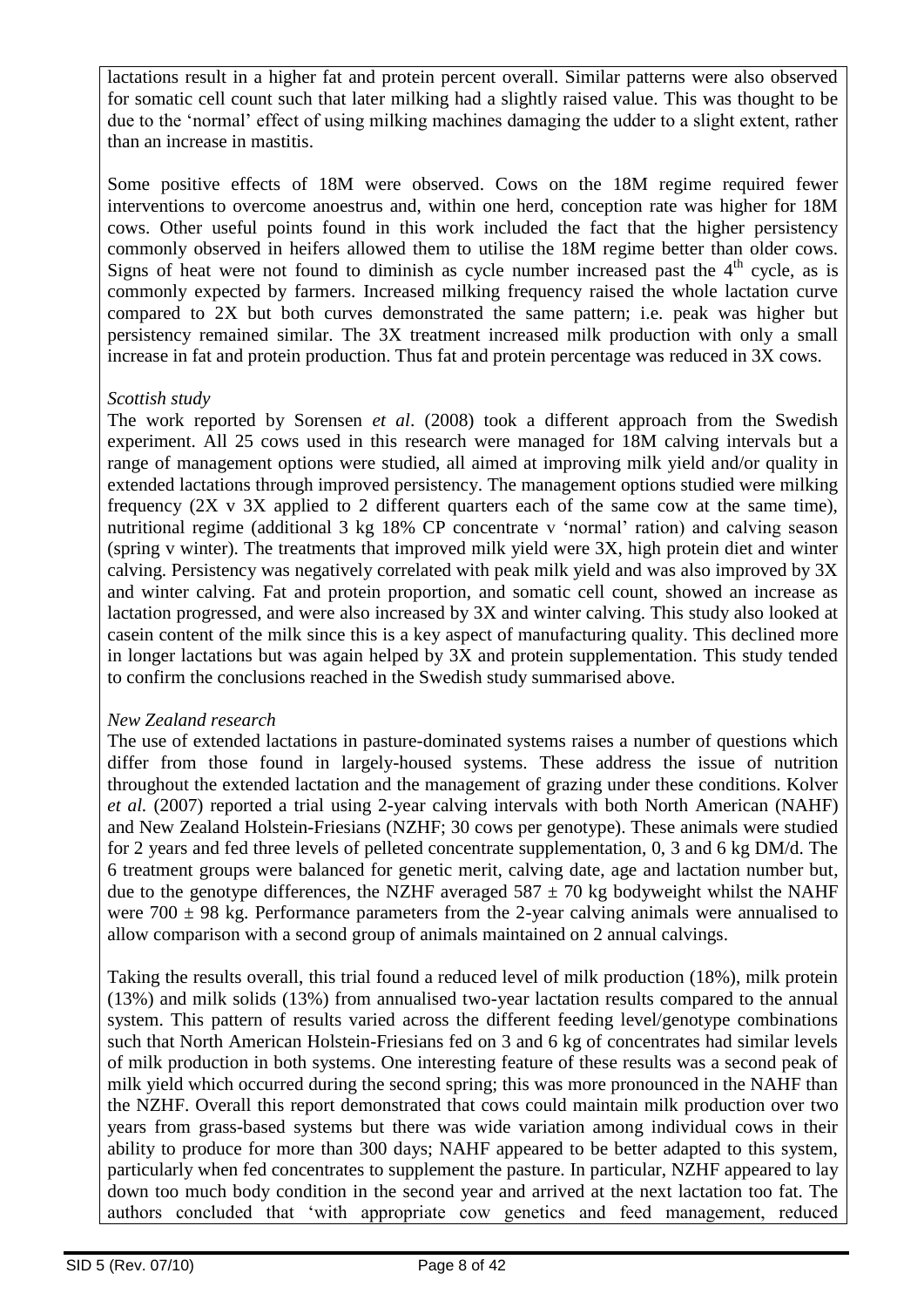reproductive performance may be ameliorated in high-producing dairy cows without sacrificing milk solids production'.

#### *Australian work*

The use of extended lactations in a pasture-based system was reported by Audlist *et al.* (2007) from an experiment under Victorian (Australia) conditions. Cows were divided into equal groups to have lactation lengths of 10, 12, 16, 19 and 22 mo; 125 cows divided between 5 groups. A 56 day dry period was used in this work and milk production was the main measure of output, annualised to allow comparisons between treatments. The main conclusions were that treatments up to 16 mo (equivalent to 18-mo CI) did not adversely affect milk yield or milk solids production, but longer lactations (> 16 mo) led to a reduced milk and fat production per year. A rise in milk production was observed as lactations went into their second spring and the loss in milk production towards the end of long lactations was greater than the loss in milk solids. This was thought to be an advantage in industries which pay on milk solids rather than milk volume. These authors also monitored liveweight and condition score and noted that cows in longer lactations were in better condition at the end of lactation, probably due to being in positive energy balance for a greater part of the lactation.

#### *American experience*

A considerable amount of work in the United States of America has been undertaken looking at the effects of bovine somatotrophin on dairy performance. The use of BST increased milk yield and also the persistency of lactation (Bauman, 1992; Chalupa and Galligan, 1989; Chillard 1988; Peel and Bauman, 1987) compared to an untreated control. The extra milk was gained at the cost of extra feed for the additional milk produced but maintenance requirements were not altered (Bauman and Vernon, 1993). In addition Ferguson (1989) found that a delay in rebreeding until 150 to 200 days postpartum, in conjunction with BST use, resulted in improvement in a number of aspects of lactation including energy balance, fertility and health.

One of the effects of using BST is to raise both the level and persistency of lactation which has the potential to produce an extended lactation. Van Amburgh *et al*. (1997) looked at using BST as a way of creating an extended lactation. Twenty-four second lactation cows in each of 9 herds were allocated to one of four different treatments; 60-day rebreeding period, 150-day rebreeding period, a group not rebred and a group of heifers not rebred. The controls were contemporaries in the herds which were not part of the experiment. Cows on the trial were given BST as recommended by the manufacturer. Although this method is not available to UK producers it is worth noting that the greater persistency of the BST treated cows allowed the longer lactations to be more profitable due to the extra milk produced.

#### **Short extensions to lactation**

A number of authors have considered extensions to the 305-d lactation which resulted in calving intervals less than 18 months by design. Most of these studies were concerned with the "problems" associated with an increased days open period on an annual calving herd and so were focussed more on fertility than overall production. Studies of this type were usually set in an economic framework rather that purely being about the animals" performance. They fall into three types of study; designed experiments, simulation studies and analyses of recorded herds.

In an Israeli study using cows in 19 commercial herds Arbel *et al.* (2001) compared two groups of cows, a control group with the "normal" calving interval for these herds and a treatment group which had mating delayed by 2 months. Milk yield per day of CI was higher for the treatment group heifers but there was no difference between older cows. Several studies used a small number of treatments or relative short extensions to the days open period and consequently reported few differences between groups (Harrison *et al,.* 1974; Schneider *et al*., 1981).

#### **Industry data**

Dairy cow milk records used for genetic evaluation purposes are commonly taken monthly on all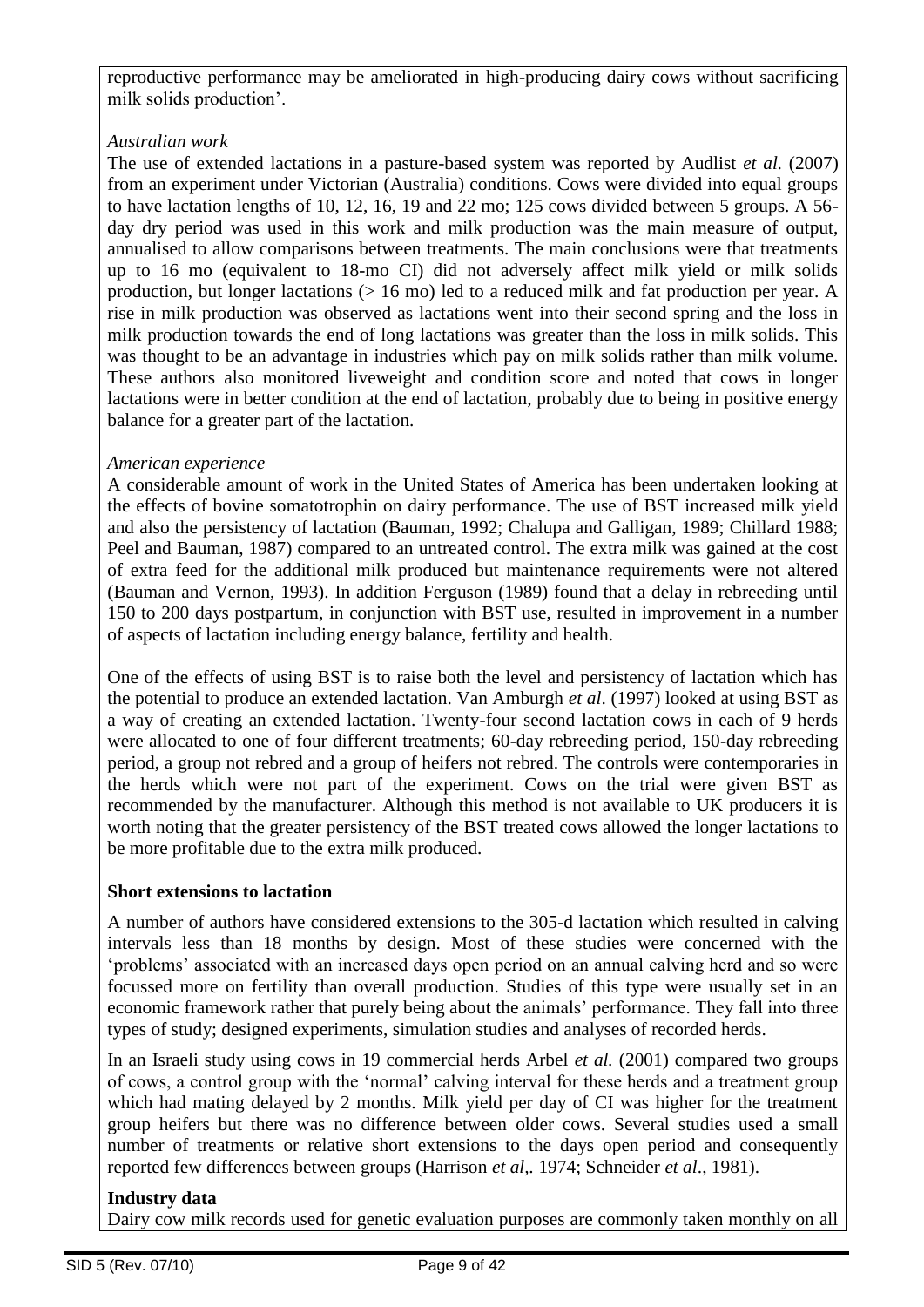milking animals in the herd. These records comprise daily milk yield, fat, protein and sometimes lactose % and somatic cell count, an indicator of mastitis in the cow. Many recording schemes also take data from other sources such as calving dates, service information and indicators of body characteristics in the form of 'type scores'. Given this wealth of information recorded on dairy herds one might expect a large number of reports providing information on lactation characteristics relating to extended lactations in commercial herds. This is not the case. To enable fair comparisons between animals, most genetic evaluations systems work on 305-day lactation lengths and information from longer lactations is not used. Many papers describe the phenotypic and genetic characteristics of dairy populations and the relationships between them but few authors report on extended lactations. Calving interval data is routinely available from many herds and persistency can be calculated from the monthly milk yield data but is rarely reported. Analyses of milk data from extended lactations tends to focus on finding a lactation curve model to adequately describe the course of milk yield (Vargs *et al*., 2000; Grossman and Koops, 2003; Dematawewa *et al*., 2007) but these studies yield little information about relationships between key variables. Even in our own studies modelling lactation to its conclusion we "corrected" for lactation length in many analyses (Albarran-Portillo and Pollott, 2008).

#### *Australian data*

An analysis of Australian data on lactation length in Holstein Friesians gave a number of insights into the relationships between milk production after Day 305 of lactation and prior information (Haile-Mariam and Goddard, 2008). Herds which had a high number of cows with prolonged lactation were selected for these analyses. Data from first and second lactation cows were analysed for both genetic parameters and the phenotypic relationship between milk yield and somatic cell count traits. These data had the characteristic shape of first and second lactation cows, namely first lactation cows had a lower peak yield and were more persistent than second lactation cows. One result of this was that first lactation cows tended to have higher milk yields in later lactation than second lactation cows. Data on protein, fat and somatic cell count also showed differences between cows of the two ages with second lactation cows having poorer performance than first lactation cows.

High correlations between early and late lactation traits demonstrated that the characteristics of the cows found in early lactation carried on into late lactation. In common with many studies these authors found a high negative correlation between mean milk production and persistency. When the two traits were analysed with methods to negate this correlation, persistency was found to have a low heritability. Lactation length was found to have a very low heritability at ~0.02.

#### *Analyses of days open*

Funk *et al.* (1987) studied the effect of days open on milk yield from commercial dairy records in eastern USA; this included days open in both the current and previous lactations. Analyses of days open in the previous lactation is equivalent to looking at the effect of calving interval on the next lactation"s milk yield whilst using days open in the current lactation is equivalent to looking at extended lactations, provided that cows are milked to within about 60 d of the next lactation. Milk yield in the current lactation increased by about 2 kg per extra day open in the previous lactation; this suggests an increase of 360 kg of milk just for using 18-mo lactations. The effect of extending the current lactation was not linear but increased rapidly up to about 100 days open and then had a more gradual increase above that. This is in effect a reflection of the trade off between more days in milk with the decreasing daily yield as lactation progresses.

Studies of Israeli data by Weller *et al.* (1985) and Weller and Folman (1990) also concluded that short days-open periods were less profitable than longer ones but neither study considered calving intervals as long as 18 mo. They did make one observation, which has been echoed by several authors, that the higher persistency in first lactation cows does make longer lactations more productive compared to cows in later lactations.

*Modelling longer lactations*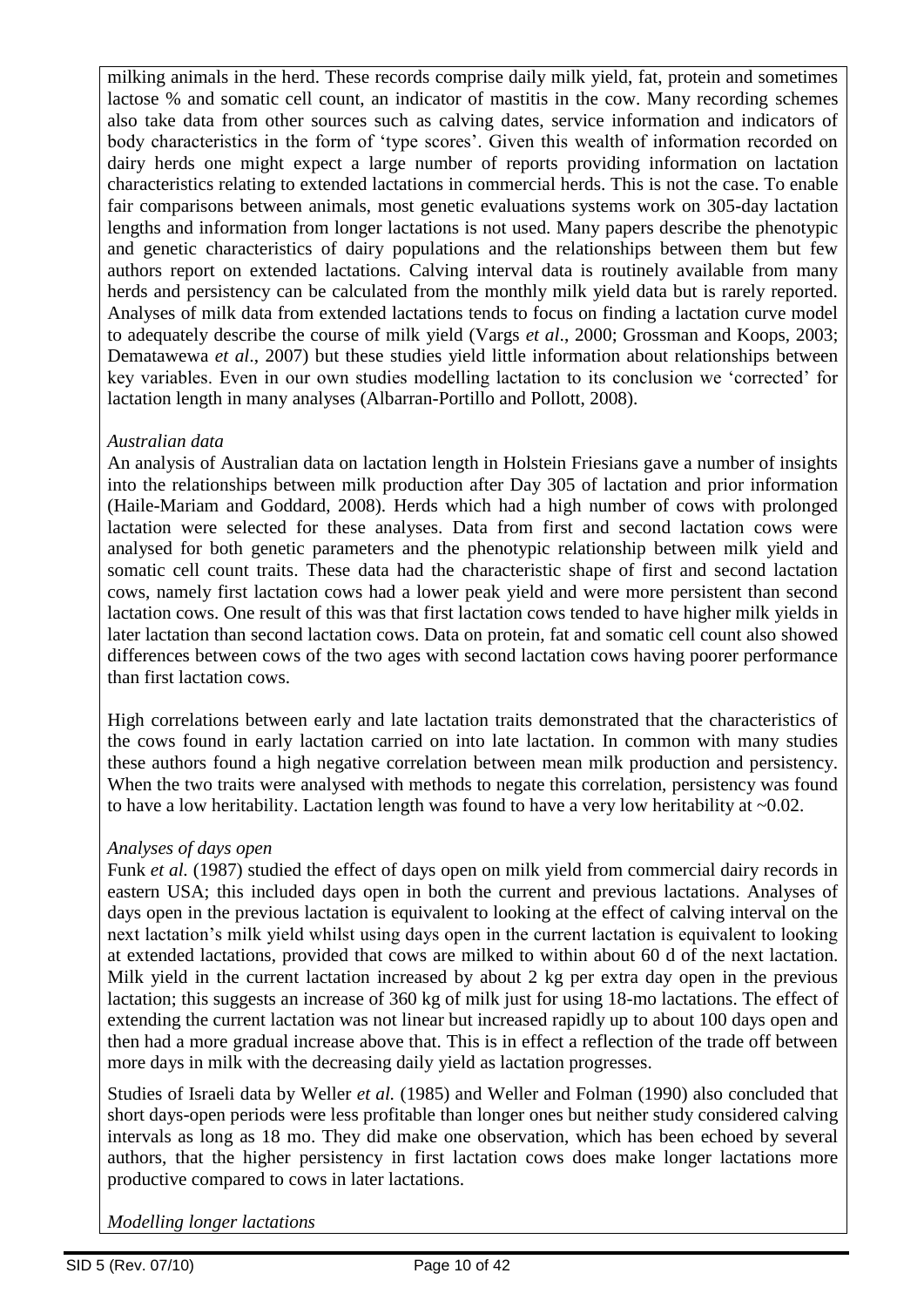Lactation modelling has been an extensively studied subject. The "classic" model is that described by Wood (1967) which is relatively simple to apply and widely studied. Many authors have shown the fit of this model to be lower than many other models and a variety of alternative empirical and mechanistic models have been proposed (see Masselin *et al.* (1987) for a review). More recently interest has centered on either suitable models for use in random regression analyses of the test-day model or models which describe the biology of the animals in more detail. Dematawewa *et al.* (2007) compared a number of models for describing extended lactations. One result of this work was to show that the biological model of Pollott (2000) fitted the data better than most other models. This model was used in the work described later in this project.

#### **Economic modelling**

A number of authors reported the results of economic simulations of extended lactations but these were very dependent on the particular country and prevailing economic conditions. The conclusions drawn from such studies also depended on how moving away from an annual calving pattern was viewed. If the production system was geared up to annual calving at a specific time of year then this imposed a much greater cost of an extended lactation than in an all-year-round calving system. Where economic comparisons between systems have been included, these studies have provided some general guidelines on key factors to investigate in such models.

Rotz *et al.* (2005) took an extreme view and modelled cows with 'perennial' lactations in the US. They demonstrated an improvement in profitability and improved environmental benefits from using such animals, mainly due to the increase in milking cow numbers that was possible in their system. Lactation yield, mostly influenced by persistency, was also shown to be critical in the US in a study comparing standard lactations with those from longer calving intervals (Holman *et al*., 1984). Profitability was shown to increase as lactations became longer but then the profitability peaked and started to decline once lactations were more than 13 months long.

Arbel *et al*. (2001) studied the economics of extended lactation in Israel. They too indicated that longer calving intervals appeared to be more profitable, up to an increase of 60 days. They also included production in the initial stages of the next lactation in their calculations and found an even better return for extended lactations compared to "normal" ones.

The BST study of van Amburgh *et al.* (1997) also included an economic analysis of extended lactations. Extended lactations were shown to have a number of benefits including higher profitability, lower incidence of metabolic diseases, lower veterinary costs, fewer cullings and replacements, an improvement in herd life and animal well-being.

A number of other economic studies have been carried out in this area but with limited application to this project. Holman *et al*. (1984) modelled small changes in days open and found a positive benefit when increasing the calving interval from 12 mo to 13 mo but this changed to a negative value for up to 15-mo calving intervals. De Vries (2006) looked at the subject from a different perspective and calculated the value of pregnancy to a dairy herd. This value was found to be positive but was reduced by modelling more persistent cows. Interestingly it became negative for high producing first lactation animals which typically have a more persistent lactation. De Vries (2006) concluded that the optimum profitability for heifers was achieved by rebreeding at > 450 days and for older animals at about 200 days post calving. Dekkers *et al.* (1998) took a different view and studied the economics of persistency in the USA. Once again more persistent animals were shown to have several advantages over the "standard" animal and longer lactations were more profitable.

Papers dealing with extended lactations, rather than poor fertility, tend to conclude that annualised milk yield from extended lactations is not detrimental and that such systems are equally as profitable as annual calving patterns. However this is very dependent of the persistency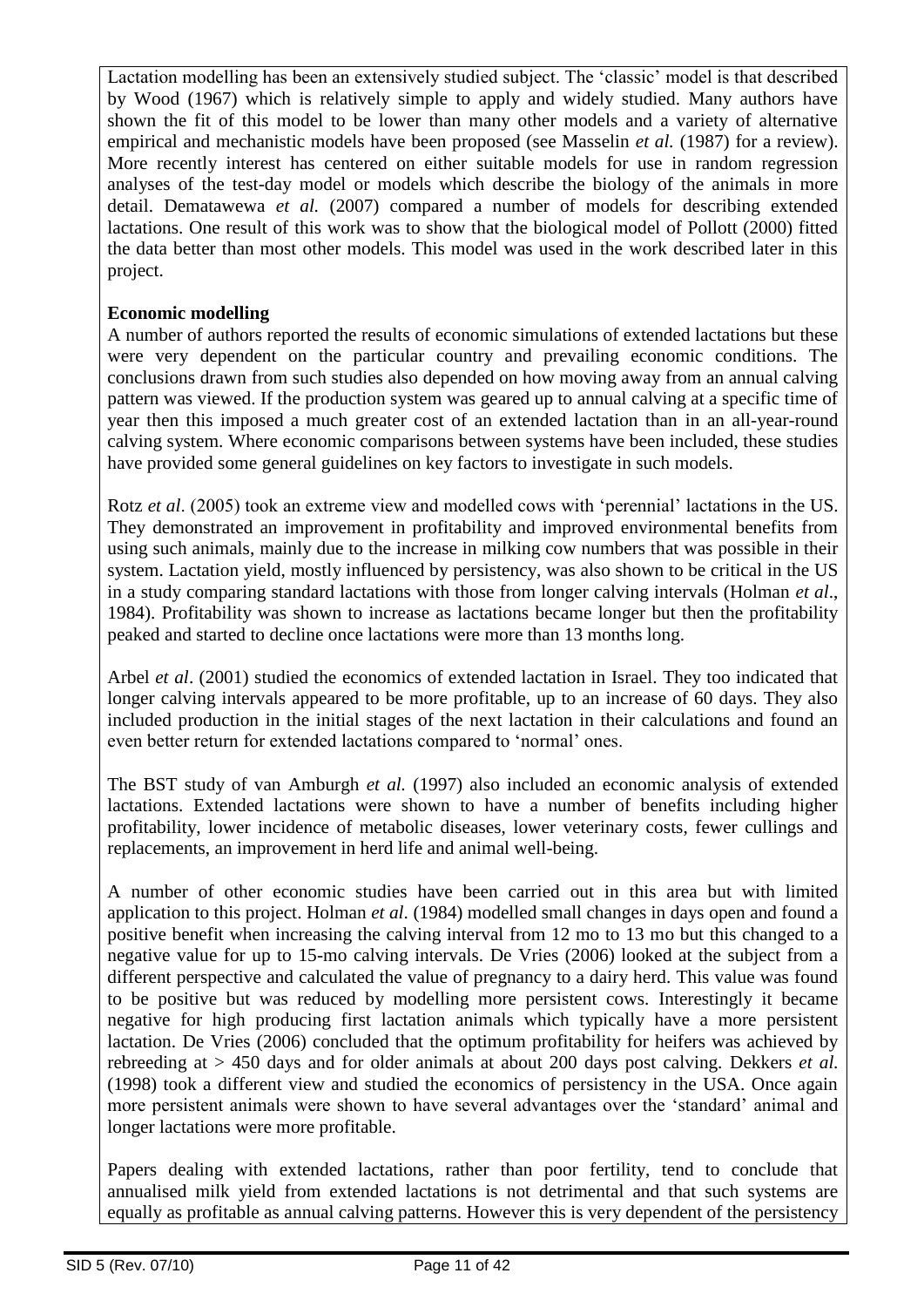level of the lactations modelled. Three-times-a-day milking, and any other treatment designed to increase persistency, always proved more profitable than alternative systems.

#### **Persistency**

Persistency has already been found to be a key aspect of using extended lactations in the papers reviewed so far. The idea of persistency appears at first sight to be a simple one; a measure is required that describes the way lactation declines after peak yield. A wide range of measures have been used to describe persistency (see Gengler, 1995; Swalve and Gengler, 1998; Muir, 2004 for reviews). More recently we have published industry-wide estimates of genetic and phenotypic parameters of persistency based on a biological model of lactation (Albarran-Portillo and Pollott, 2008). Most studies conclude that there is both phenotypic and genetic variation in persistency, and the experimental results reviewed above highlight some management practices which can modify persistency. The heritability of persistency varied with method of calculation but was commonly in the 0.15 to 0.25 range. Persistency tended to be negatively correlated with both peak and total milk yield. However, van Amburgh *et al.* (1997) observed that higher yield was less important than greater persistency when discussing the factors affecting the profitability of extended lactations. As noted by several authors the higher level of heifer persistency often leads to better yields in extended lactations than older animals (Dekkers *et al.*, 1998; Arbel *et al.,* 2001)

#### **Integrating reviewed information**

#### *The characteristics of extended lactations*

The only characteristic of an extended lactation that is immutable is its length, by definition. All other characteristics are variable and depend on a range of factors. The milk yield of an extended lactation is determined by the same range of key measurements as any other lactation; peak yield, persistency and length (days in milk). The only different factor which may come into play is if the persistency is so poor that the lactation terminates before its desired length; a greater possibility the longer the lactation. Also pregnancy affects milk yield in a well defined way and the absolute reduction in milk yield will depend on the timing of the pregnancy in relation to day of lactation when successful conception occurred (Olori *et al.,* 1997). Pregnancies commencing later in lactation showed a smaller reduction in total milk yield compared to those starting earlier in lactation. However, it is not clear whether this is an effect due to level of milk production at the time of conception or a stage of lactation effect.

The results in Table 1.1 demonstrate some common relationships between lactation curve traits and were derived using a biological model of lactation (Pollott, 2000) in analyses "correcting" for lactation length. Total milk yield is highly related to peak yield but little else, at the phenotypic level. Peak yield is also highly related to persistency such that lactations with a high peak yield have a lower persistency (NB low persistency is equivalent to a high loss in milk production between successive days). Persistency and the relative rate of cell loss are highly related but this latter trait is not highly related to peak yield. This may at first sight seem surprising but since peak yield occurs before the onset of cell apoptosis then the link between high peak yield and low persistency is likely to be due to an effect on milk secretion rate per cell, and/or the number of cells, rather than cell loss. These relationships are somewhat stronger at the genetic level. Also milk yield and peak yield are much more highly heritable than the other traits.

**Table 1.1.** *Heritabilities (on diagonal), genetic (above the diagonal) and phenotypic (below the diagonal) correlations between lactation curve traits (standard errors shown below in parentheses). From Albarran-Portillo and Pollott (2008).*

|                        | PY      | DP      | DR      | PS                  | <i>TMY</i> |
|------------------------|---------|---------|---------|---------------------|------------|
| Peak yield (PY)        | 0.30    | $-0.04$ | $-0.12$ | 0.54                | 0.96       |
|                        |         | (0.004) |         | $(0.053)$ $(0.034)$ | (0.004)    |
| Day of peak yield (DP) | 0.27    | 0.03    | $-0.69$ | $-0.42$             | 0.51       |
|                        | (0.075) |         | (0.068) | (0.093)             | (0.064)    |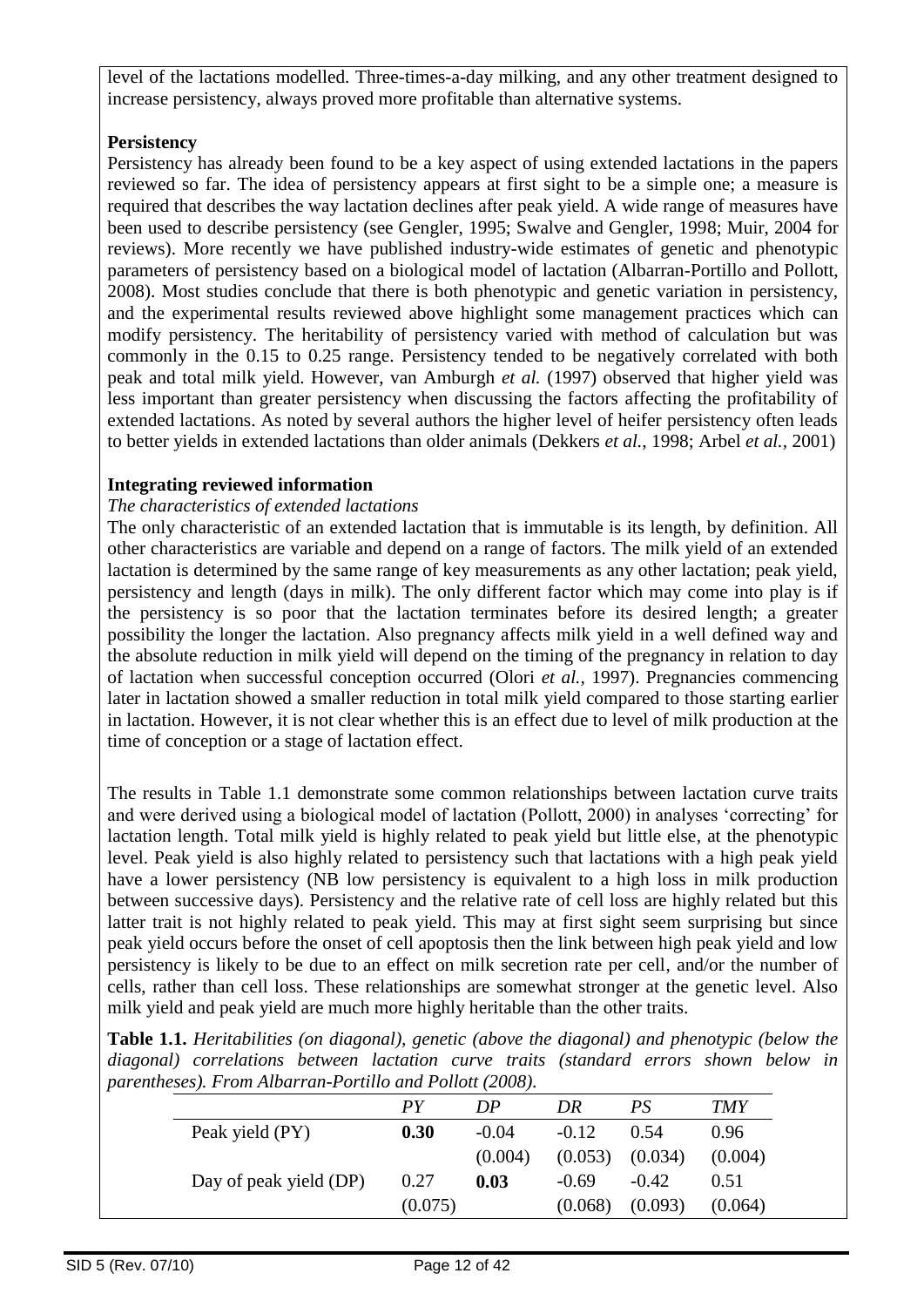| Relative rate of decline      | 0.17    | $-0.39$ | 0.08    | 0.84    | $-0.40$ |  |
|-------------------------------|---------|---------|---------|---------|---------|--|
| in cell nos. $(DR)$           | (0.004) | (0.003) |         | (0.014) | (0.045) |  |
| Persistency <sup>1</sup> (PS) | 0.51    | $-0.10$ | 0.88    | 0.08    | 0.31    |  |
|                               | (0.003) | (0.004) | (0.001) |         | (0.047) |  |
| Total milk yield (TMY)        | 0.82    | 0.14    | $-0.21$ | 0.09    | 0.34    |  |
|                               | (0.001) | (0.004) | (0.004) | (0.004) |         |  |
|                               |         |         |         |         |         |  |

<sup>1</sup>Measured as the daily loss in milk yield mid-way between peak and end of lactation

Cows of different ages/lactation numbers have very different lactation characteristics. Heifers tend to have a lower peak than older cows and are more persistent. Second and  $3<sup>rd</sup>$  lactation cows have increasingly higher peaks and lower persistency with each successive lactation. From the 4<sup>th</sup> to  $6<sup>th</sup>$  lactation there is little to distinguish between lactations in peak or persistency. Not surprisingly total milk yield follows a similar pattern to the peak as lactation number progresses. Younger cows are therefore likely to have lactations which are more amenable to extension than older cows.

Although the pattern of milk component production reflects that of milk (Figure 1.1) when expressed as proportions of milk yield the pattern is inverted (Figure 1.2). This means that as lactation progresses fat and protein proportions increase and longer lactations will have a higher mean fat and protein proportion compared to shorter lactations. Figure 1.2 also shows another interesting feature of long lactations in New Zealand grass-based systems, the change in milk production during spring of the second year (~300 DIM). In their paper Kolver *et al*. (2007) highlight the increased milk yield and decreased fat proportion at this time. This is not so apparent in more intensively-fed Holstein animals, typical of British systems.

The change in (log) somatic cell count throughout lactation follows a similar pattern to that shown in Figure 1.2 for fat proportion; i.e. an initial fall followed by an ever increasing rise. This also means that cows with longer lactations will have higher somatic cell counts, although Osterman *et al*. (2005) suggest that this is not due to an increase in mastitis but the natural wear of the udder increasing with the longer lactation. Age also affects SCC with heifers having lower levels than older cows.

#### *How to improve the milk yield for extended lactations*

A number of researchers have demonstrated management practices which can be used to increase the milk output from extended lactations. The season of calving was shown to affect the ability to maintain a longer lactation, total milk yield and persistency (Sorensen *et al.*, 2008); winter-calved cows had higher values or better persistency than spring-calved cows.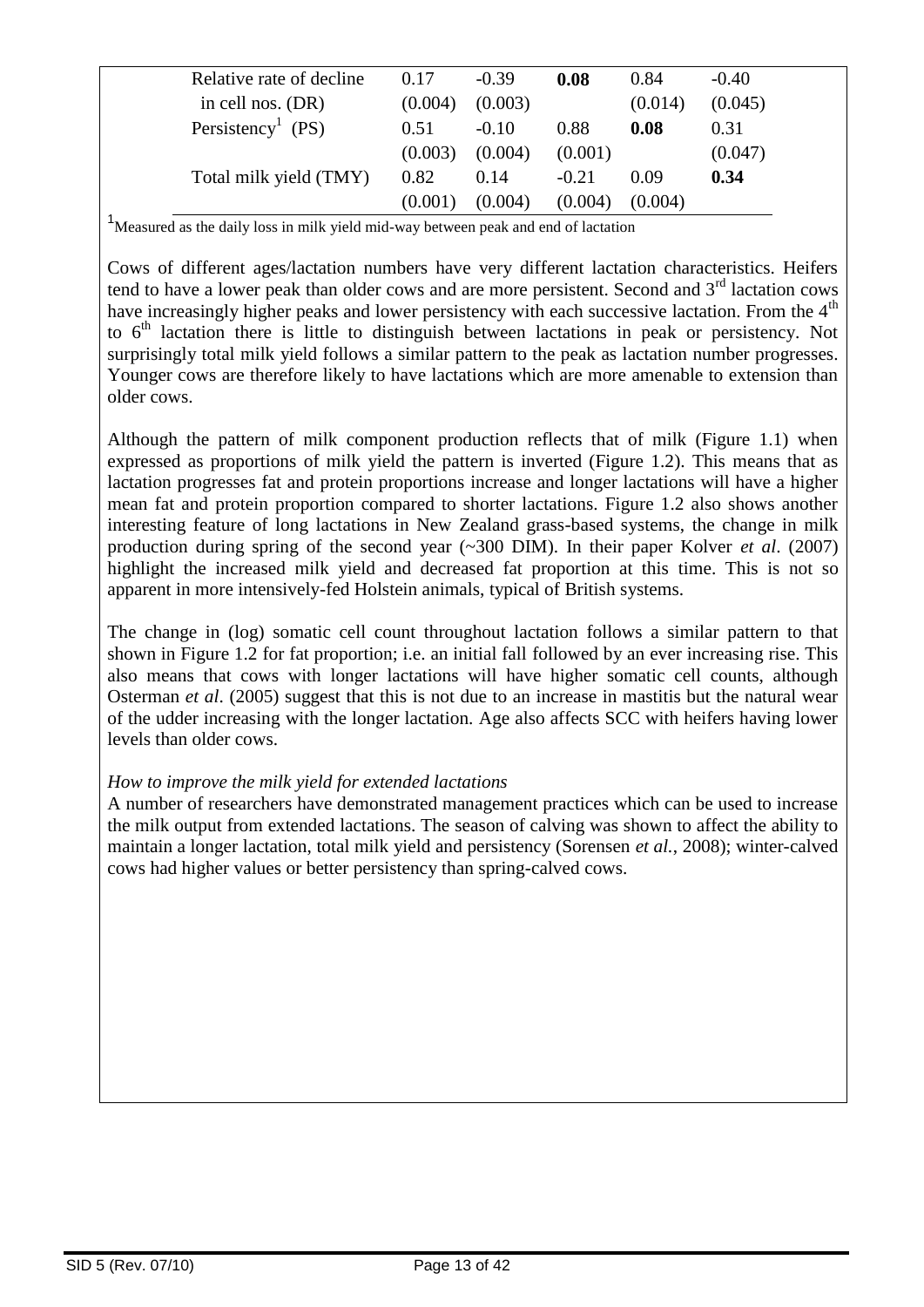

**Figure 1.2.** *Fat and protein percent throughout extended lactations for two genotypes fed three different protein quantities (Kolver et al., 2007). New Zealand (open symbols) and North American Holstein (filled symbols) fed on 0 (circles), 3 (triangles) and 6 (squares) kg/d concentrates.*

Feeding additional concentrate has been shown to affect yield from extended lactations with Sorensen *et al.* (2008) getting a higher milk yield from 3 kg/d extra rations, as did Kolver *et al.* (2007) from a comparison of 0, 3 and 6 kg/d. Neither study reported an increase in persistency with additional feed. In their comparison of North American (NAHF) and New Zealand Holstein (NZHF) cattle Kolver *et al.* (2007) were able to demonstrate a better use of the additional concentrate by the NAHF in extended lactations. This is illustrated in Figure 1.3 which shows a successively higher peak yield with increasing concentrate use but a similar persistency, within breed type.

The lactation curves in Figure 1.3 also illustrate the advantage of using North American Holstein genes to aid extended lactations; so clearly breed type can have a dramatic effect on the efficacy of extended lactations.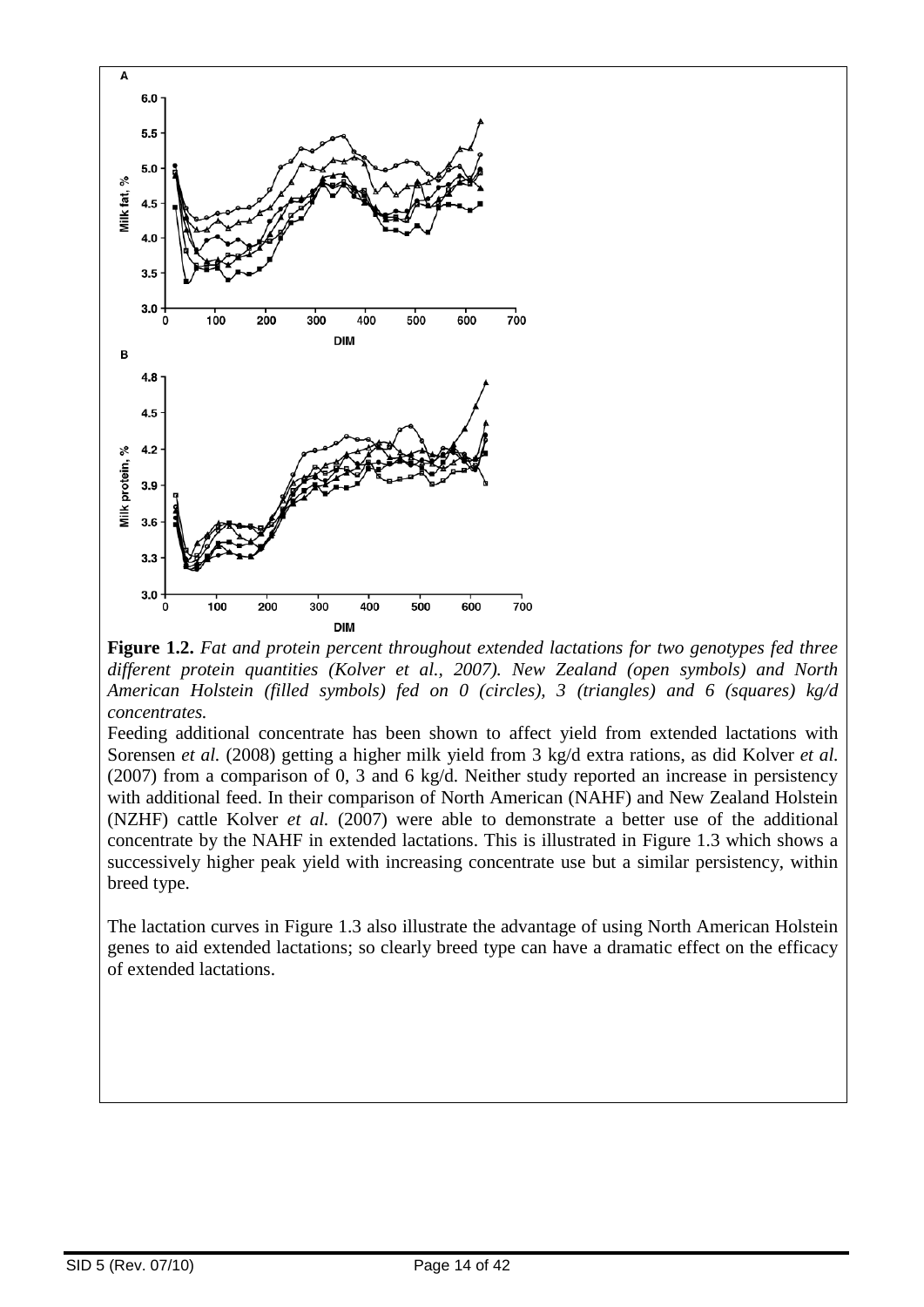

**Figure 1.3.** *Milk and milk solids production throughout extended lactations for two genotypes fed three different protein quantities (Kolver et al., 2007). New Zealand (open symbols) and North American Holstein (filled symbols) fed on 0 (circles), 3 (triangles) and 6 (squares) kg/d concentrates.*

A number of the factors affecting extended lactations have already discussed are part of what might be termed a "system of production" e.g. time of calving, the use of concentrates etc. Both the Australian and New Zealand research used mainly-grazing systems in their research whereas Swedish, UK and USA work tended towards intensive systems with a greater emphasis on concentrate feeding. One advantage of the grazing systems was the second peak of lactation found in the second spring of extended lactations (Figure 1.3) but this could be viewed as compensating for the lower milk production of these systems when compared to intensive systems. Authors using both systems have described the conditions under which extended lactations are feasible for their particular production methods.

Several authors have demonstrated the effect of changing from twice-a-day to three-times-a-day milking frequency. The overall effect is to increase lactation yield brought about by both an increase in the level of the lactation curve (Ostermann and Bertilsson, 2003) and persistency (Sorensen *et al*., 2008). More frequent milking is expected to have such an impact in highyielding dairy cows due to a reduction in the feedback inhibitor of lactation effect (FIL; Knight *et al*., 1994). A lower interval between milkings reduces the effect of FIL and hence allows more milk to be produced.

#### *Fertility of extended lactations*

Calving interval is commonly used a measure of fertility in dairy herds but relies on breeders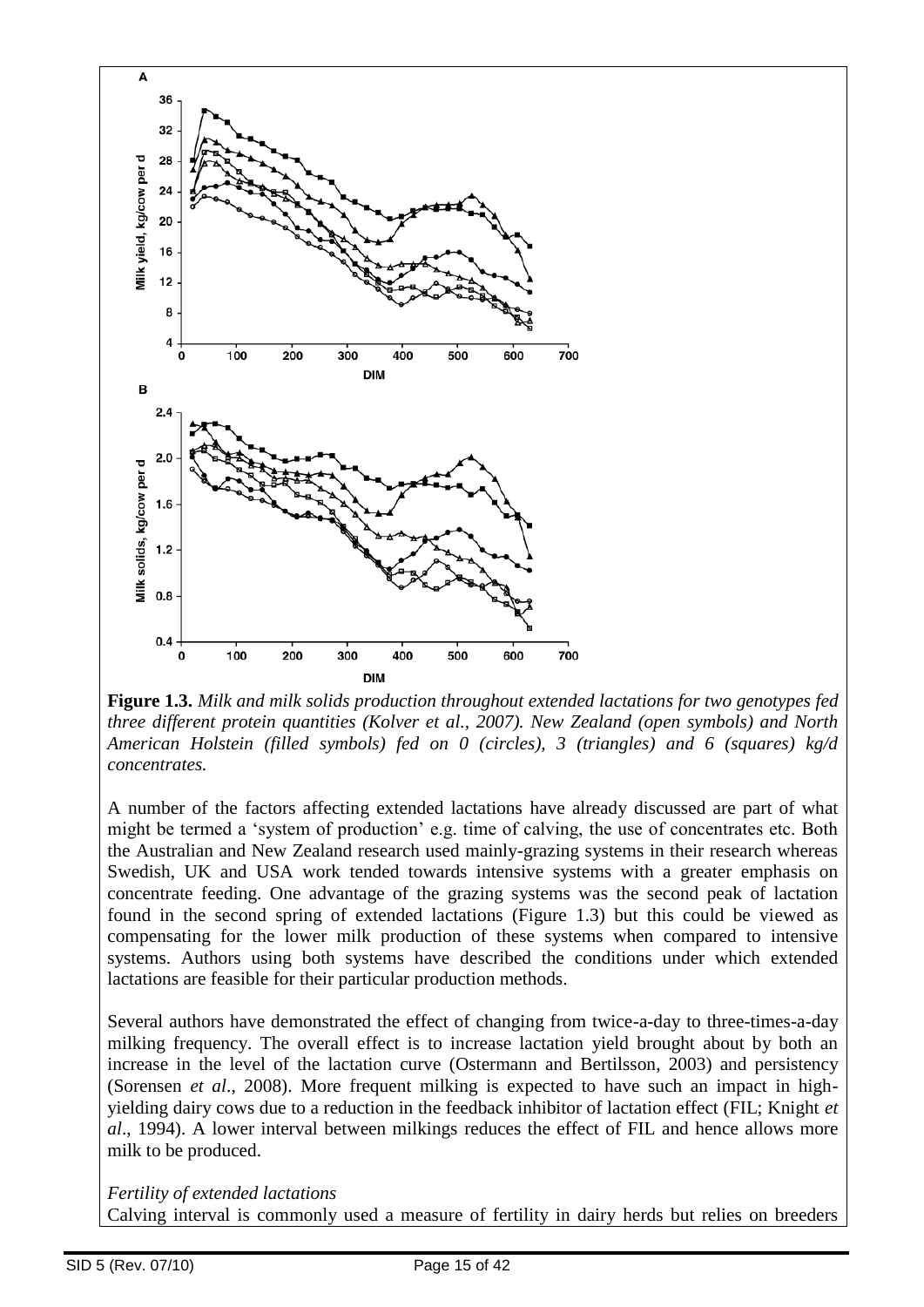aiming to get their cows back into calf as soon as possible after calving. In an extended lactation scenario this is not an objective and so other measures of fertility may be required. Most reports of designed experiments to investigate extended lactations have been too small to demonstrate differences in other measures of fertility such as the number of services per conception or abnormal luteal cycles. However, Ostermann *et al.* (2003) observed that there was no reduction in the signs of oestrus at the  $7<sup>th</sup>$  cycle. In his review of extended lactations Knight (2008) concludes that "there is no evidence that late rebreeding is "easy" and it can be anticipated that problems may be different to those encountered in current practice." As yet no such problems have been suggested by the limited amount of published research.

#### *Health, longevity and replacement rate with extended lactations*

Once again the limited experimental evidence is unable to demonstrate any differences in health or longevity due to different lactation lengths. Knight (2008) suggests that because cows on extended lactations have fewer calvings, and calvings are seen as a high-risk and stressful event, then they should be healthier than conventional cows. Modelling work with BST in the USA with results expressed on a annualised basis (Allore and Erb, 2000) tends to confirm this view but such conclusions have not been tested in experimental conditions. One might expect cows on extended lactations to have a lower likelihood of culling at any given age. If this were the case then the annual replacement rate would be reduced and the number of followers required would be lower. However this remains as speculation at the present time.

#### **Conclusions**

A summary of the relevant literature on extended lactations has been reviewed. The information from these papers will be used as the basis for the analysis and modelling work subsequently reported in this project.

# **Objective 2.**

*Determine the relationships between peak yield, total lactation yield, persistency and calving index in the UK dairy herd.* 

#### **Introduction**

Genetic selection for milk yield has led to a deterioration in fertility in British dairy cows during the last two or three decades. One of the earliest reports was by Wood and Wilson (1983). They analysed the lactations of a group of the highest yielding Friesian-Holstein cows in the UK at that time and showed that the calving intervals of these cows were 9 days longer than the average cow. High yields were explained by the use of high genetic merit sires and the improvement of herd management practices. They also found a negative effect of high milk production on the incidence of diseases. Since then, an increasing number of reports from several countries have been published showing the decline in fertility due to selection for milk production (Dhaliwal *et al.*, 1996; Pryce *et al.*, 1997; Pryce *et al.*, 1999; Fulkerson et al., 2001; Lucy, 2001). Clearly longer calving intervals are related to longer lactations since the average dry period has remained at about 62 days for the last 10 years (Coffey, M,; Personal Communication). Calving interval is a widely used measure of fertility since calving dates are widely available in milk recording schemes. From these CI can be estimated and analysed in order to assess fertility of all cows from commercial dairy farms in the UK.

Calving intervals reported in the literature range from 368 d (Evans *et al.,* 2006) to 398 d (Haile-Mariam *et al.,* 2003) but recent work from the SAC Langhill Herd found CI to be 403 days (Pollott and Coffey, 2008). There is general agreement that calving intervals have been unfavourably affected by the increase of the genetic potential of dairy cows for milk production (Pryce *et al.,* 2000; Olori *et al.,* 2002; Kadarmideen *et al.,* 2003 and Banos *et al.,* 2005). Reproductive parameters that reflect the reproductive status of dairy cows, such as days to first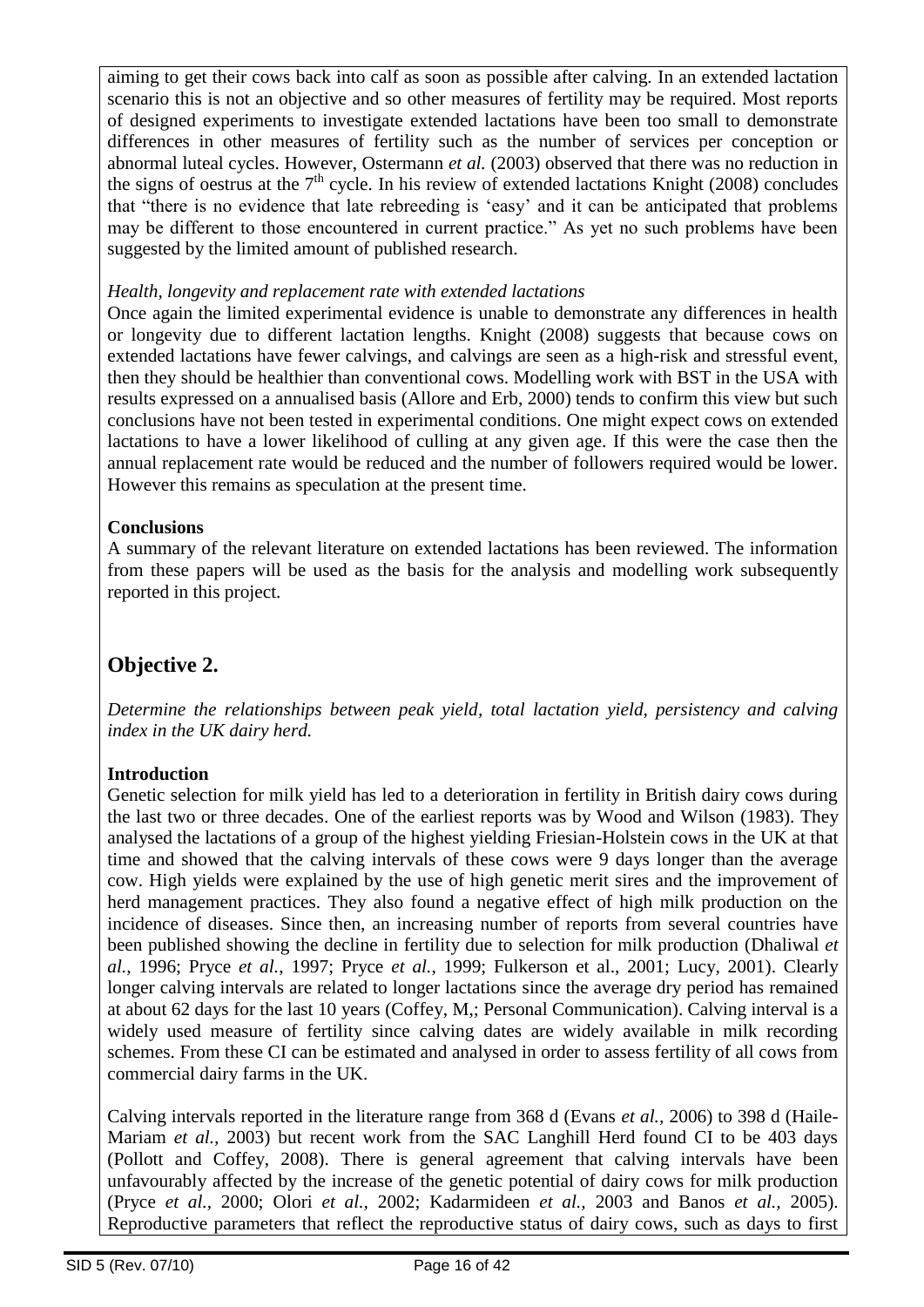observed oestrus and start of luteal activity, have been found to be delayed in high genetic merit cows by 21 and 11 days, respectively. These resulted in a longer days open period (99 d) than that of low genetic merit cows (91 d) (Fulkerson *et al.,* 2001). Lucy (2001) estimated that for every 100 kg increase in milk yield there was an increment of 1 day from calving to conception (open days), a trait closely related to CI. The high proportion of milk produced in the first third of lactation has been associated with a reduced rate of pregnancy to first service (Buckley *et al.,* 2003).

Genetic selection for increased milk yield has directly (due to selection) or indirectly (due to energy balance) affected some characteristics of the lactation curve and milk composition. It has been established that selection for higher milk yields and its components (fat, protein and lactose) has negatively affected the proportions of these components (Kelm *et al.*, 2000).

Lactation curve parameters such as day of peak yield, peak yield and persistency have been affected by selection for higher milk yield. For instance, the day of peak yield the level of persistency of lactation, the later the day of peak the better the persistency (Muir *et al.,* 2004). The level of peak yield determines total milk yield (Batra *et al.,* 1987; Buckley *et al.,* 2003), the higher the peak yield the higher the total milk yield.

Pollott (2000) proposed a biological model to study the lactation curve. This model was an alternative to empirical lactation curve models which were based on mathematical equations that fit the shape of the lactation curve but have no biological basis. The biological model describes parameters of the curve in terms of secretory cell differentiation in early lactation, cell death rate after parturition and changes to secretion rate during lactation. Therefore, the output parameters from this model have a biological basis that explain the lactation in terms of the number of differentiated cells during lactation, the numbers of cells dying throughout lactation, plus the secretion rate per active cell. The dynamics and characteristics of the mammary cell population have been reported by Knight and Wilde (1987), Wilde and Knight, (1988), Wilde and Knight (1989) Wilde *et al.,* (1997), Knight and Wilde (1993) and Knight *et al.,* (1998).

The parameters from Pollott's (2000) model cover those described by Wood (1967), as well as some newly proposed parameters such as maximum secretion potential (MS), which is a function of the total number of parenchyma secretory cells and the maximum secretion rate (kg/cell per day), and is closely related to peak yield; the relative growth rate in cell numbers (GR) from parturition to peak yield and the relative death rate in cell numbers (DR) from the start of lactation to the end of lactation, which gives, as a result, the persistency of lactation. Pollott and Gootwine (2001) used the biological model to estimate the genetic characteristics of the complete lactations of Awassi sheep. They found a negative genetic correlation of 0.66 between DR and total milk yield (TMY) and a correlation of 0.99 between MS and peak yield (PY). These genetic correlations show the usefulness of the model to describe the parameters of the lactation curve. In dairy cows, the model has been used to describe curve parameters and milk components of a small data set from a single farm (Pollott, 2000) and from a multiple ovulation and embryo transfer (MOET) herd (Pollott, 2004 and 2009). Additionally, the model was used to determine the genetics of the lactation curve parameters from a large dataset of commercial dairy cow records (Albarran-Portillo and Pollott, 2008).

The objective of this study was to determine the relationship between calving interval with key lactation characteristics such as the yield traits (milk, fat, protein, lactose, total solids and water) and parameters of the lactation curve. A full description of the research carried out is given in Appendix 2. Only the key results are shown here

#### **Discussion**

*Correlations between calving interval and lactation curve traits* The genetic correlations between calving interval and lactation curve traits were all unfavourable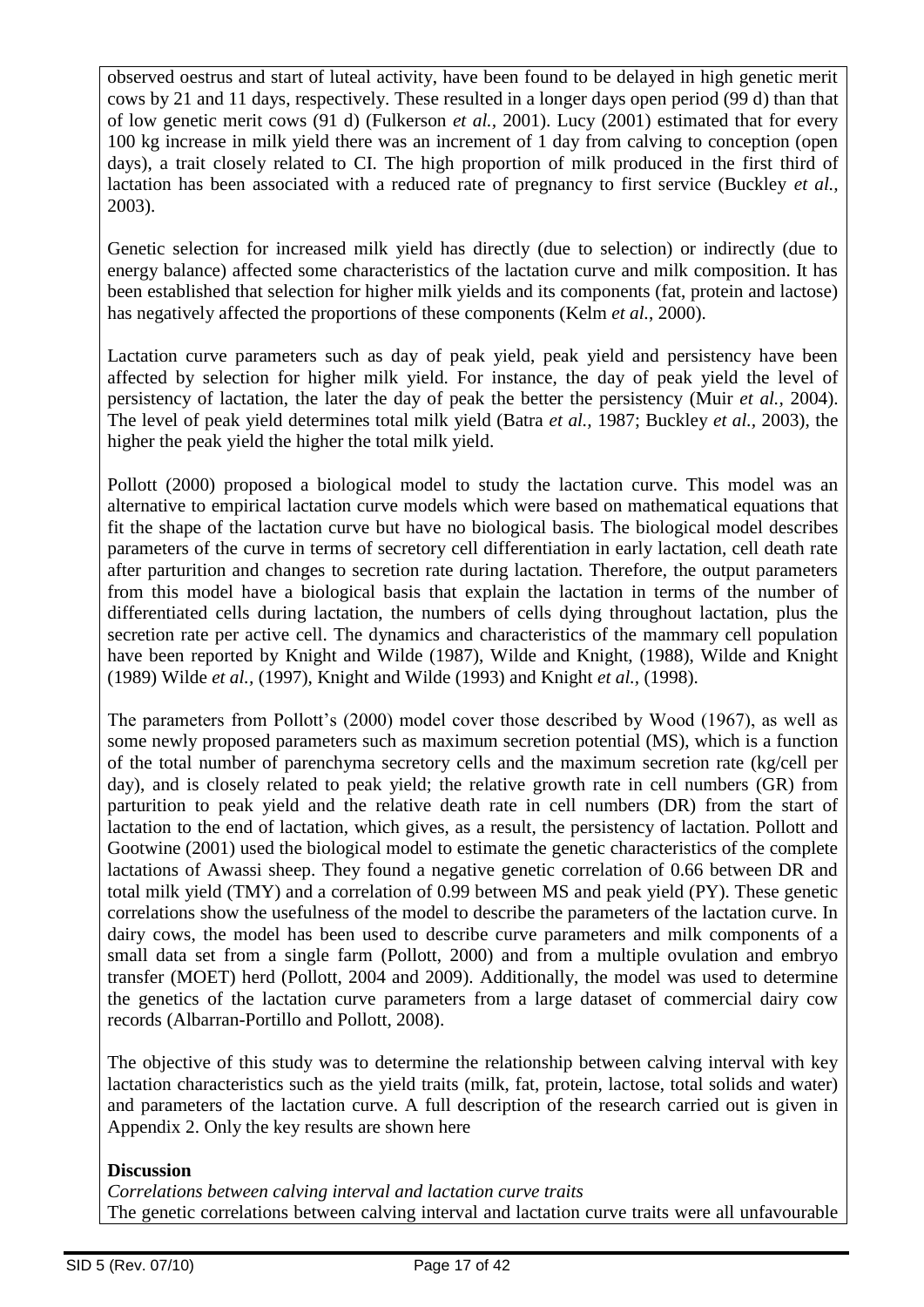in the sense that increases in production, or a decrease in persistency, were associated with increased calving interval. The only exception was DR (the decline in cell numbers from parturition to the end of lactation independently from the peak yield) which had a low negative correlation with CI. This favourable correlation implies a lower rate of active cells dying as calving interval increased, resulting in a better persistency of lactation. This was confirmed in the phenotypic correlation of CI with DR and DM (-0.18 and -0.09, respectively).

The genetic correlations between CI and milk yields were also unfavourable, ranging from modest 0.48 (protein) to high 0.73 (fat). The correlations of CI with milk and protein were within the range reported by Campos *et al.,* (1994) Haile-Mariam *et al.,* (2003), Kadarmideen *et al.,* (2003) and Muir *et al.,* (2004). However, none of these studies reported a higher correlation than the one found in this study of 0.73 between CI and fat production.

| Appendix 2, Table 2.5. Genetic and phenotypic correlations between calving interval and |  |  |  |  |
|-----------------------------------------------------------------------------------------|--|--|--|--|
| <i>lactation curve traits (standard errors are shown below each correlation)</i>        |  |  |  |  |

|              | MS    | <b>GM</b> | DP    | PY    | DR      | DM      | <b>CTMY</b> | <b>TMY</b> |
|--------------|-------|-----------|-------|-------|---------|---------|-------------|------------|
| Correlations |       |           |       |       |         |         |             |            |
| Genetic      | 0.59  | 0.46      | 0.20  | 0.59  | $-0.12$ | 0.36    | 0.63        | 0.62       |
|              | 0.064 | 0.084     | 0.022 | 0.063 | 0.089   | 0.092   | 0.050       | 0.051      |
|              |       |           |       |       |         |         |             |            |
| Phenotypic   | 0.03  | $-0.08$   | 0.06  | 0.04  | $-0.18$ | $-0.09$ | 0.54        | 0.54       |
|              | 0.004 | 0.004     | 0.004 | 0.004 | 0.004   | 0.004   | 0.002       | 0.002      |

The genetic correlation between milk yield and calving interval confirmed that selection for production has led to a genetic decline in fertility, considering CI as a suitable estimator of fertility (Pryce *et al.,* 1999 and Pryce *et al.,* 2000).

Appendix 2, Table 2.6. *Genetic and phenotypic correlations between calving interval and milk component traits (standard error shown below correlations)*

|            | Milk  | Fat   | Protein | Lactose | Total solids | Water |
|------------|-------|-------|---------|---------|--------------|-------|
| Genetic    | 0.51  | 0.73  | 0.48    | 0.57    | 0.57         | 0.50  |
|            | 0.130 | 0.147 | 0.128   | 0.125   | 0.129        | 0.132 |
| Phenotypic | 0.02  | 0.03  | 0.010   | 0.018   | 0.016        | 0.019 |
|            | 0.005 | 0.007 | 0.005   | 0.005   | 0.005        | 0.005 |

Phenotypically, CI and milk components were poorly correlated, in particular the correlations of CI with milk and fat, were close to zero (0.02 and 0.03). Pryce *et al.,* (2002) reported a negative phenotypic correlation between CI and milk (-0.03). Other than that, phenotypic correlations between CI, milk, fat and protein were within the ranges reported in the literature.

Levels of milk protein have been related to reproductive performance. Fulkerson *et al.,* (2001) associated low levels of protein (< 2.89%) with a negative energy balance, resulting in a poor reproductive performance. Regarding fat results, De Vries *et al.,* (2000) suggest that changes in fat percentage are a very good indicator of energy balance and concluded that weekly changes of fat percentages (from week 2 to week 15) were highly correlated with energy balance. Because of this, changes of fat percentages in early lactation are good indicators of energy balance, making it possible to use them in order to assess energy balance of cows at risk of poor reproductive performance.

#### *Heritability of lactation curve traits*

Peak yield was the trait with the highest  $h^2$  estimated (0.36). This  $h^2$  was higher than the 0.27 from a similar dataset in Albarran-Portillo and Pollott (2008), and higher than 0.30 estimated by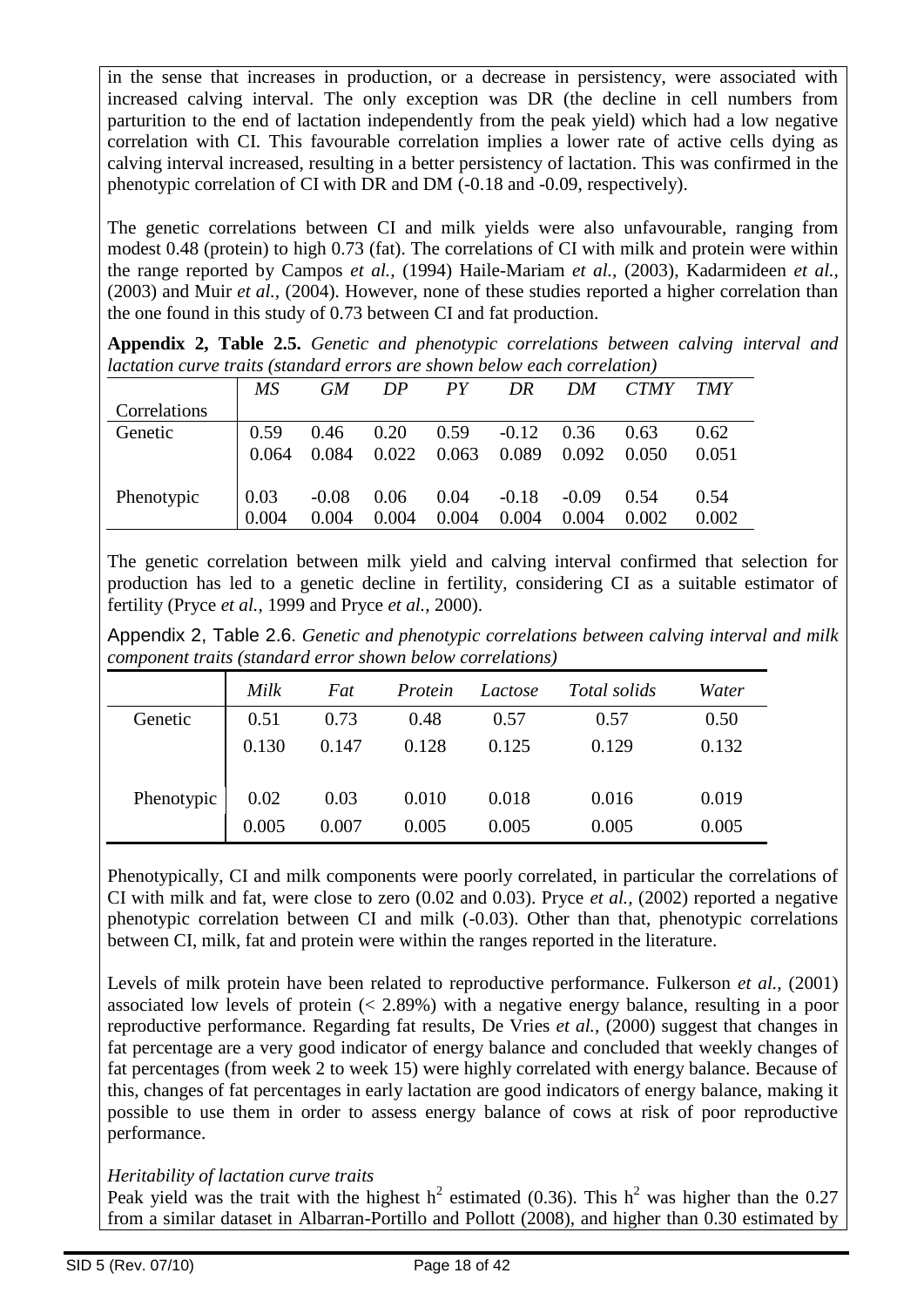Pollott (2009) for the same trait.

Maximum secretion potential (MS) is a theoretical estimator of the maximum productive potential of the animal that accounts for the relative number of secretory cells in the udder and the secretion rate per active cell. As in both Albarran-Portillo and Pollott (2008) and Pollott (2009), the  $h^2$  of MS was close to the  $h^2$  of PY (0.36), which was the highest among the curve traits. The heritability of PY was high compared to the  $h^2$  reported by (Farhangfar, 2002; Pollott, 2009) and was within the range reported by Zwald *et al.,* (2003).

The heritability of GM was 0.13. This relates to the same trait as parameter "b" in Wood"s model, and was higher than the estimates by Shanks *et al.,* (1981), and Farhangfar (2002), but was lower than Varona *et al.*, (1998) who reported a  $h^2$  of 0.17.

Day of peak (DP) is a trait usually reported with low  $h^2$ . Heritability estimates in this study was 0.03 and was lower than 0.09, 0.09, 0.10 and 0.06 reported by Shanks *et al.,* (1981), Muir *et al.,* (2004), Farhangfar (2002) and Pollott (2009), respectively.

Persistency was found to have an  $h^2$  of 0.10 and was low compared to other reports in the literature (Shanks *et al.,* 1981; Batra *et al.,* 1987; Jamrozik *et al.,* 1998; Zwald *et al.,* 2003; Muir *et al.,* 2004 and Pollott, 2009). However, Farhangfar (2002) also found a low value of 0.08. Heritability estimates of CTMY and TMY were 0.26 and 0.27 and ranged within the values reported in the literature (Shanks *et al.,* 1981; Batra *et al.,* 1987; Zwald *et al.,* 2003; Muir *et al.,* 2004; Ben Gara et. al., 2005; Silvestre *et al.,* 2005).

#### *Heritability of calving interval*

There are several reports regarding the  $h^2$  of calving interval. All of these reports concluded that CI has a low heritability. The  $h^2$  of calving interval reported here was 0.03 and was lower than 0.10 (Campos *et al.,* 1994), 0.09 (Pryce *et al.,* 1999), 0.04 (Olori *et al.,* 2002) and, 0.07 (Muir *et*   $al.$ , 2004). However, the  $h^2$  in this study was slightly higher than 0.02 (Pryce *et al.*, 2000), 0.01 (Pryce *et al.,* 2001), 0.02 (Pryce *et al.,* 2002), 0.03 (Haile *et al.,* 2003), 0.02 (Kadarmideen *et al.,* 2003), 0.03 (Wall *et al.,* 2003) and, 0.03 (Banos *et al.,* 2005).

#### *Extended lactations*

These results are not directly about extended lactations but calving interval is very closely related to lactation length. These analyses indicate that there is a link between calving interval and milk production. It has commonly been assumed that this is due to higher milk yields causing lowenergy-balance anoestrus and hence the number of days open increasing. In the context of extended lactations this may also be due to longer lactations having a higher number of productive days and hence greater total lactation yields. The correlations reported here imply that selection for increased milk yield will inevitably lead to longer calving intervals, higher peak yields and reduced persistency. However, the use of suitably weighted selection indexes, or the use of independent culling/selection levels, can break such correlations and lead to a more desirable type of animal. Thus selection for a more persistent animal without increasing peak yield would be possible. This could increase total milk yield without the negative effects of a high peak yield being a factor in poorer fertility. In the context of extended lactations a longer lactation with a higher persistency is achievable and may be desirable.

# **Objective 3.**

*Establish the extent to which extended lactations occur by default in UK dairy herds, and reasons for its occurrence.*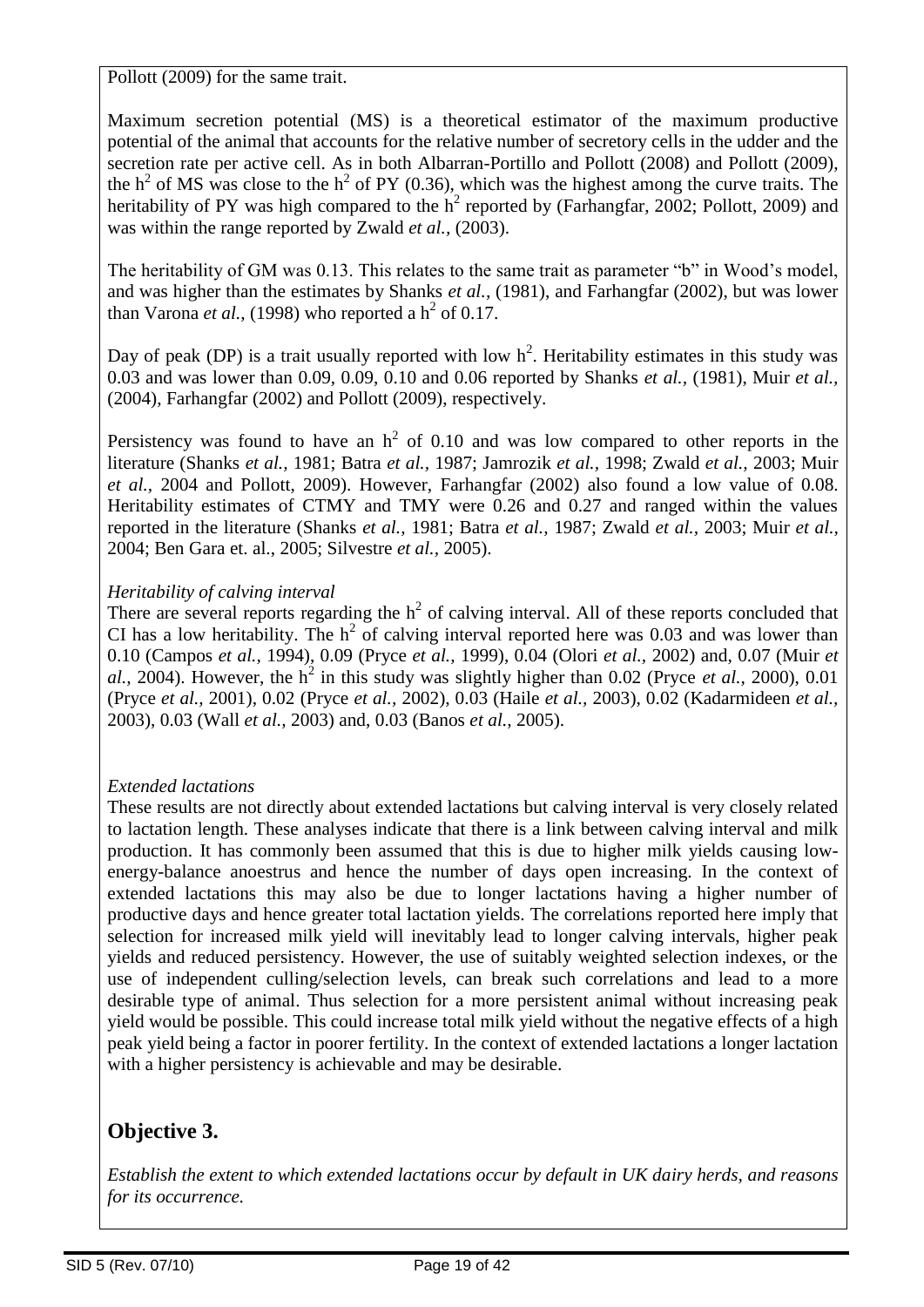#### **Introduction**

For many years developed dairy industries have been focussed on an annual calving pattern and genetic testing has been based around 305-day milk yields. Consequently very little work has been published on lactation length in the UK. Calving interval has been widely studied since it is a relatively easy measure of fertility, and lactation length is a major component of calving interval. However, if extended lactations are the result of positive management decisions, rather than a by-product of reduced fertility, then calving interval no longer becomes a measure of fertility. The objective of this part of the project was to investigate the occurrence of extended lactations in the UK over recent years.

#### **Materials and methods**

Data from milk recorded herds was extracted from the NMR database, held by EGENES as part of the National Genetic Evaluations for the UK. Natural lactation length was taken to be the day of the last lactation record in this database as opposed to a 305-d lactation length, hence the data reported here is an underestimate by  $\sim$ 15d on average, since milk recording occurs once per month. Records were collected from all completed lactations commencing since 1990. In these analyses the year of lactation is taken as the year the lactation started. All lactations from the fifth lactation onwards were grouped into one lactation number class.

The distribution of the lactation length data was found to be highly positively skewed and the mean herd/year lactation length and its SD were related. Since a key output from this research was to be the relationship between mean and standard deviation of herd lactation length it was necessary to transform the data to a normal distribution to avoid bias in the results. A Box-Cox transformation was used to normalise the data and achieve a dataset with a skewness of 0. The transformation took the form:

$$
LL_{trans} = (LL_i^{\lambda} - 1) / \lambda
$$

where LLtrans and  $LL_i$  were the transformed and original lactation length respectively and  $\lambda$  the transformation parameter. The transformed value was scaled to give an apparently similar range of values to the original dataset. The transformation parameter  $(\lambda)$  was calculated using the original data, appropriate calculations for the skewness and the solver in Microsoft Excel to set the skewness of the dataset to zero given the Box-Cox transformation.

Lactation length data were analysed by maximum likelihood evaluation in ASReml (Gilmour et al., 2009) using the following model:

 $Y_{ijklm} = \mu + h_i + y_j + l_k + e_{ijkl}$ 

where was lactation length in the  $h_i^{\text{th}}$  herd, in the  $y_j^{\text{th}}$  year and from a cow in its  $l_k^{\text{th}}$  lactation with e<sub>ijklm</sub>, the random error term.

#### **Results**

A total of over 6 million lactations occurring between 1990 and 2008 were used in these analyses and had a mean and standard deviation lactation length of  $373.6 \pm 62.42$  d. Figure 3.1 shows the highly skewed nature of the distribution of lactation length in this population.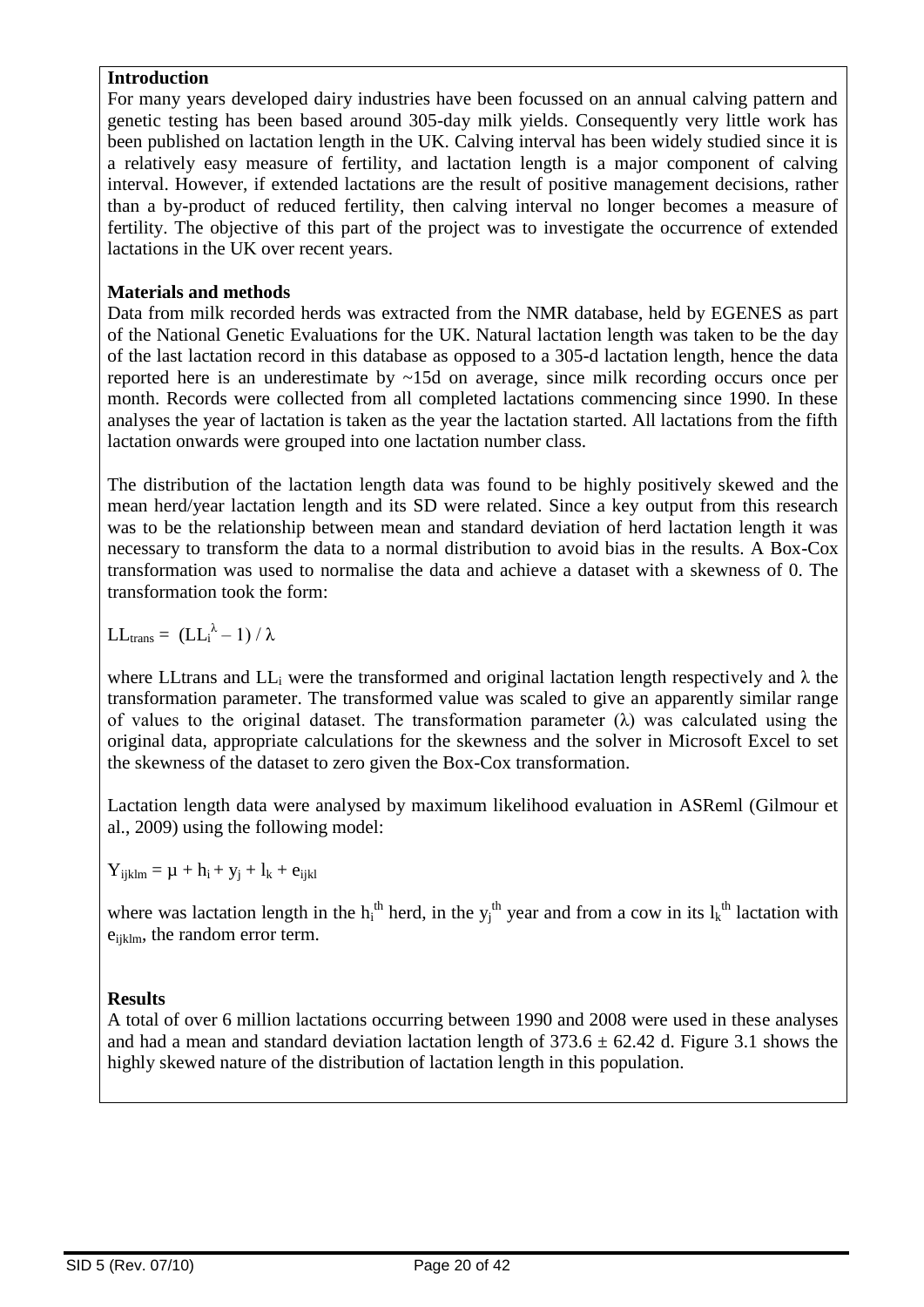

**Figure 3.1.** *The distribution of lactation lengths in 10-d group categories.*



**Figure 3.2.** *The distribution of lactations by year of commencement.*

The number of lactations by start year (Figure 3.2) reflects the "popularity" of milk recording. From 1990 to 1998 the number of lactations rose from ~270,000 to 483,000. From 1999 to 2001 lactation numbers reduced dramatically reflecting the influence of the foot-and-mouth outbreak in 2001. Since then the steady decline in dairy herds has resulted in fewer recorded animals. The low number in 2008 is the result of many cows starting their lactation in 2008 having not completed it by the time this dataset was constructed. Records from 2008 will be disregarded in subsequent analyses.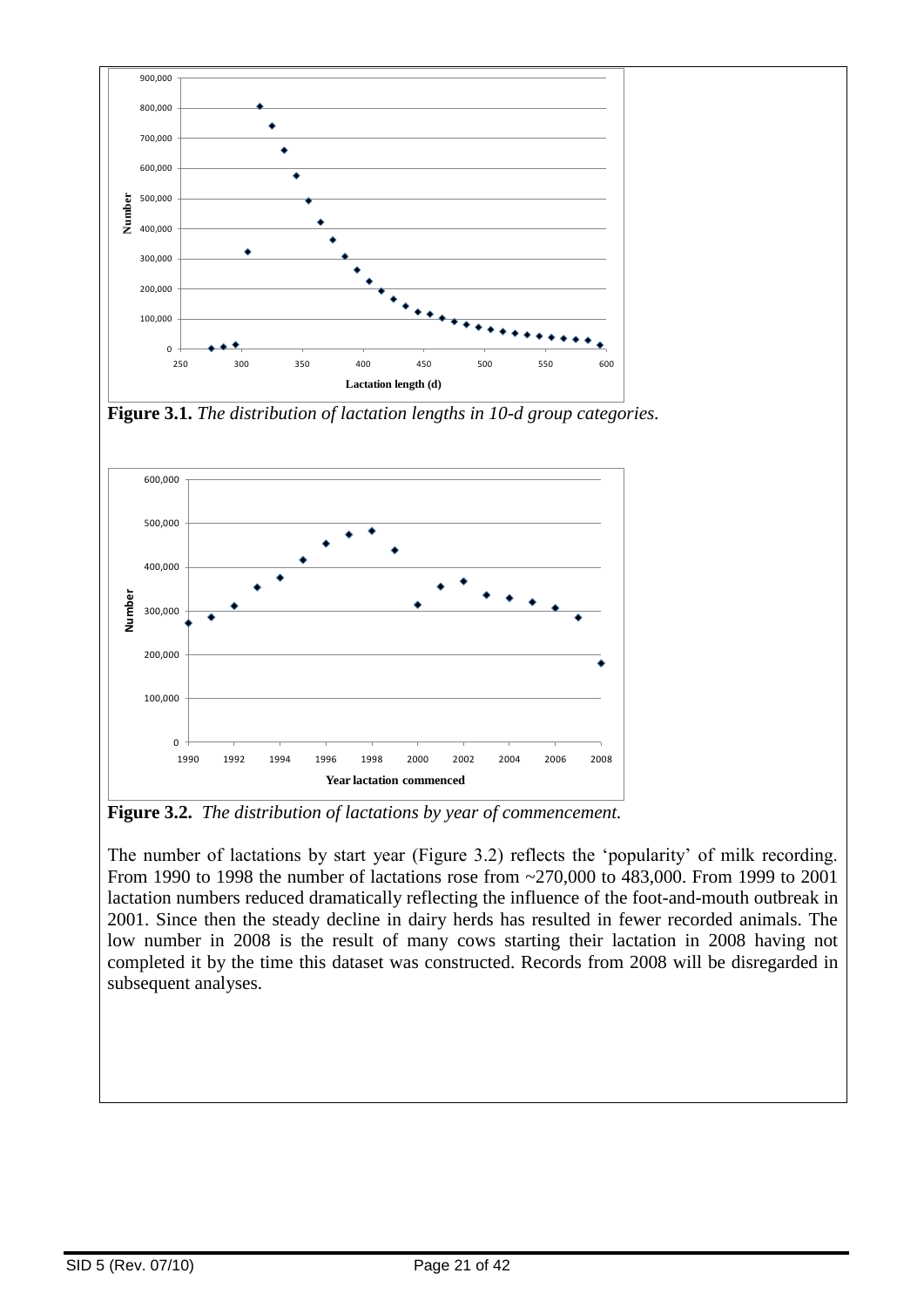

**Figure 3.3**. M*ean and standard deviation of lactation length by year (1990 – 2008).*

Mean annual lactation length has risen since about 1994 from 360 d to 395 d in 2007 (Figure 3.3). At the same time the variability has increased as shown by the increasing standard deviation of the data.



**Figure 3.4.** *The distribution of lactation length for each of the years 1990, 2000 and 2007.*

All three aspects of the change in the distribution of lactation length over time are illustrated in Figure 3.4. Data from 1990 were characterised by larger numbers, lower mean lactation length and a narrower distribution. As time progressed the number of recorded cows reduced, mean lactation length increased and the distribution was more widely dispersed.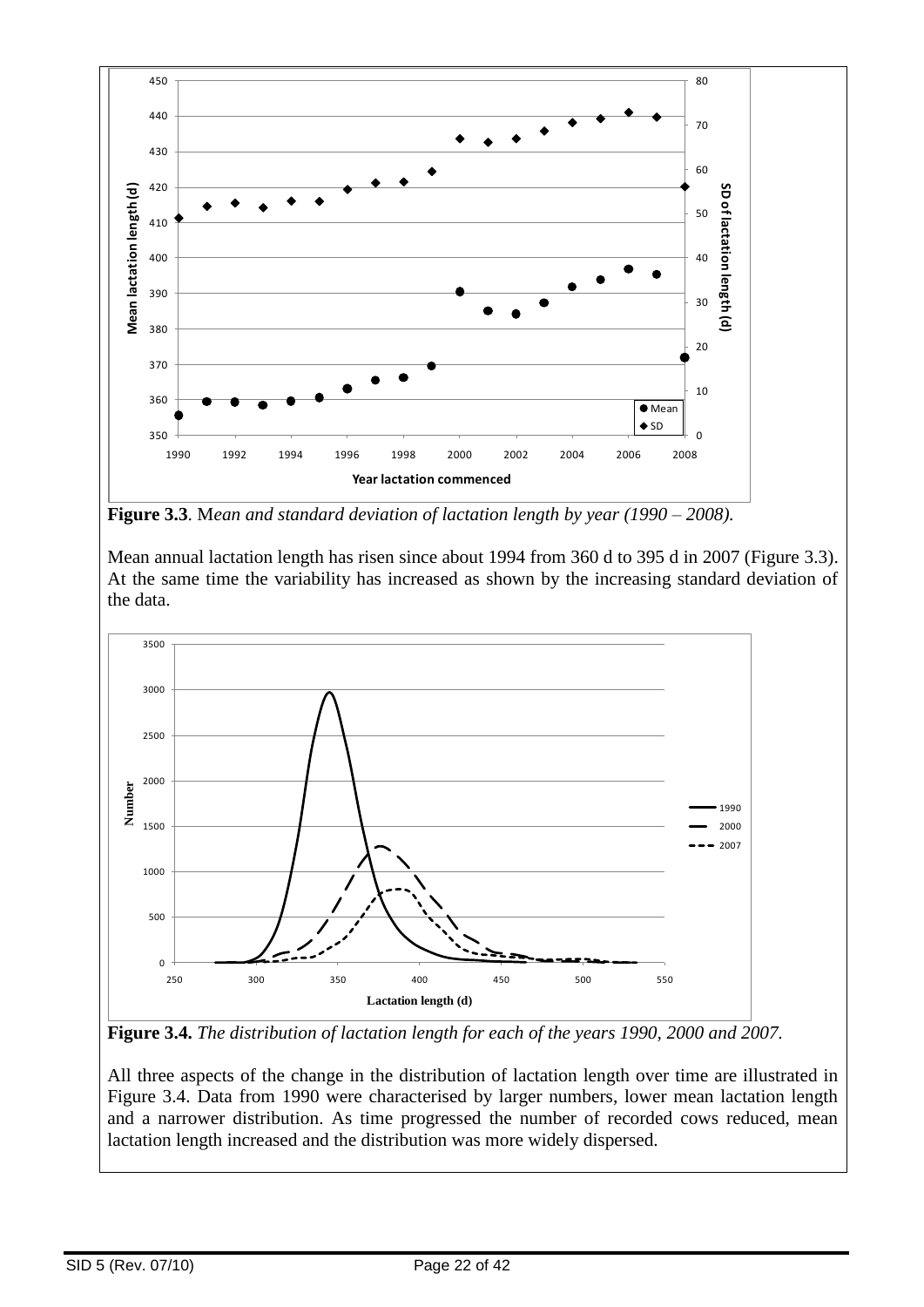

**Figure 3.5.** *The plots of herd/year mean lactation length against SD (d) for 1990 (left figure) and 2007 (right figure).*

Plots of herd mean (minimum herd size  $= 40$  cows/year) against herd SD for lactation length for both 1990 and 2007 are shown in Figure 3.5, on the same scale. Several notable features of the dataset are illustrated by these plots. Firstly the increased mean and SD noted in the overall data is reflected in the two yearly datasets for individual herds. Secondly there is a strong correlation (0.49) between mean and SD in these data suggesting, along with the overall distribution of lactation length in Figure 3.1, that a transformation was necessary in order to analyse the data using ANOVA-style methods. Such methods require the mean and variance to be independent.



**Figure 3.6.** *A plot of the transformed scaled lactation length data against the original values.*

A Box-Cox transformation parameter of -4.06444 was used to reduce the skewness of the lactation length distribution to zero. The transformed data were scaled to give a similar range of data points as the original data and so care should be taken when using these "arbitrary units". The conversion of original to transformed data is shown in Figure 3.6 and the distribution of transformed data plotted in Figure 3.7. In the transformed dataset the correlation between herd/year mean and SD was -0.01; thus showing how successful the transformation had been.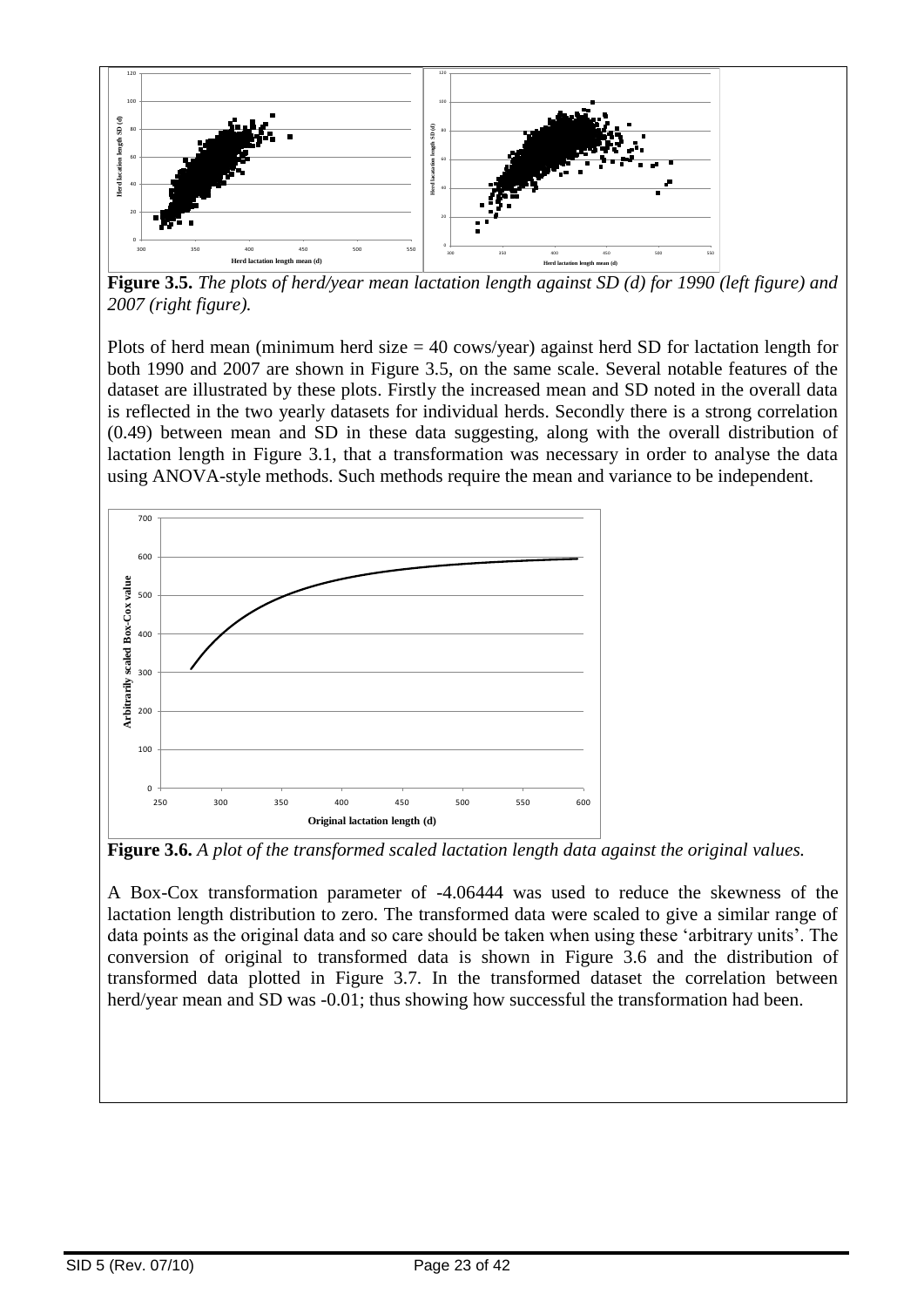

**Figure 3.7.** *The distribution of the transformed lactation length data (Arbitrary units).*

The plots of herd mean (minimum herd size  $=$  40 cows) against herd standard deviation for 1990 and 2007 using transformed lactation lengths are shown in Figure 3.8. These two plots show little correlation between mean and SD confirming that the transformed data was more suitable to use in subsequent analyses.



**Figure 3.8.** *The plots of herd mean against herd/year SD using the transformed lactation length data (Arbitrary units); 1990 (left figure) and 2007 (right figure).*

A comparison of the plots shown in Figure 3.4 illustrates the considerable increase in longer lactations that has occurred in British dairy herds in recent years. The within-herd/year SD of lactation length (Figure 3.8) highlights the fact that a number of herds with a high mean lactation length also have a below average SD. This indicates that many herd owners are already dealing with extended lactations and are likely to have adapted their herd management to cope with this change.

An analysis of variance was carried out on lactation length and the results summarised in Table 3.1. The large number of records available for these analyses meant that most mean comparisons were significantly different. With an RSD of 48.09 units, then for a group size of 350,000 (a typical number of records per year) then a difference in means of only 0.11 units would be significant.

**Table 3.1.** *ANOVA summary for the main factors affecting transformed lactation length (arbitrary units).*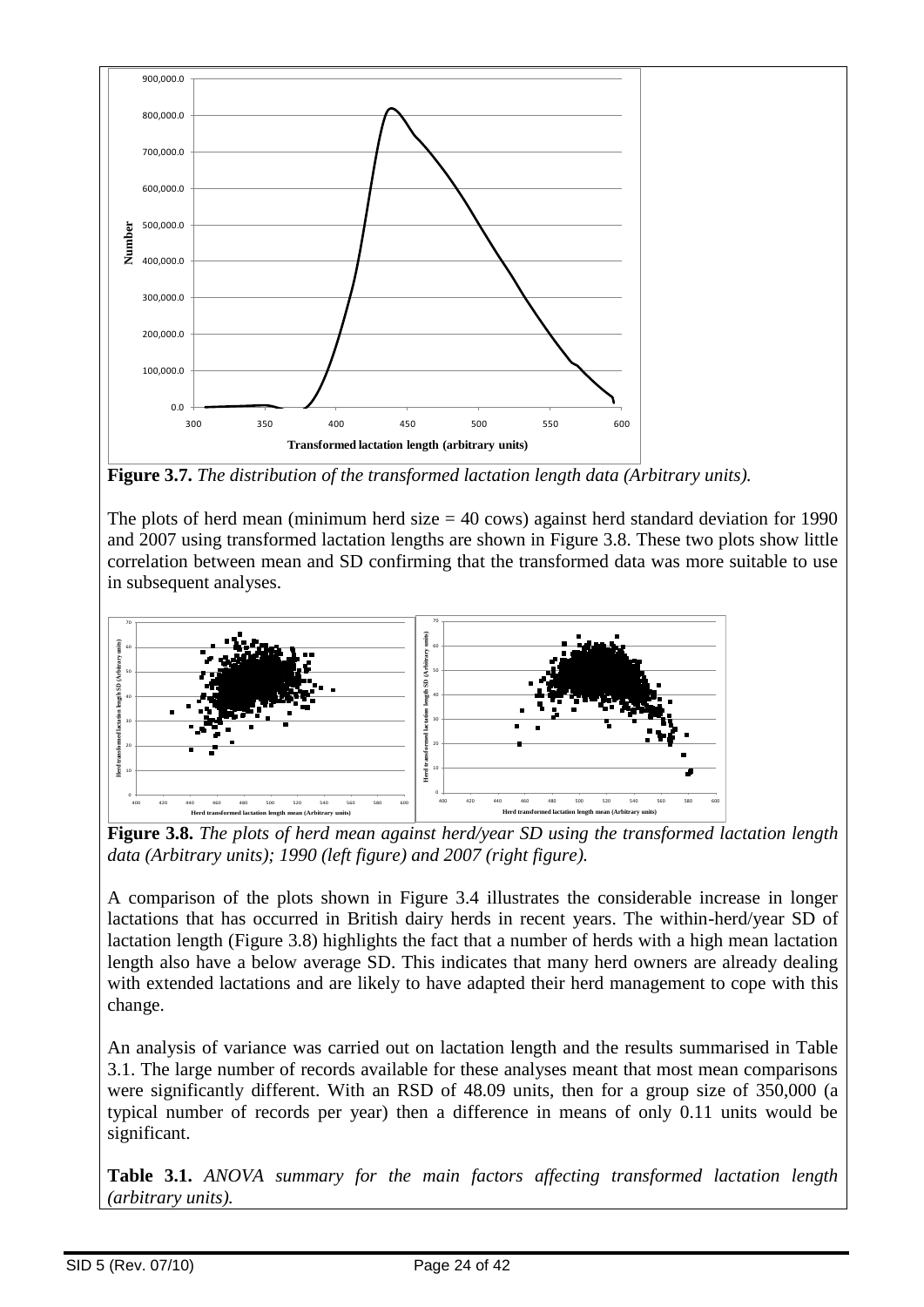| Source of variation | Df        | МS         | F          |
|---------------------|-----------|------------|------------|
| Herd                | 18,304    | 58,656     | $25.36***$ |
| Year                | 18        | 48,148,552 | 20,817***  |
| Lactation number    |           | 9,075,428  | $3.923***$ |
| Residual            | 6,651,927 | 2,312.9    |            |

The effect of lactation number on lactation length is shown in Table 3.2 as the mean and SD of lactation length by lactation number.

| Lactation<br>number | Number of<br>records | Mean all<br>years $(d)$ | <i>SD</i><br>(d) | Transformed data<br>(arbitrary units) | $2007$ data<br>(d) |
|---------------------|----------------------|-------------------------|------------------|---------------------------------------|--------------------|
|                     | 2,331,749            | 378.7                   | 67.07            | 505.1                                 | 399.1              |
| $\overline{2}$      | 1,695,634            | 371.8                   | 61.62            | 499.7                                 | 394.1              |
| 3                   | 1,219,029            | 370.3                   | 59.56            | 498.5                                 | 393.8              |
| 4                   | 852,208              | 370.3                   | 57.90            | 498.9                                 | 393.0              |
| $5+$                | 571,634              | 370.5                   | 55.87            | 500.1                                 | 394.3              |

**Table 3.2.** *The effect of lactation number on lactation length.*

First lactation cows had longer lactations than all others,  $2<sup>nd</sup>$  lactation cows had longer lactations than 3rd lactations but no other differences were significant.

One inevitable consequence of the change from an annual calving pattern to one involving longer lactations was the change in distribution of calvings throughout the year. A summary showing the distribution of month of calving in both 1990 and 2007 is in Figure 3.9. In 1990 there was a marked peak of calvings in September which declined steadily until May. From June onwards calvings picked up again until the next September peak. By 2007 this pattern of calving had changed; there was still a peak in September but this was considerably lower than in 1990 and the monthly proportion of calvings from December through to April were similar with a slight drop in May. The pattern of calving seen in 2007 was likely to be a consequence of many farms abandoning an annuals calving pattern and using longer lactations than previously was the norm.

#### **Discussion**

These data show a steady increase in lactation length of about 50 days between 1990 and 2007, as measured by the day of the last test day. This probably underestimated lactation length by about 15 days. Apart from heifers, which have a longer lactation by a week, all other ages of cow had similar lactation lengths. There was considerable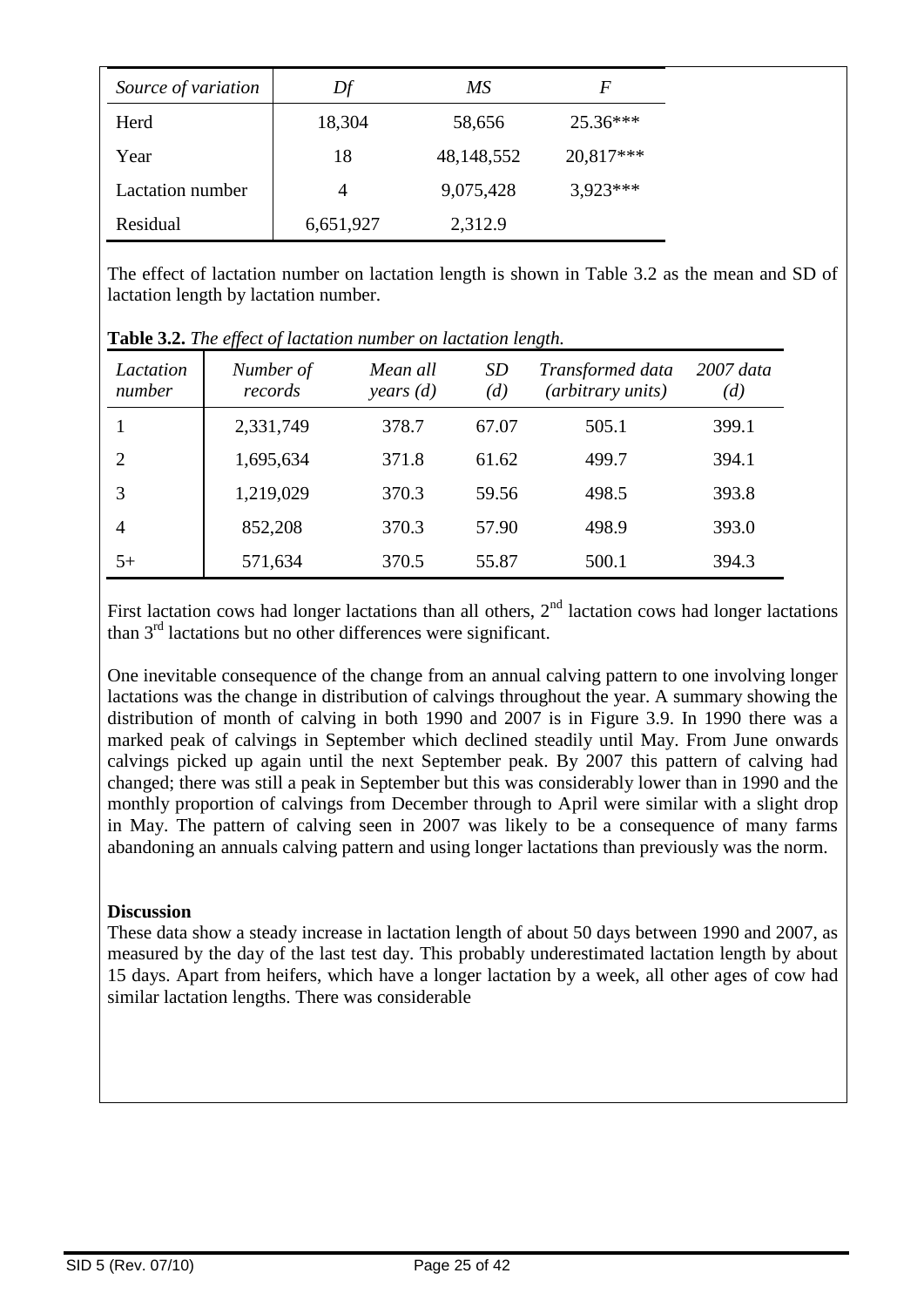

**Figure 3.9.** *The proportion of annual calvings in 1990 and 2007 by month of calving.*

between-herd variation in mean lactation length with herd ranging from just over 300 days to over 500 days. There was also a range in the SD of lactation length of herd/year groups. A large group of herds was found to have a high mean lactation length but a moderate to low level of within-herd SD. This implies that a number of farmers are managing their herds for long lactations. The increase in lactation length inevitably led to a changed pattern of calvings throughout the year.

# **Objectives 4 and 5.**

*Determine whether or not the current output of milk in the UK could be sustained through the adoption of extended lactations in the national dairy herd, and if so what size of milking cow and herd replacement population would result, if the current levels of dairy cow fertility and longevity are maintained.* 

*Determine the potential impact on greenhouse gas emissions from the dairy sector of the adoption by dairy farmers of extended lactations.*

The approach taken in this section was to firstly to analyse data from UK dairy herds to define the characteristics of the current production scenario. These results were then used to model new scenarios based on the use of extended lactations and the GHGE calculated for each scenario. This was then translated into results at the national level using the national inventory.

The research carried out as part of this project to define the lactation curve characteristics of UK dairy herds is shown in Appendix 3. The datasets used in the modelling work derived in this way are shown in Appendix Tables A1 to A4.

# **Modelling Greenhouse Gas Emissions from Alternative Lactation Lengths**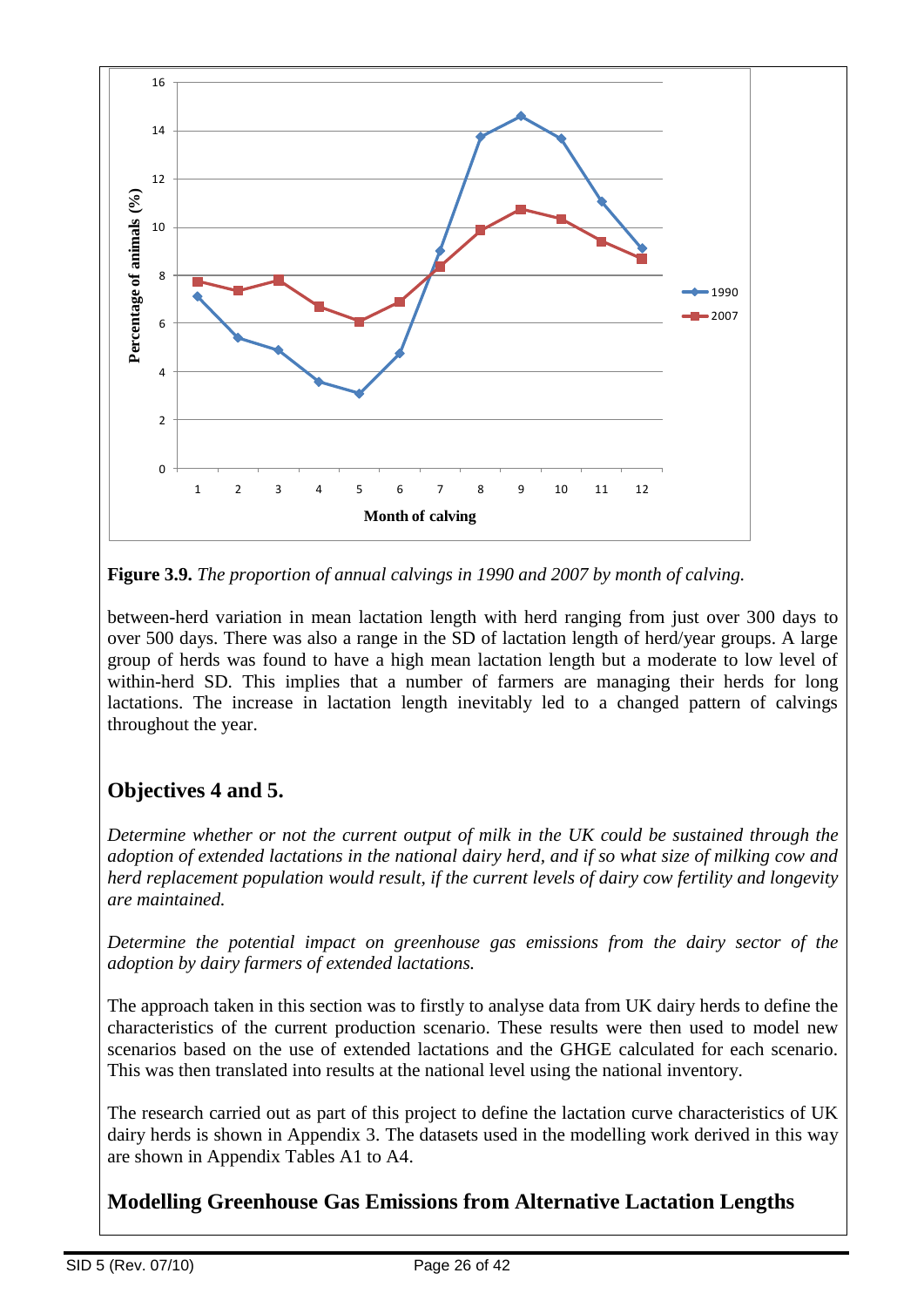#### **Introduction**

Livestock systems play an important role in food production, as well as in the provision of public good objectives including biodiversity and landscape value, which are jointly produced with conventional outputs. However, agriculture also generates external costs or negative public goods; specifically, diffuse pollution to air and water. Mitigating greenhouse gas emissions from livestock is increasingly recognised as a necessary part of the UK"s overall climate change obligations. Under its Climate Change Act of 2008, the UK Government is committed to ambitious targets for reducing national emissions by 80% of 1990 levels by 2050

There are many possible technical mitigation options for livestock systems. These could be delivered through improved livestock and livestock system efficiency - converting more energy into product output, thereby reducing GHGE per unit product. The aim of this part of the project is to examine the impact of extended lactations on system greenhouse gas emissions.

There are many models which aim to calculate greenhouse gases for agriculture. These include simple animal emissions factors (e.g., Tier I techniques in IPCC guidelines), national inventory techniques (e.g., Choudrie *et al.,* 2010), carbon footprinting tools and lifecycle analysis (e.g., Williams *et al.*, 2006). However, most models differ in the way they calculate the emissions; what output data it provides and their level of detail and accuracy.

Currently, the national inventory of GHGE uses a simplified Tier II (IPCC, 1997) to calculate  $CH<sub>4</sub>$  emissions from the dairy herd. This involves calculating  $CH<sub>4</sub>$  emissions factors, due to enteric fermentation and manure, for a milking dairy animal based on UK production parameters (see description later). This one figure is then multiplied by the total number of animals in the dairy breeding herd. This method does not account for variation between animals and systems, including differences in the length of the lactation. To overcome this, a more detailed methodology was applied to the calculation of GHGE from a dairy herd, including considering the  $N<sub>2</sub>O$  emissions and  $CO<sub>2</sub>$  equivalent emissions due to animal diets.

#### **Methodology**

IPCC (2006) formulae were used as the basis for developing the greenhouse gas models. UKspecific energy coefficients and other parameters where available were put into the model moving it from Tier I (the lowest) methodology toward the higher Tier II and III. Only emissions that related directly to the stock were included. Emissions from capital, fuel, power etc. were assumed to remain constant regardless of changes in lactation length and were not included in this investigation as they were assumed to be insignificant. The carbon cost of the feed was based on data from the Cranfield LCA model (Williams *et al.,* 2006). In addition, the net annual carbon dioxide emissions from livestock were assumed to be zero in accordance with IPCC (2006).

#### **The herd**

The basic biological and herd parameters are given in Appendix Tables A5 and A6, most of which are based on the study of Stott *et al*. (2005), which involved a level of specialist and industry validation of the assumptions. These figures were chosen to provide a consistent set of figures thought representative of UK dairy farming practice.

The model parameters used by Stott et al (2005) and IPCC Tier II/III methodologies (IPCC, 2006) were used to model the CH<sub>4</sub> (enteric fermentation and manure management) and  $N_2O$ (manure management) emissions from the whole farm system (young stock and milking herd). Under IPCC framework  $N_2O$  emissions due to nitrogen excretion when cows are grazing should be reported in the agricultural soils of the inventory framework. This study, however, will include these emissions as it accounts for a large proportion of the total nitrogen excreted by the dairy system and therefore GHGE.

When examining the impact of alternative lactation lengths on overall system GHGE it was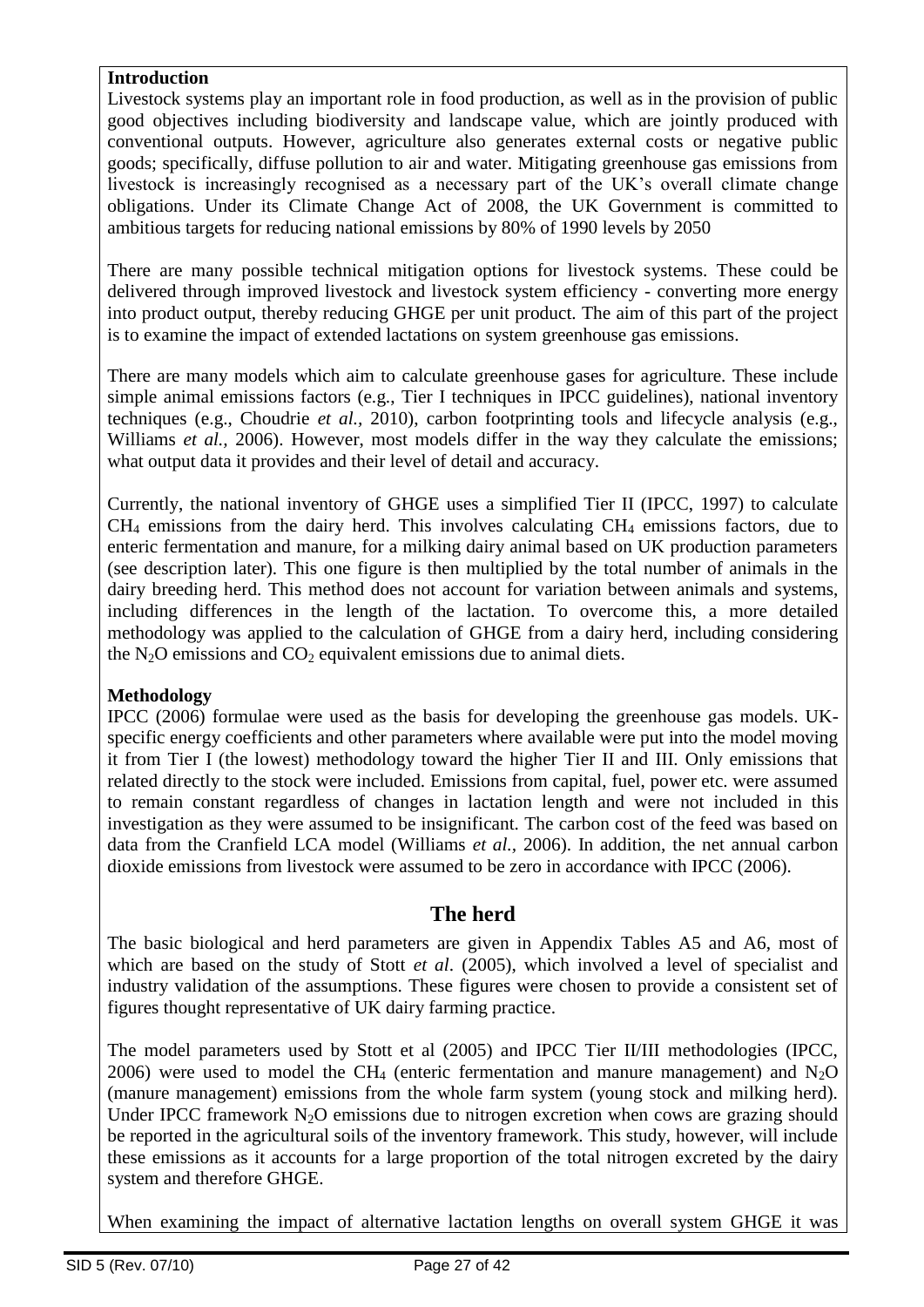assumed that the overall annual herd yield would remain constant and that numbers of cows (and followers) would increase/decrease to maintain this overall yield. The following herd was described in terms of annual steps (i.e.,  $0 - 1$  year old,  $1 - 2$  year old pregnant/non-pregnant). Results were then represented on an annualised scale. The model assumed that farmers wished to keep total annual herd output constant, rather than individual cow lactation output. Although total lactation output may be higher with longer lactations it may not always hold that annual outputs of alternative lactation lengths are constant.

It was assumed that dairy cattle spent half the year indoors (Appendix Table A6). Therefore it was assumed that their maintenance energy requirements did not have to increase to account for the cold winter temperatures. Dairy cattle were assumed to be exposed to "Cool" annual average temperatures (10-14 ºC) for the purposes of quantifying the manure management coefficient. This meant that manure management coefficient for dairy cows at grass was 1.5%. For cattle which had their slurry managed from indoor housing this coefficient was averaged at 17% to represent the average values for the range of slurry management systems on dairy farms (see manure management section).

### **Management**

Feed digestibility (a measure of feed quality) is an influential factor in determining the productivity and efficiency of farming ruminants (Russell *et al.*, 1971). It can also have a significant bearing on methane emissions (IPCC, 2006). For example a 10% error in estimating feed digestibility can cause a 12-20% error in methane emissions (IPCC, 2006). The digestibility values for dairy cattle on concentrates and on pasture were therefore set in the models as the upper limits of the IPCC (2006) recommendations. Concentrate feed and lowland pasture digestibilities were set to 85% and 75% respectively.

It was assumed that the dairy cows were grazed for approximately half the year on lowland pastures. Cows were maintained indoors on a mixed diet of grass silage and concentrates for the remainder of the year. The followers were assumed to follow a similar management system. The average crude protein percentage in the annual diet was 18%. The annual average for pasture quality was 18.45 MJGE/kg DM following recommendations by IPCC (2006) that the feed energy value was 'relatively constant' (at 18.45 MJGE/kg DM) across a wide range of forage and grain-based feeds commonly consumed by livestock". The impact of the different diets, in terms of GHGE, was taken from the LCA study of Williams *et al*. (2006). Production data were based on the results derived previously in this study and are shown in Appendix Tables A1 to A4.

Emissions from manure storage and production at grass were estimated based on the days at grass and indoors of the model and assumptions on manure output and storage from IPCC and Prevention of Environmental Pollution from Agricultural Activity (PEPFAA, 2005). Greenhouse gases from manure were calculated based on volume produced from each of the livestock categories kept on the farm (e.g., dairy cows and followers).

### **Results**

Results from the analysis of lactations of different lengths from national data were used to parameterise the model of dairy system GHGE. The main differences between the base scenario (as described in Appendix Table A6) and the alternative lactation lengths are given in Table 4.1.

| Table 4.1. Differences in the model assumptions for alternative lactation lengths. |  |
|------------------------------------------------------------------------------------|--|
|------------------------------------------------------------------------------------|--|

|                  |       |       | Lactation length |        |        |
|------------------|-------|-------|------------------|--------|--------|
| Model parameter  | Units | Base  | 305              | 370    | 440    |
| 1st lact yld     | kgs   | 7,750 | 7,300            | 8,650  | 10,250 |
| 2nd lact yld     | kgs   | 8,605 | 8,400            | 9.700  | 11,500 |
| $3rd$ + lact yld | kgs   | 8.973 | 8,760            | 10,100 | 12,000 |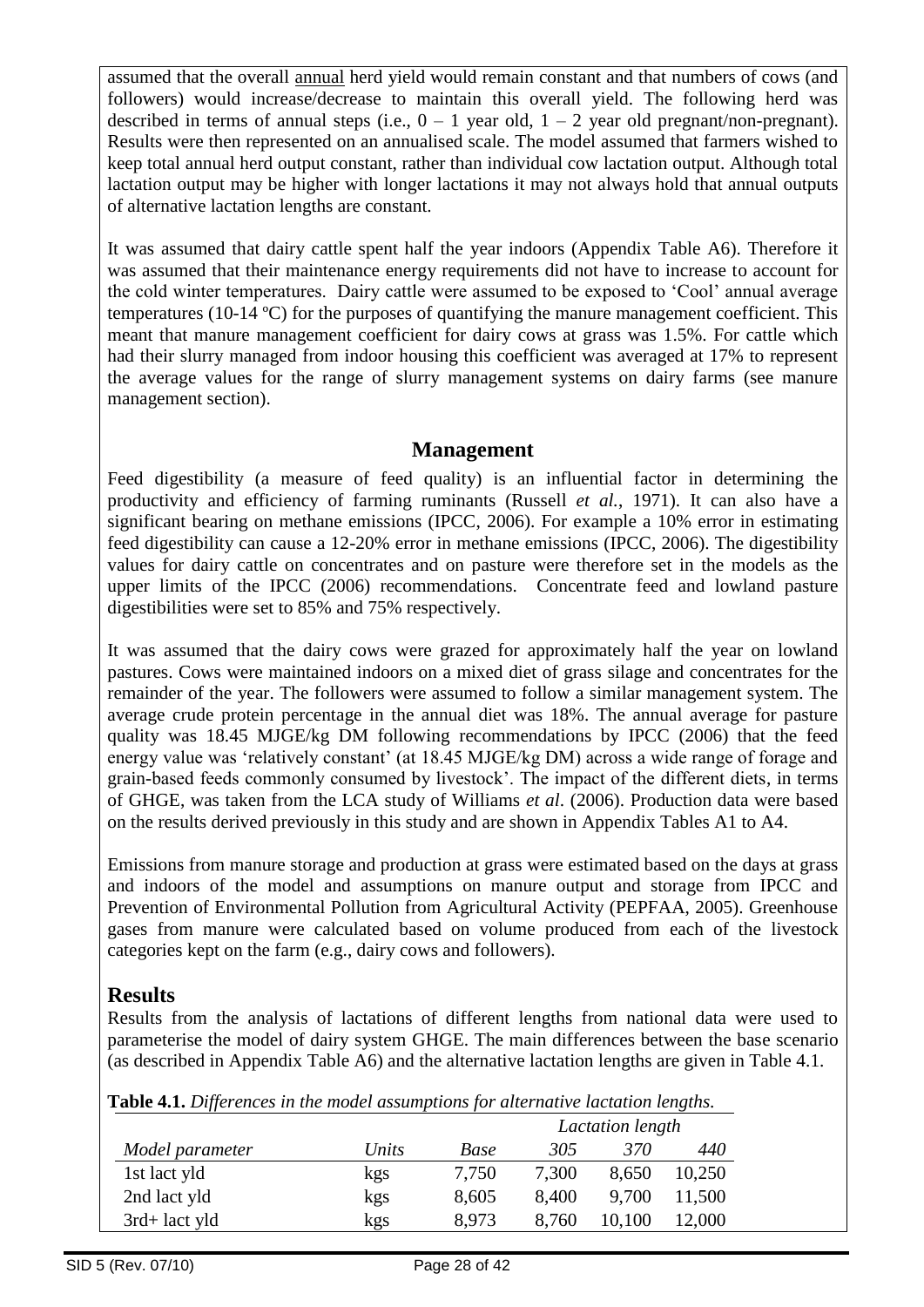| Fat percent      | %    | 3.8  | 3.77 | 3.77 | 3.8 |  |
|------------------|------|------|------|------|-----|--|
| Replacement rate | %    | 25.8 |      |      | 20  |  |
| Calving interval | days | 370  | 370  | 430  | 500 |  |
| Days in milk     | days | 307  | 310  | 370  | 440 |  |

Running the model to produce the current level of milk output resulted in different herd structures for the four scenarios studied (Table 4.2). As lactation length increased all categories of animals decreased.

**Table 4.2.** *Herd structure results from the model assuming a replacement rate of 25.8%*

|                        | Base (PLI) | $305 - d$ | $370-d$ | $440 - d$ |
|------------------------|------------|-----------|---------|-----------|
| Milking herd size      | 125        | 129       | 129     | 127       |
| Non-pregnant followers | 17         | 17        | 15      | 12        |
| Pregnant followers     | 39         | 40        | 34      | 29        |
| Female calves          | 56         | 58        | 49      |           |
|                        |            |           |         |           |

**Table 4.3**. *Output from the GHG model of overall system emissions for alternative lactation lengths, assuming a replacement rate of 25.8%, quantifying the total volume of GHGE from alternative sources, expressed in t of CO2e.*

|                               |        | Base (PLI assumpt <sup>ns</sup> ) |        | $305 - d$      |        | $370-d$        |        | $440-d$        |
|-------------------------------|--------|-----------------------------------|--------|----------------|--------|----------------|--------|----------------|
|                               | Grass  | <i>Indoors</i>                    | Grass  | <i>Indoors</i> | Grass  | <i>Indoors</i> | Grass  | <i>Indoors</i> |
| Enteric $CH4$<br>young stock  | 70.00  | 50.73                             | 72.39  | 52.46          | 61.47  | 44.54          | 51.79  | 37.53          |
| Enteric $CH4$<br>milking herd | 250.65 | 196.57                            | 252.97 | 198.05         | 248.89 | 247.65         | 243.62 | 302.93         |
| Manure $CH4$<br>young stock   | 1.89   | 16.06                             | 1.96   | 16.61          | 1.66   | 14.10          | 1.40   | 11.88          |
| Manure $CH4$<br>milking herd  | 9.04   | 82.88                             | 9.12   | 83.50          | 8.97   | 104.41         | 8.78   | 127.72         |
| $N_2O$ young<br>stock         | 14.61  | 3.64                              | 15.11  | 3.76           | 12.83  | 3.19           | 10.81  | 2.69           |
| $N_2O$ milking<br>herd        | 61.90  | 15.41                             | 64.02  | 15.94          | 64.03  | 15.94          | 62.74  | 15.62          |
| $CO2e$ feed<br>young stock    | 42.30  | 46.92                             | 43.75  | 48.53          | 37.15  | 41.21          | 31.30  | 34.72          |
| $CO2$ e feed<br>milking herd  | 151.48 | 181.84                            | 152.88 | 183.21         | 150.41 | 229.09         | 147.23 | 280.23         |
| TOTAL/yr<br>t $CO2e$          |        | 1,195.90                          |        | 1,214.25       |        | 1,285.54       |        | 1,371.02       |

Results in Table 4.3 show that as lactation length increases the overall annual GHGE increase. Although there is a reduction in the number of follower animals when a dairy herd has a longer lactation length, given the data from the national herd, the overall milking herd numbers need to increase to maintain overall yield. Figure 4.5 shows that as lactation length increases the proportion of the total herd emissions that comes from the follower animals decreases. About 10% of total system emissions come from enteric fermentation from the followers in the herd in the base scenario. This decreases to 6.5% when average lactation length is 440 days. However, as lactation length increases the proportion of GHGE from milking herd enteric fermentation increases from 37.4% in the base scenario to 39.9% when lactation length is 440 days.

Table 4.4 shows that overall system GHGE for the differing lactation lengths with different replacement rates. This shows that as the replacement rate increases the overall system emissions increases. This is as a result of requiring more replacement animals to meet the requirements for new cows entering the milking herd. However, the overall increase in emissions with increasing replacement rates is relatively small, increasing approximately 0.5% when replacement rate changes from 20% to 25%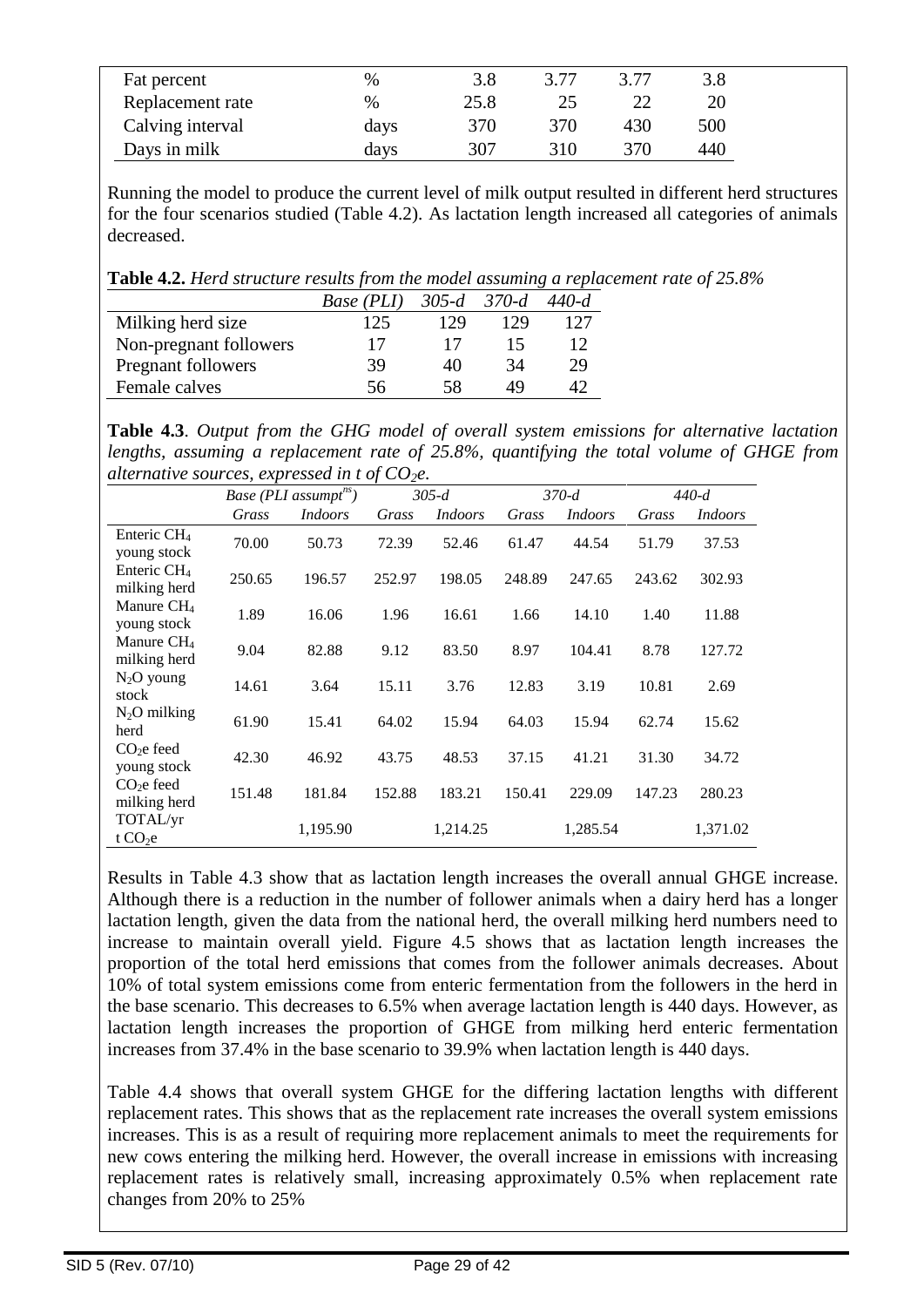

**Figure 4.1.** *Distribution of GHGE from dairy systems with different average lactation lengths, expressed as a proportion of the total emissions in CO2e.*

**Table 4.4.** *Overall system GHGE for herds with different lactation lengths (base, 305d, 370d and 440d) and different replacement rates (Base, 20%, 22% and 25%) expressed in t of CO2e.*

|         | - 20                        | 22 | 25                                                                                       |
|---------|-----------------------------|----|------------------------------------------------------------------------------------------|
| 1195.90 |                             |    |                                                                                          |
| 1214.25 |                             |    |                                                                                          |
| 1285.54 |                             |    |                                                                                          |
| 1371.02 | 1380.74                     |    | 1388.26                                                                                  |
|         | EPLI (25.8%)<br><b>Base</b> |    | 1188.59 1191.05 1194.88<br>1211.96 1211.96 1211.96<br>1294.66 1297.44 1301.76<br>1383.68 |

### **Sensitivity analysis**

Further to the examination of the mean results for the alternative lactations and interaction with replacement rates an additional study of the sensitivity to the results to differing assumptions within lactation length class was explored.

Firstly, the impact of lactation persistency was investigated by altering the persistency level of the representative lactation curve for each lactation class, as detailed above and shown in Appendix Tables A1 to A4. The results show (Table 4.5) that altering the persistency of the lactation curve has a minor impact on the overall GHGE from a dairy system producing a fixed annual yield. Improving the persistency of lactation by 10% reduced the GHGE from the dairy system by 1% for cows with lactation length of 440 days and by 3% for cows with lactation lengths of 305 and 370 days. Increasing persistency by 20% decreased the GHGE by approximately 3.3% for cows with lactation length of 440 days and 4.5% for cows with lactation lengths 305 and 370 days. Reducing the persistency of the lactation curve by 10% resulted in a small increase in overall system emissions of less than 1% for cows with lactation length 305 and 370 days. However, decreasing the persistency of a cow lactating for 440 days increased system emissions by 3.8%

**Table 4.5.** *Total herd GHGE from alternative lactation lengths with better/worse persistency levels, expressed in t of CO2e/year.*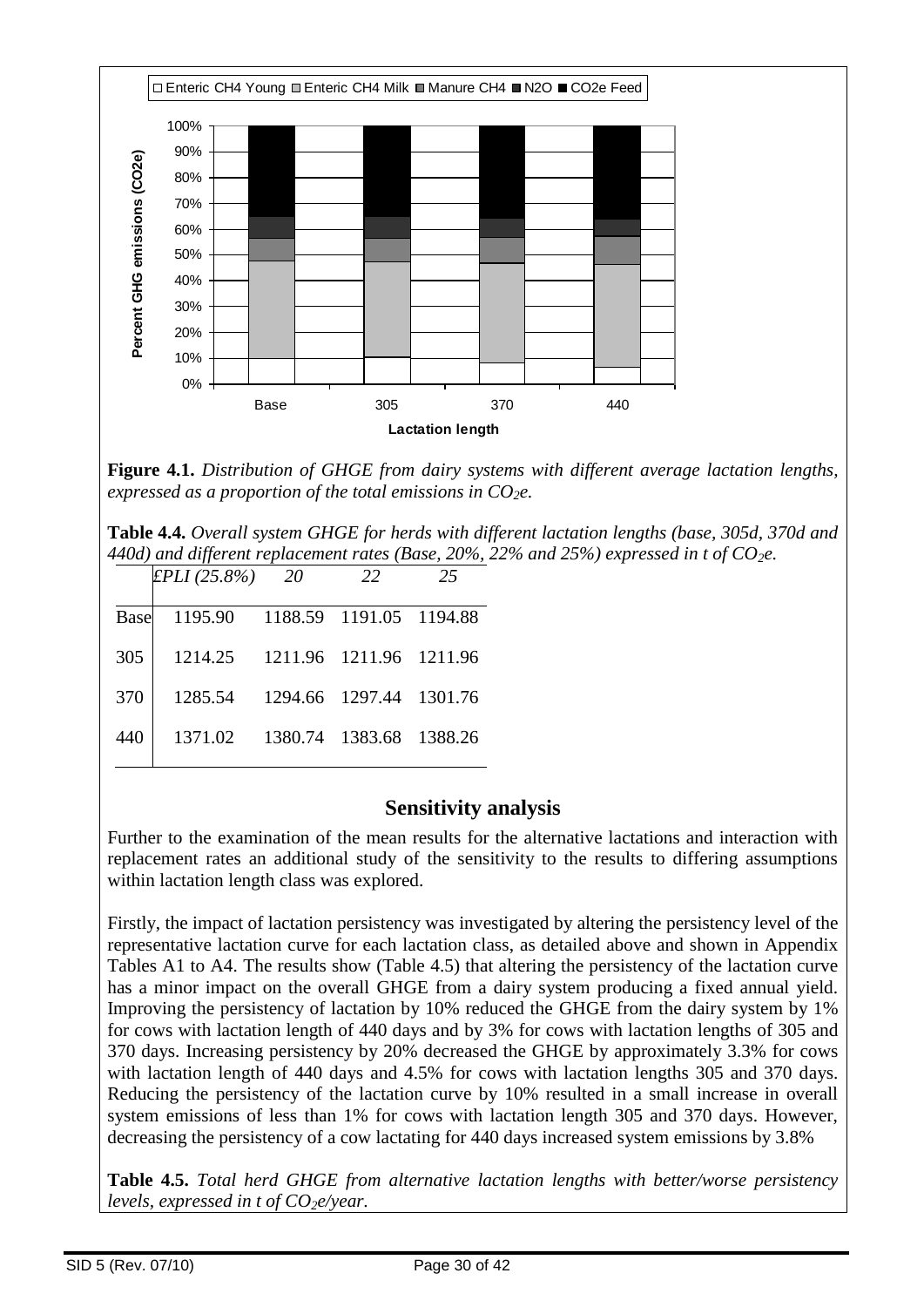|     |                               | Change in persistency |                         |         |  |  |
|-----|-------------------------------|-----------------------|-------------------------|---------|--|--|
|     | From<br>Table 4.3 $\cdot$ 10% |                       | $+10\%$                 | $+20\%$ |  |  |
| 305 |                               |                       | 1214.25 1220.82 1181.83 | 1163.61 |  |  |
| 370 | 1285.54                       | 1301.20               | 1252.38                 | 1229.91 |  |  |
| 440 | 1371.02                       | 1436.09               | 1369.05                 | 1338.79 |  |  |

There was also variation in the total lactation yield within each of the lactation lengths. The second sensitivity study examined the impact of this variation of total lactation yield on the predicted system emissions. This was done by modelling the overall system emissions, at fixed annual milk volume output, of the top and bottom 10% yield cows in each of the lactation length categories. Table 4.6 shows that the  $10^{th}$  and  $90^{th}$  percentile for overall lactation yield, within lactation length, was wide. However, the fat % for higher yielding cows was always lower in the top yielding lactations compared to the lower yielding lactations, averaging at 4.18% for lower yields and 3.71% for higher yields. This would suggest that, although herd milk volume could be maintained with far fewer cows for the higher yields that overall milk solids, as represented by fat %, would be reduced.

**Table 4.6.** *Total herd GHGE (t of CO2e/year) and number of cows in the milking herd from the top and bottom 10% yields for alternative lactation lengths*

|                   |                   | Bottom 10% |               |         |                   |         | Top $10\%$  |            |
|-------------------|-------------------|------------|---------------|---------|-------------------|---------|-------------|------------|
| Lact <sup>n</sup> | Lact <sup>n</sup> | $Fat\%$    | t $CO_2$ e/yr | Cow No. | Lact <sup>n</sup> | $Fat\%$ | t $CO2e/yr$ | $Cow\,$ No |
| length            | milk yld          |            |               |         | milk yld          |         |             |            |
| 305               | 6,044             | 4.17       | 1,512.18      | 177     | 13,673            | 3.58    | 912.69      | 78         |
| 370               | 6,586             | 4.23       | 1,660.98      | 189     | 14,070            | 3.73    | 1,037.98    | 89         |
| 440               | 8,652             | 4.14       | 1,642.68      | 167     | 14,867            | 3.83    | 1,196.00    | 97         |

The results show that for lower yields the GHGE from the system in a year increases significantly (compared to Table 4.3). For the lower yields within lactation class it is expected that overall emissions would increase by between 19% (440 days) and 29% (370 days). This is largely as a result of the increase in milking cow numbers, and the subsequent followers, required to maintain overall herd output. For the higher yields within lactation lengths it is expected that overall system emissions would decrease by between 14% (440 days) and 25% (305 days). This is also due to the change, in this case decrease, in the size of the milking herd to maintain the total annual milk output. It should be noted that the percentiles examined here are the extremes of the yield distributions within lactation length and that they are the exception rather than the norm. To achieve yields such as these would take a number of generations of genetic selection. Other options to achieve such yield improvements, via nutritional or management interventions, would not only have financial implications but also likely to have an emissions cost in their own right.

#### **Impact in terms of national emissions**

The national reporting of GHGE from dairy cattle is based on guidelines and equations set out by IPCC (1997). The reporting mechanism means that there is limited scope to separate out the  $CH<sub>4</sub>$ and  $N_2O$  emissions and fully attributed them to dairy cattle production. For example, all young dairy cattle stock are grouped with beef cattle stock. For the purposes of clear comparisons, this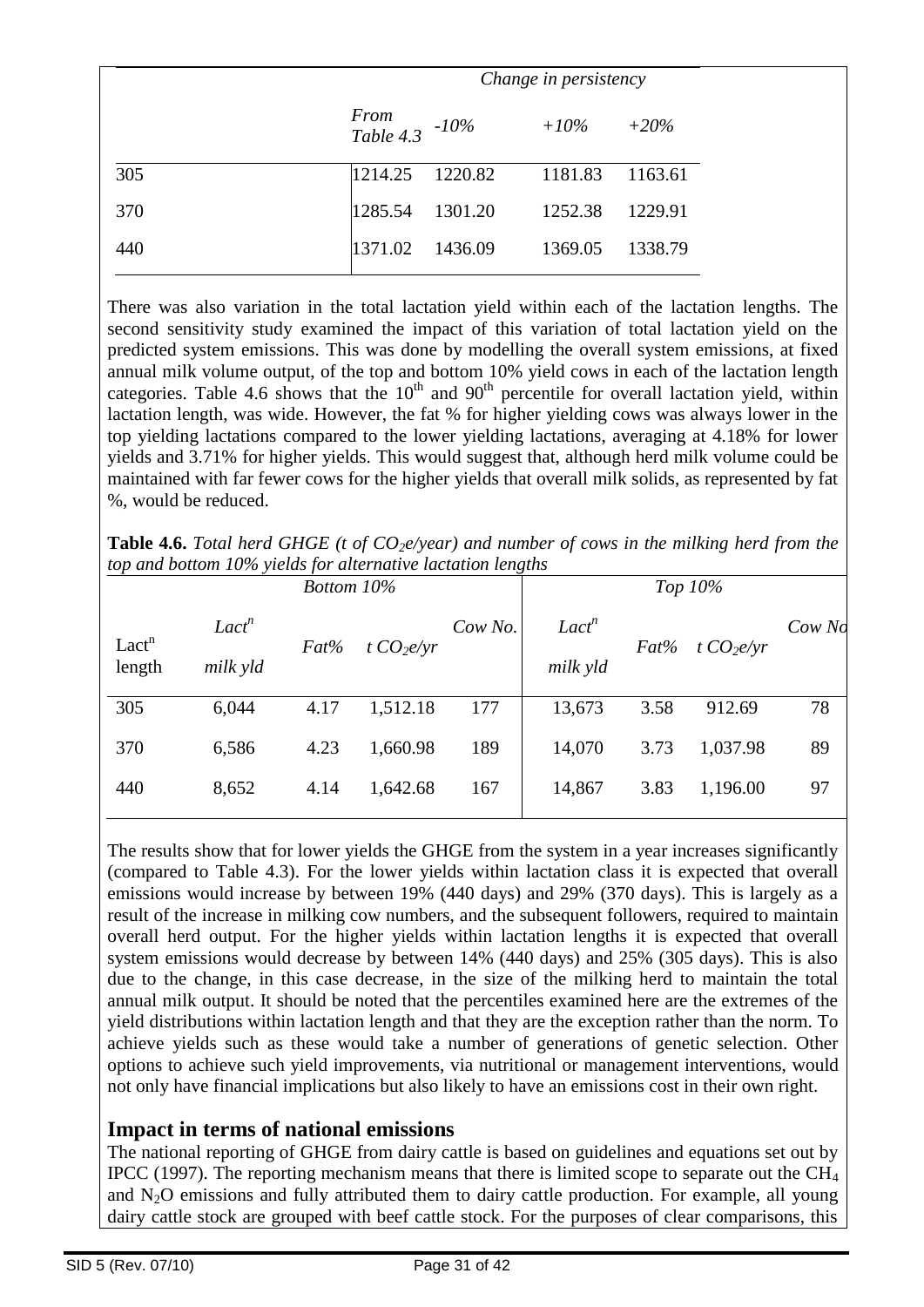section will focus on the methane due to enteric fermentation and manure in milking dairy cows only.

Emissions are calculated from animal population data (Table 4.7) collected in the June Agricultural Census and published in Defra (2009) and the appropriate emission factors (Table 4.8). The dairy cattle emission factors are estimated following the IPCC Tier 2 procedure (IPCC, 1997) and vary from year to year. The base data and emission factors for cattle for 2003-2008 are given in Table 4.8.

**Table 4.7.** *Livestock population data and methane emissions factors for 2008 by animal type as used in the National GHG Inventory reporting*

| Animal type           | <b>Number</b> | Enteric methane kg | Methane from manures kg |
|-----------------------|---------------|--------------------|-------------------------|
|                       |               | $CH_4$ /head/year  | $CH_4$ /head/year       |
| Dairy Breeding        | 1,908,945     | 108.9              | 26.8                    |
| Herd                  |               |                    |                         |
| Beef and others       | 5,361,344     | 48                 | <sub>6</sub>            |
| $>1$ year old $1$     |               |                    |                         |
| Other cattle $< 1$ yr | 2,836,696     | 32.8               | 2.96                    |

<sup>1</sup> Beef and others >1 year old include dairy heifers, beef heifers, others  $>$ 2 and others 1-2 years old.

#### **Table 4.8.** *Dairy cattle methane emission factors*

|      |                     | <b>Lable 4.0.</b> Duity canne membre emission factors |                           |                    |                              |
|------|---------------------|-------------------------------------------------------|---------------------------|--------------------|------------------------------|
| Year | Average             | Average Rate                                          | Average                   | Enteric            | <i>Manure</i>                |
|      | Weight of           | of Milk                                               | Fat                       | Emission           | <b>Emission Factor</b>       |
|      | $\textit{cow (kg)}$ | Production                                            | Content                   | <i>Factor</i> (kg) | (kg CH <sub>4</sub> /head/y) |
|      |                     | (litre/d)                                             | $\frac{\gamma}{\gamma_0}$ | $CH_4$ /head/y     |                              |
| 2003 | 467                 | 18.3                                                  | 3.96                      | 94.8               | 23.3                         |
| 2004 | 495                 | 18.2                                                  | 4.00                      | 96.5               | 23.7                         |
| 2005 | 714                 | 18.8                                                  | 4.02                      | 111.6              | 27.4                         |
| 2006 | 641                 | 18.7                                                  | 4.04                      | 107.2              | 26.3                         |
| 2007 | 652                 | 19.1                                                  | 4.06                      | 109.5              | 26.9                         |
| 2008 | 644                 | 19.3                                                  | 4.06                      | 108.9              | 26.8                         |

NOTES: 46% of animals graze on good quality pasture, rest confined

Gestation period 281 days; Digestible energy 74%; Methane conversion rate 6%;

Ash content of manure 8%; Methane producing capacity of manure  $0.24 \text{ m}^3/\text{kg VS}$ 

Table 4.9 shows that the methane emissions factor (enteric fermentation and manure) does vary when recalculated for cows with different lactation lengths. The emissions factors in all scenarios studied are higher than those currently used in the UK inventory. This does not reflect a real difference in the emissions from these dairy cows but rather highlights how the different calculations and presentation methods could result in different messages in the overall GHGE from a dairy system.

The methane emissions factors for the alternative lactation lengths could be applied to the national reporting framework if the total numbers of cows in each class of the lactation length (and/or replacement rate) was know. This highlights how inventory reporting mechanisms could be easily updated to consider a wider range of animals if more details were used, as opposed to total census numbers only.

**Table 4.9.** *Derived dairy cattle methane emission factors for cows with different lactation lengths.*

| Lact <sup>n</sup> | Weight of       | Average Rate    | Average         | Enteric            | Manure             |
|-------------------|-----------------|-----------------|-----------------|--------------------|--------------------|
| length            | cow at $I^{st}$ | of Milk         | Fat             | Emission           | Emission           |
|                   | calving         | Production      | Content         | <i>Factor</i> (kg) | <i>Factor</i> (kg) |
|                   | (kg)            | (litre/d)       | $\mathscr{C}_0$ | $CH_4$ /head/y     | $CH_4$ /head/y)    |
| <b>Base</b>       | 540             | Lact $1 = 25.2$ | 3.8             | 143.1              | 29.4               |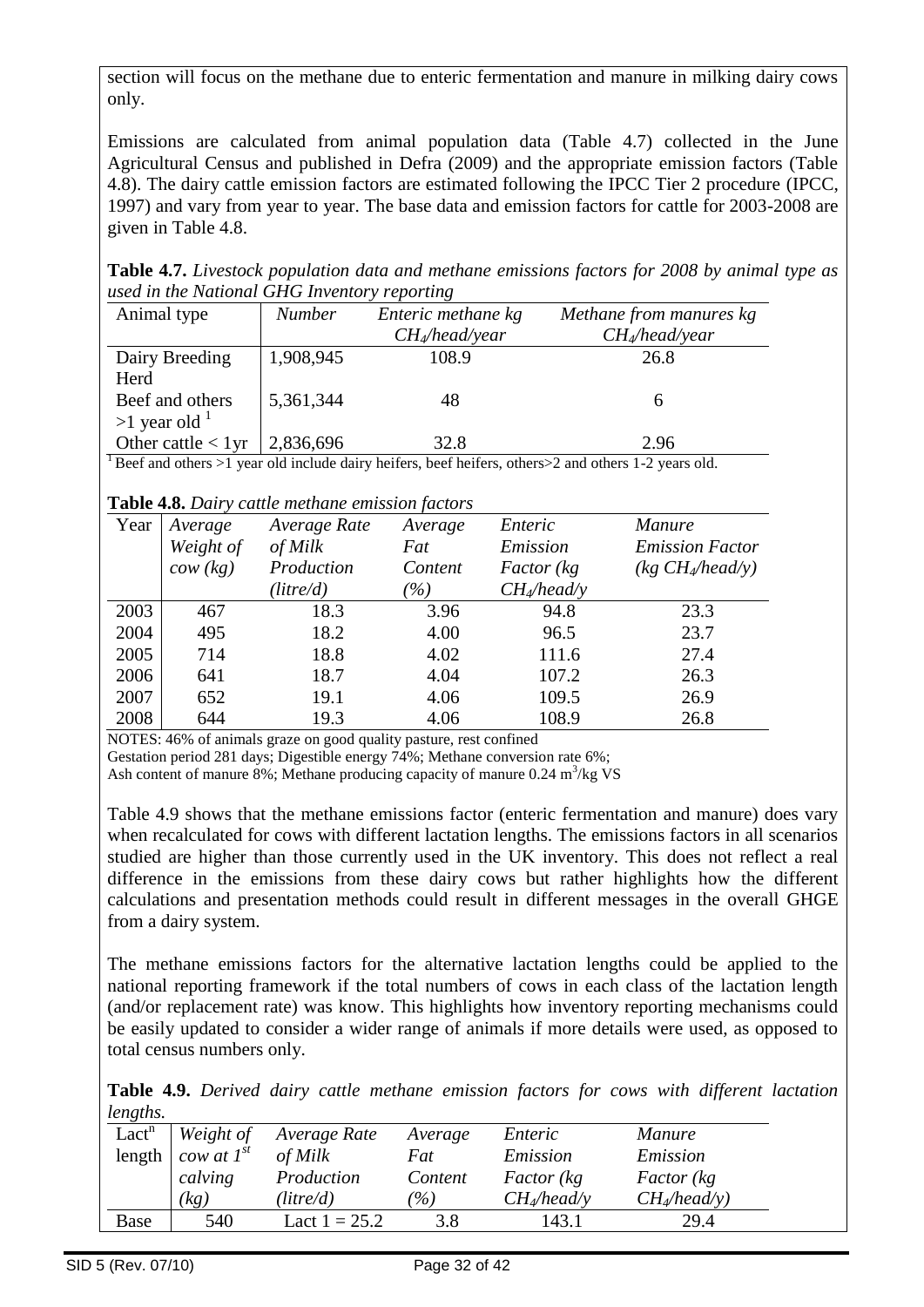|     |     | Lact $2 = 28.0$<br>Lact $3+ = 29.2$ |      |       |      |  |
|-----|-----|-------------------------------------|------|-------|------|--|
| 305 | 540 | Lact $1 = 23.5$                     | 3.77 | 139.9 | 28.7 |  |
|     |     | Lact $2 = 27.1$<br>Lact $3+ = 28.3$ |      |       |      |  |
| 370 | 540 | Lact $1 = 23.4$                     | 3.77 | 154   | 35.2 |  |
|     |     | Lact $2 = 26.2$<br>Lact $3+ = 27.3$ |      |       |      |  |
| 440 | 540 | Lact $1 = 23.3$                     | 3.8  | 172.1 | 43   |  |
|     |     | Lact $2 = 26.1$                     |      |       |      |  |
|     |     | Lact $3+ = 27.3$                    |      |       |      |  |

Table 4.10 describes the proportion of milk recorded cows that could be assigned to the 3 different lactation lengths based on the number of milk recorded cows. To allow for a fair comparison the total volume of methane produced under a methodology akin to the current inventory was calculated based on the emissions factors estimated from the base scenario in this study, as opposed to values currently used in the national inventory reporting. Assuming the base scenario, when cows were not subdivided into different lactation lengths the overall methane emissions from the milking (breeding) dairy herd was 329 Gt CH<sub>4</sub> per annum. The proportions of the cows in each lactation class were based on the numbers of milk recorded cows in each lactation length class. Assuming that the proportion of milk recorded cows in each lactation length is representative of the entire milking herd then the methane emissions attributable to the milking herd would be estimated to be  $365$  Gt CH<sub>4</sub> per annum,  $11\%$  higher than the estimate when cows are not subdivided by lactation length. The impact of increasing the proportion of cows in shorter/longer lactations was also shown to affect the estimation of GHGE. Such an approach could help to highlight how inventory methodologies could be adapted to present estimates of emissions on a finer, and more accurate, level.

| 1015                                               | Number of cows     | Enteric ferment <sup>n</sup><br>$(Gt CH_{4}/y)$ | Manure<br>(Gt)<br>$CH_4(y)$ |
|----------------------------------------------------|--------------------|-------------------------------------------------|-----------------------------|
| lactation<br>length<br>Base<br>(no<br>information) | 1,908,945          | 273.17                                          | 56.12                       |
| 2008 (cows split into lactation                    | $305d = 645,274$   | 90.27                                           | 18.52                       |
| $lengths^2$                                        | $370d = 613,385$   | 94.46                                           | 21.59                       |
|                                                    | $440d = 650,286$   | 111.91                                          | 27.96                       |
|                                                    |                    | 296.65                                          | 68.07                       |
| Increasing proportion in shorter                   | $305d = 1,095,925$ | 153.32                                          | 31.45                       |
| lactations by 10%                                  | $370d = 441,468$   | 67.99                                           | 15.54                       |
|                                                    | $440d = 371,552$   | 63.94                                           | <u>15.98</u>                |
|                                                    |                    | 285.25                                          | 62.97                       |
| Increasing proportion in longer                    | $305d = 202303$    | 28.30                                           | 5.81                        |
| lactations by 10%                                  | $370d = 1294944$   | 199.42                                          | 45.58                       |
|                                                    | $440d = 411697$    | 70.85                                           | 17.70                       |
|                                                    |                    | 298.58                                          | 69.09                       |

**Table 4.10.** Derived dairy cattle methane emission factors for cows with different lactation lengths.

 $305d =$  less then 345d;  $370d = 346d - 405d$ ;  $440 =$  greater than 406d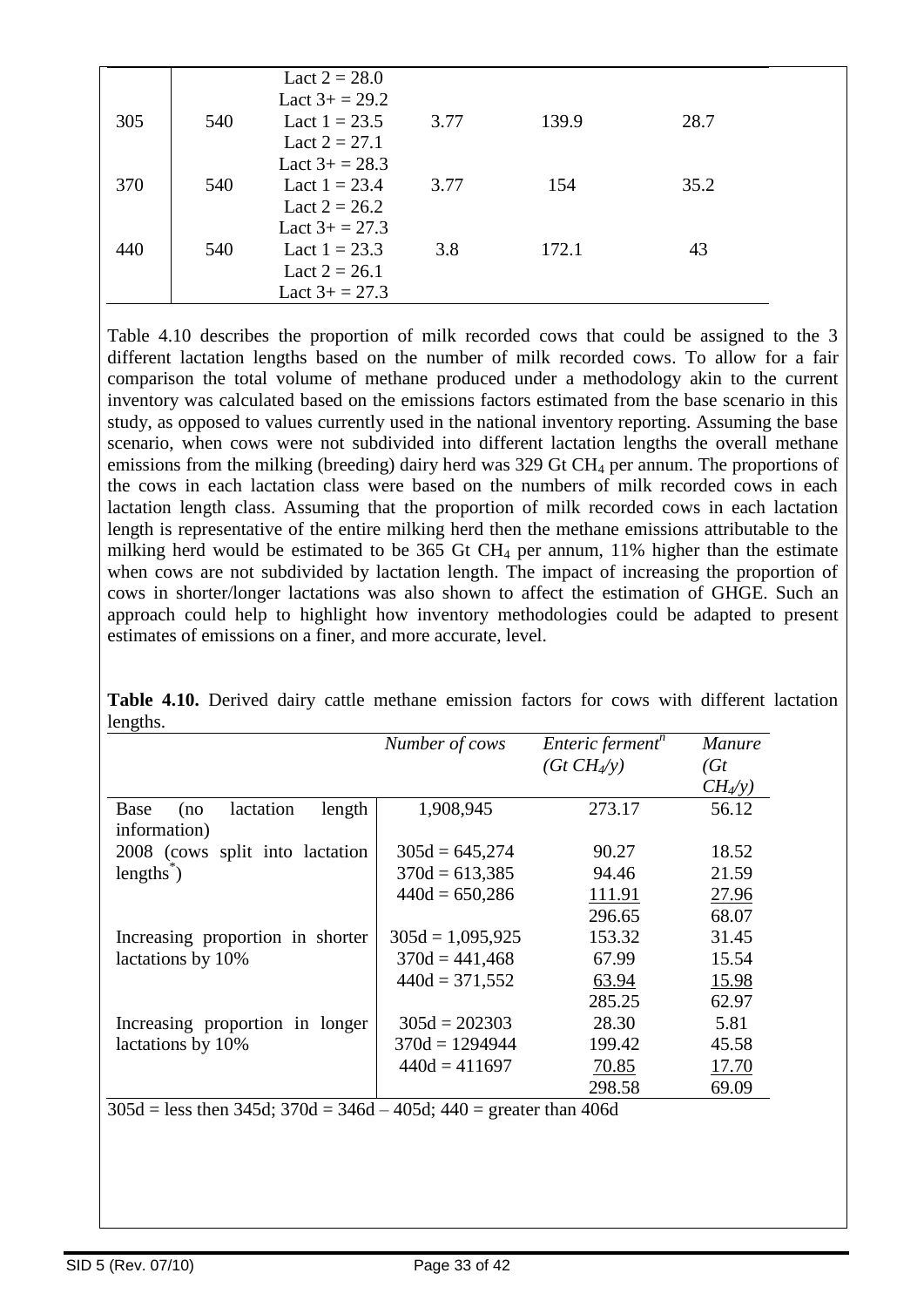# **Objective 6.**

*Examine research and industry data into extended lactations to identify any negative impacts that they might have on other aspects of milk production e.g. seasonality payments, lower milk price due to higher somatic cell counts*.

A number of aspects of extended lactations which could be viewed as having negative impacts have been mentioned by several authors. These are discussed here.

#### *Milk composition*

There was a link found between lower daily milk yields and higher fat and protein content. This was not a new piece of information since the pattern of fat and protein proportion during lactation has been known for a long time. This relationship was illustrated in Figure 1.2 showing an initial fall followed by a continual rise as lactation progressed. Our analysis of test-day yields showed that there was a linear relationship between milk yield and fat % ( $F% = 4.925 - 0.0372$  MY) and this is reflected in Figure 1.2 (from Kolver *et al.*, 2007) when falling milk yield was halted at turnout and fat% dropped for a while. The extended  $-$ lactation period ( $> 12$  mo into lactation) was characterised by falling milk production, the rate depending on persistency of the lactation, and so was also characterised by increasing fat and protein %. In situations where payment for milk was based on one or both of these measures then there may be a negative effect on profitability depending on the particular penalties imposed. However, the overall effect of using extended lactations on fat% was small, as shown in Table 4.1.

#### *Somatic cell count*

Log somatic cell count values show a very similar pattern throughout lactation to that of fat and protein %. Appendix 3, Figure 4.7 demonstrated an initial fall followed by a rise from about day 60 of lactation. This rise continued until the end of lactation. Once again payments based on somatic cell count may have an effect on the profitability of milk production but the overall effect is likely to be small, since the rise in SCC in late lactation is not a major contributor over the total length of the lactation. Bertilsson *et al.* (1997) suggested that this rise was not due to an increase in mastitis but the normal erosion of mammary cells as lactation progressed.

#### *Casein content*

Sorensen *et al.* (2008) commented on the reduced casein content of late-lactation milk from cows with lower milk yields. A higher casein content is required for successful processing of the milk into cheese, fermented products, heat-treated products and cream liqueurs. This effect was not found from more persistent lactations and so was not associated with higher-yielding animals.

#### *Saltier taste*

The Swedish work reviewed earlier suggested that there was a slightly saltier taste associated with milk produced from very low daily yields. This is unlikely to become a major negative factor since dilution of this milk by that from all other parts of the lactation in the bulk tank will make it undetectable.

#### **Gaps in knowledge**

Although this research project has used a considerable amount of information associated with extended lactations very little of it has come from commercial UK herds managed to achieve 18 month calving intervals. In this sense there are huge knowledge gaps on the use of extended lactations. However, persistency is a key feature of extended lactations and all animals evaluated as part of the national genetic evaluations could have a persistency EBV. Critical features of extended lactations that need more research include fertility and longevity of cows involved in extended lactations, particularly if the move towards higher milk yields is seen as the way to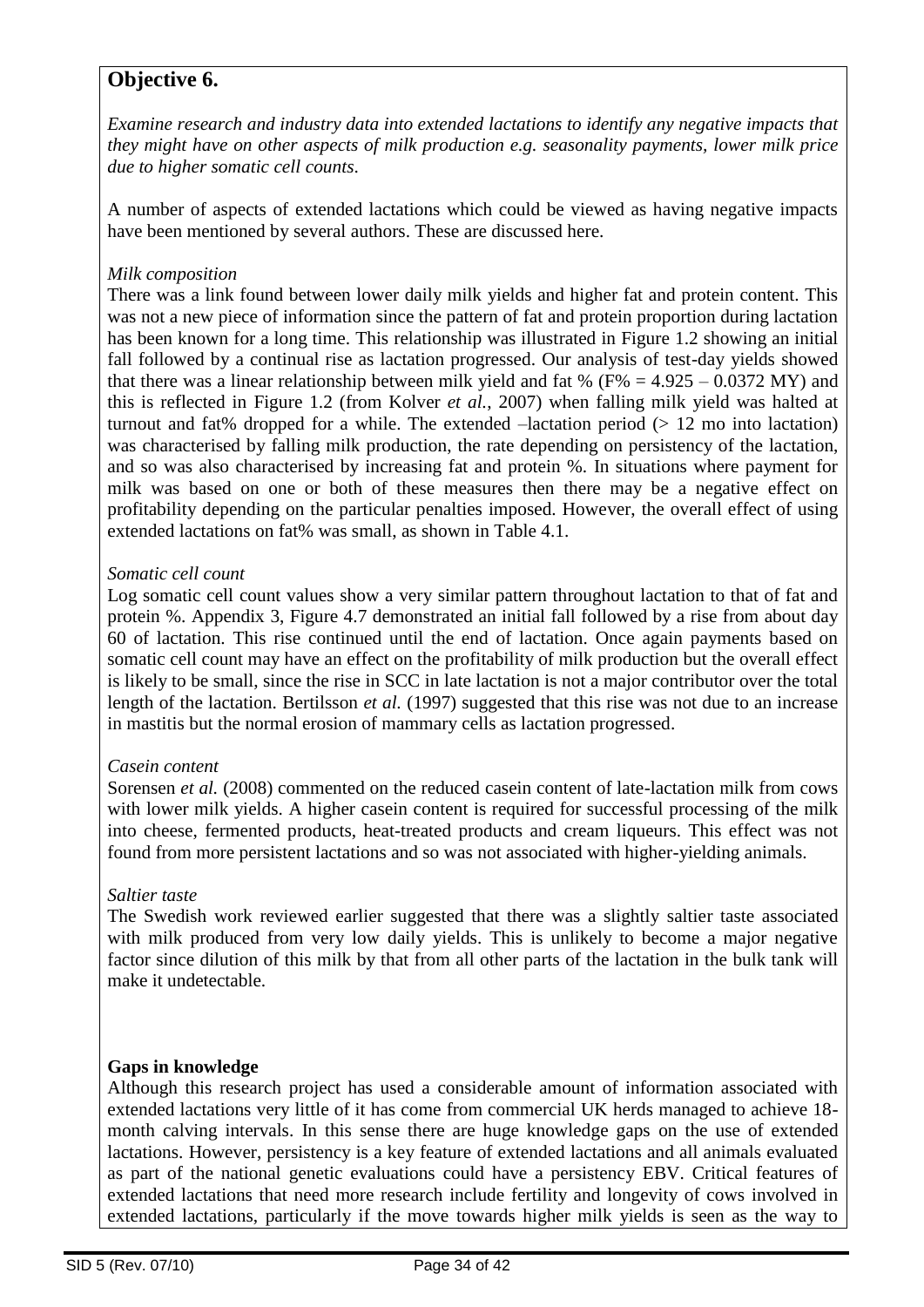reduce GHGE from the dairy sector. The combination of higher yields and longer lactations will highlight conception rate as a more critical fertility trait, rather than calving interval. By removing the imperative to get cows back into calf as soon as possible after calving then culling for poor fertility may be reduced and so longevity may increase.

An economic assessment of extended lactations based on real UK data is also required so that producers have some idea of the real costs of moving to extended lactations. This assessment will need to take into account the effects of different levels of milk yield and persistency.

### **Final discussion and conclusions**

The objective of this research was to see if the use of extended lactations in the UK dairy industry would lead to a reduction in greenhouse gas emissions and also have any negative effects which may need to be considered. The approach to this project was to use a model of the "average" UK dairy farm and to investigate the GHGE changes likely under a range of extended lactation scenarios, the inputs to the model being based on a review of the literature and an analysis of records from UK dairy farms. This is the first time that extended lactations have been investigated as a means of reducing GHGE.

The starting point to discuss the results is Table 4.2 which compares the GHGE from the current "PLI" base herd and herds having 305-d, 370-d and 440-d lactations, all having lactations characteristics based on results from analysing performance recorded herds. This comparison suggested that a herd based on extended lactations (440-d lactation length) would have increased GHGE compared to the other 3 scenarios, some 14% more than the base scenario. These comparisons were made on the basis that the current annual milk yield, fertility and longevity within the herd were maintained. The extended lactation scenario resulted in a larger dairy herd and fewer followers but the reduced emissions from the followers were far outweighed by the increase in emissions from the milking herd. The increase in cow numbers was due to the constraint that milk output should remain the same. Since milk yield in the last 6 months of the extended lactation was relatively low, compared to the first 12 months, then more cows are required to maintain annual output. These extra cows contribute to the increased GHGE and the milk produced during the last 6 months of an extended lactation is the least efficient production, in terms of GHGE.

Alternative scenarios were investigated to see how GHGE changed with a change in lactation persistency or a shift in the lactation curve. Improving persistency by 10 or 20% resulted in reduced GHGE but this reduction was not enough to bring the extended lactation emissions back to the base scenario levels (Table 4.4). If herds using extended lactations reached the level of performance in the top 10% of herds then their GHGE would be the same as the current base herd scenario. The level of milk yield in such herds was 14,867 kg per lactation and cow numbers were reduced from 127 to 97 in such a scenario.

Several authors suggested that the use of extended lactations may lead to greater longevity in dairy cows. Greater longevity would be reflected in lower replacement rates so alternative scenarios were modelled looking at a range of replacement rates (Table 4.3). Reduced replacement rates resulted in lower levels of GHGE but the change was relatively small and herds using extended lactations would still have higher levels of GHGE than the current base scenario.

The current research has found that a change from the current lactation length to an extended lactation of ~450 days is unlikely to lead to a reduction in GHGE. Both improved persistency and longevity do have an effect to reduce GHGE in longer lactations but their ability to make substantial inroads into GHGE is small. The modelling work carried out in this study indicates that increased milk yield is the most likely method by which GHGE can be reduced for any given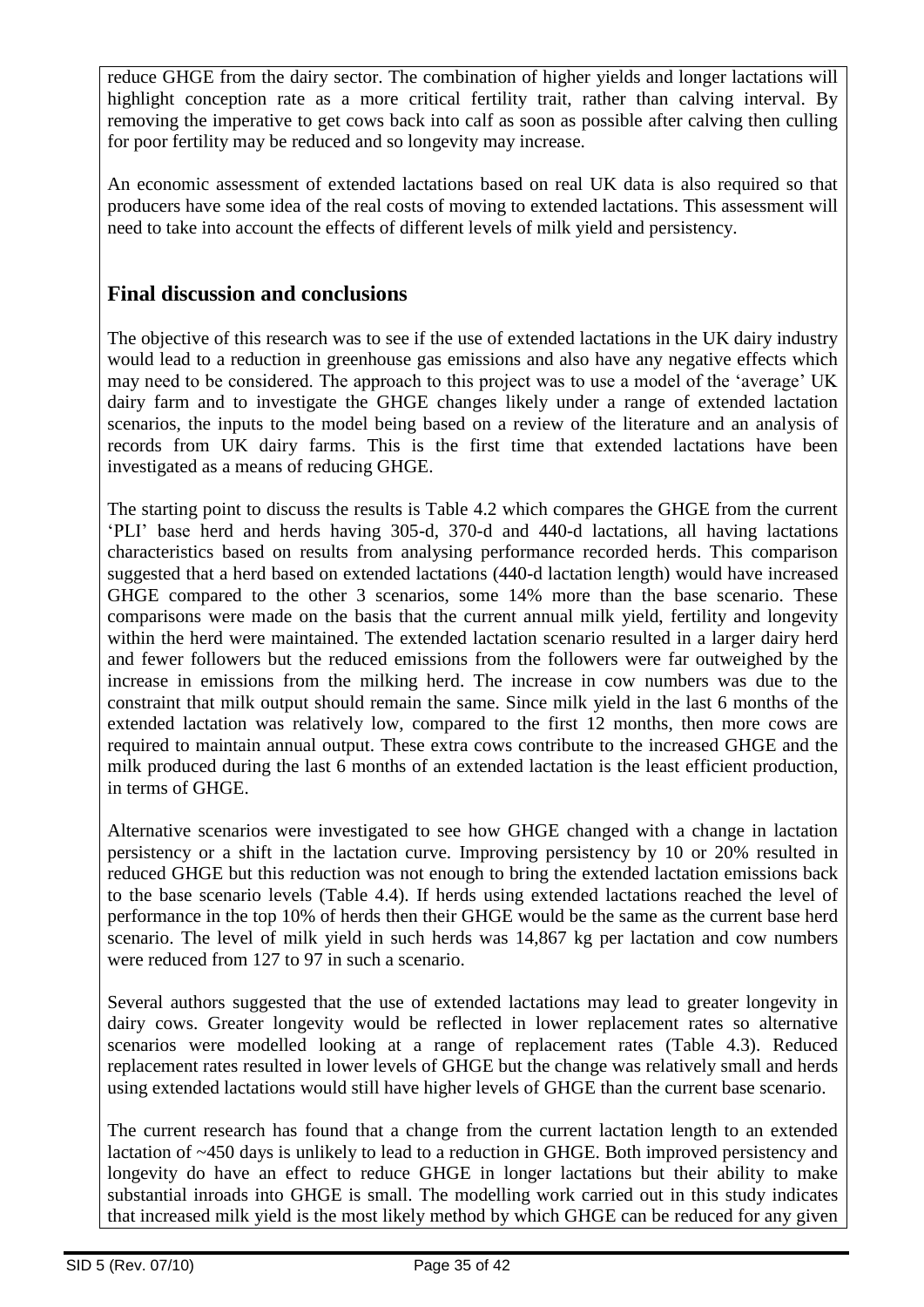level of output from the UK dairy herd. Substantial increases in yield have been achieved over recent years and this has been linked to reduced fertility and longer lactations. Recent studies have shown that continuing reduced fertility as milk yield increase is not inevitable and UK, Ireland and USA have all demonstrated a halt to declining fertility in recent years, by positive selection for increased fertility. Selection for higher yields will result in reduced persistency unless a positive move to select for increased persistency is incorporated in selection programmes. This may be achieved using the parameters already calculated as part of the national genetic evaluation process or by using parameters such as the relative rate of cell death which arise from applying a biological model to lactation analysis. Increased yields could also be achieved by moving to three-times-per-day milking.

Although the prime objective of this project was to estimate the effect of moving to extended lactations on GHGE from the UK dairy herd there are a number of other interesting side-effects from extended lactations. These include the possibility of using a more welfare-friendly system having improved animal health, less culling from health and fertility related problems and hence greater longevity, and the possibility of no loss in economic returns. Of course all these aspects require more research but they may prove to be useful incentives for future research on extended lactations.

All the project objectives have been met.

### **References**

Albarran-Portillo, B. 2007. The application of a biological model of lactation to study the characteristics of lactation curves in dairy cows. *PhD Thesis, University of London.*

Albarrán-Portillo, B and Pollott, G. E. 2008. Genetic parameters derived from using a biological model of lactation on records of commercial dairy cows. *Journal of Dairy Science* **91**: 3639- 3648.

Allore, H. G. and Erb, H. N. 2000. Simulated effects on dairy cattle health of extending the voluntary waiting period with recombinant bovine somatotrophin. *Preventative Veterinary Medicine* **46**: 29-50.

Arbel, R., Bigun, Y., Ezra, E., Sturman, H. and Holjman, D. 2000. The effect of extended calving intervals in high lactating cows on milk production and profitability. *Journal of Dairy Science* **84**:600-608.

Audlist, M. J., O"Brien, G., Cole, D., Macmillan, K. L. and Grainger, C. 2007. Effects of varying lactation length on milk production capacity of cows in pasture-based dairying systems. *Journal of Dairy Science* **90**:3234-3241

Auran, T. 1974. Studies on monthly and cumulative monthly milk yield records. III The effect of calving interval and stage in pregnancy. *Acta Agricultura Scandinavica* **24**: 339-348.

Banos, G. Brotherstone, S. and Coffey, M. P. 2005. Genetic Profile of Total Body Energy Content of Holstein Cows in the First Three Lactations. *Journal of Dairy Science* **88**: 2616-2623.

Batra, T. R. Lin, C. Y. McAllister, A. J. Lee, A. J. Roy, G. L. Vesely, J. A. Wauthy, J. M. and Winter, K. A. 1987. Multitrait estimation of genetic-parameters of lactation curves in Holstein heifers. *Journal of Dairy Science* **70**: 2105-2111.

Baumann, D. E. 1992. Bovine somatotrophin: review of an emerging animal technology. *Journal of Dairy Science* **75**:3432-3451.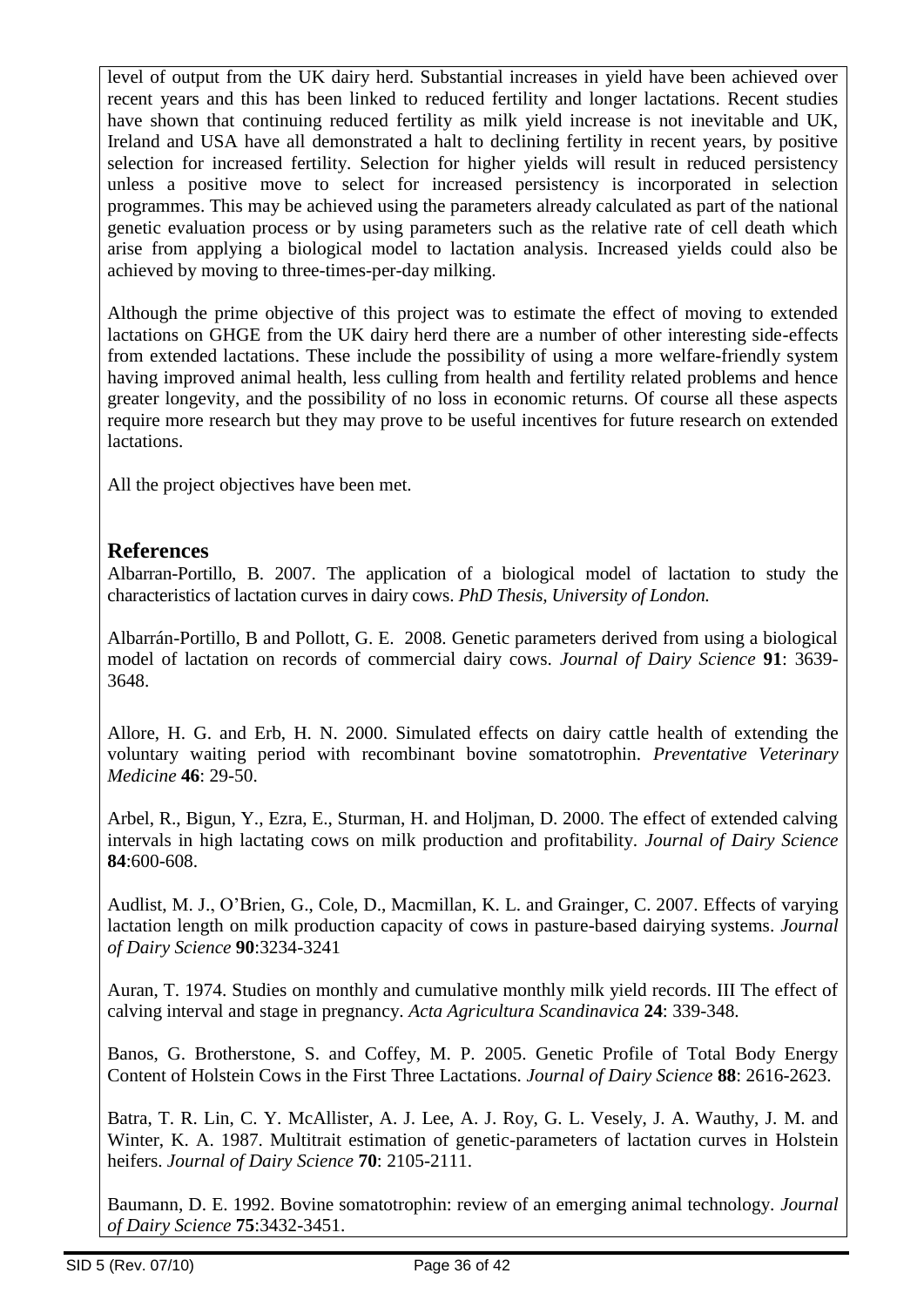Bauman, D. E. and Vernon, R. G., 1993. Effects of exogenous somatotrophin on lactation. *Annual Review of Nutrition* **13**, 437-461.

Ben Gara, A. Rekik, B. and Bouallegue, M. 2006. Genetic parameters and evaluation of the Tunisian dairy cattle population for milk yield by Bayesian and BLUP analyses. *Livestock Science* **100**: 142-149.

Bertilsson, J., Berglund, B., Ratnayake, G., Svennersten-Sjaunja, K. and Wiktorsson, H. 1997. Optimising lactation cycles for the high-yielding dairy cow. A European perspective. *Livestock Production Science* **50**:5-13.

Borman, J. M, Macmillan, K. L. and Fahey, J. 2004. The potential for extended lactations in Victorian dairying: a review. *Australian Journal of Experimental Agriculture* **44**:507-519.

Buckley, F. O'Sullivan, K. Mee, J. F. Evans, R. D. and Dillon, P. 2003. Relationships among milk yield, body condition, cow weight, and reproduction in spring-calved Holstein-Friesians. *Journal of Dairy Science* **86**: 2308-2319.

Campos, M. S., Wilcox, C. J., Becerril, C. M. and Diz, A. 1994. Genetic parameters for yield and reproductive traits of Holstein and Jersey cattle in Florida. *Journal of Dairy Science* **77**: 867-873.

Chalupa, W. and Galligan, D.T., 1989. Nutritional implications of somatotropin for lactating cows. *Journal of Dairy Science* **72**: 2510-2524.

Chilliard, Y., 1988. Long-term effects of recombinant bovine somatotropin (rbST) on dairy cow performances. *Annales de Zootechnique* **37**: 159-180.

Choudrie, S.L., Jackson, J., Watterson, J.D., Murrells, T., Passant, N., Thomson, A., Cardenas, L., Leech, A., Mobbs, D.C., and Thistlewaite, G. 2010. *UK greenhouse gas inventory 1990-2008: Annual report for submission under the framework convention on climate change* AEA, Technology, Dicot, Oxfordshire, UK. Available at:

[http://www.airquality.co.uk/reports/cat07/1005070919\\_ukghgi-90-](http://www.airquality.co.uk/reports/cat07/1005070919_ukghgi-90-08_main_chapters_Issue3_Final.pdf) [08\\_main\\_chapters\\_Issue3\\_Final.pdf](http://www.airquality.co.uk/reports/cat07/1005070919_ukghgi-90-08_main_chapters_Issue3_Final.pdf)

Defra 2009 *Agriculture in the UK 2007.* The Stationery Office, London.

De Haan, C., Steinfeld, H. and Blackburn, H. 1997. *Livestock and the environment: finding the balance.* FAO; Rome.

Dekkers, J. C. M. Ten Hag, J. H. and Weersink, A. 1998. Economic aspects of persistency of lactation in dairy cattle. *Livestock Production Science.* **53**: 237-252.

Dematawewa, C. M. D., Pearson, R. E. and VanRaden, P. M. 2007. Modeling extended lactations of Holsteins. *Journal of Dairy Science* **90**:3924-3936.

Dhaliwal, G. S. Murray, R. D. and Dobson, H. 1996. Effects of milk yield, and calving to first service interval, in determining herd fertility in dairy cows. *Animal Reproduction Science* **41**: 109-117.

De Vries, M. J. and Veerkamp, R. F. 2000. Energy balance of dairy cattle in relation to milk production variables and fertility. *[Journal of Dairy Science](http://www.sciencedirect.com/science/journal/00220302)* **83**:62-69

De Vries, A. 2006. Economic value of pregnancy in dairy cattle. *Journal of Dairy Science*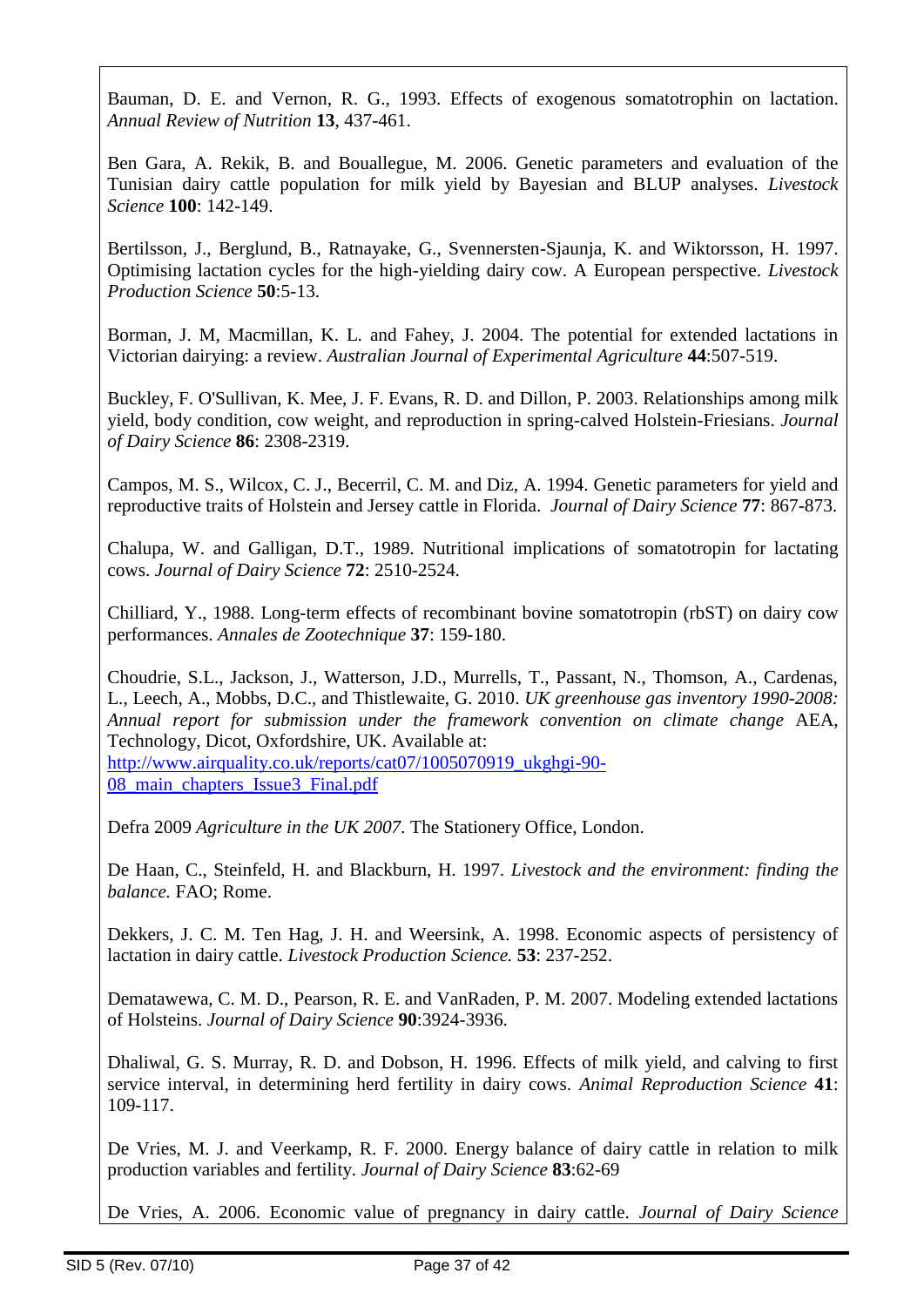**89**:3876-3885.

Erb, R. E., Goodwin, M. M., Morrison, R. A. and Shaw, A. O. 1952. Lactation studies. I. Effect of gestation. *Journal of Dairy Science* **35**: 224-233.

Evans, R. D. Wallace, M. Garrick, D. J. Dillon, P. Berry, D. P. and Olori, V. 2006. Effects of calving age, breed fraction and month of calving on calving interval and survival across parities in Irish spring-calving dairy cows. *Livestock Science* **100**:216-230.

Farhangfar, H. 2002. *A phenotypic and genetic study of lactation traits in Iranian Holstein cows.* PhD Thesis. University of Newcastle upon Tyne, UK.

Ferguson, J. D. 1989. Interactions between milk yield and reproduction in dairy cows. In: *Meeting the Challenges of a New Technology*. Monsanto Technical Symposium Precedings. Cornell Nutrition Conference for Feed Manufacturers, Animal Science Division, Monsanto Agriculture, St. Louis, MO, pp. 35-44.

Fulkerson, W., Wilkins, J., Dobos, R. C., Hough G. M., Goddard, M. E. and Davison, T. 2001. Reproductive performance in Holstein-Friesian cows in relation to genetic merit and level of feeding when grazing pasture. *Animal Science.* **73**: 397-406.

Funk, D. A., Freeman, A. E. and Berger, P. J. 1987. Effects of previous days open, previous days dry and present days open on lactation yield. *Journal of Dairy Science* **70**:2366-2373.

Gengler, N. 1995. *Use of mixed models to appreciate the persistency of yields during the lactation of milk yield.* Faculte Universitaire des Sciences Agronomiques de Gembloux. Communaute Francaise de Belgique. Ph.D. Thesis.

Gilmour, A.R., Gogel, B.J., Cullis, B.R., and Thompson, R. 2009. *ASReml User Guide Release 3.0.* VSN International Ltd, Hemel Hempstead, HP1 1ES, UK [www.vsni.co.uk](http://www.vsni.co.uk/)

Grossman, M., and W. J. Koops. 2003. Modeling extended lactation curves of dairy cattle: A biological basis for the multiphasic approach. *Journal of Dairy Science* **86**:988–998.

Haile-Mariam, M. and Goddard, M. E. 2008. Genetic and phenotypic parameters of lactations longer than 305 days (extended lactations). *Animal* **2**:325-335.

Haile-Mariam, M. Bowman, P. J. and Goddard, M. E. 2003. Genetic and environmental relationship among calving interval, survival, persistency of milk yield and somatic cell count in dairy cattle. *Livestock Production Science.* **80**: 189-200.

Harrison, D. S., Meadows, C. E., Boyd, L. J., and Britt, J. H. 1974. Effects of interval to first service on reproduction, lactation and culling in dairy cows. *Journal of Dairy Science* **57**:628. (Abstr.)

Holman, F. J., Shumway, C. R., Blake, R. W., Schwart, R. B. and Sudweeks, E. M. 1984. Economic value of days open for Holstein cows of alternative milk yields with varying calving intervals. *Journal of Dairy Science* **67**:636-643.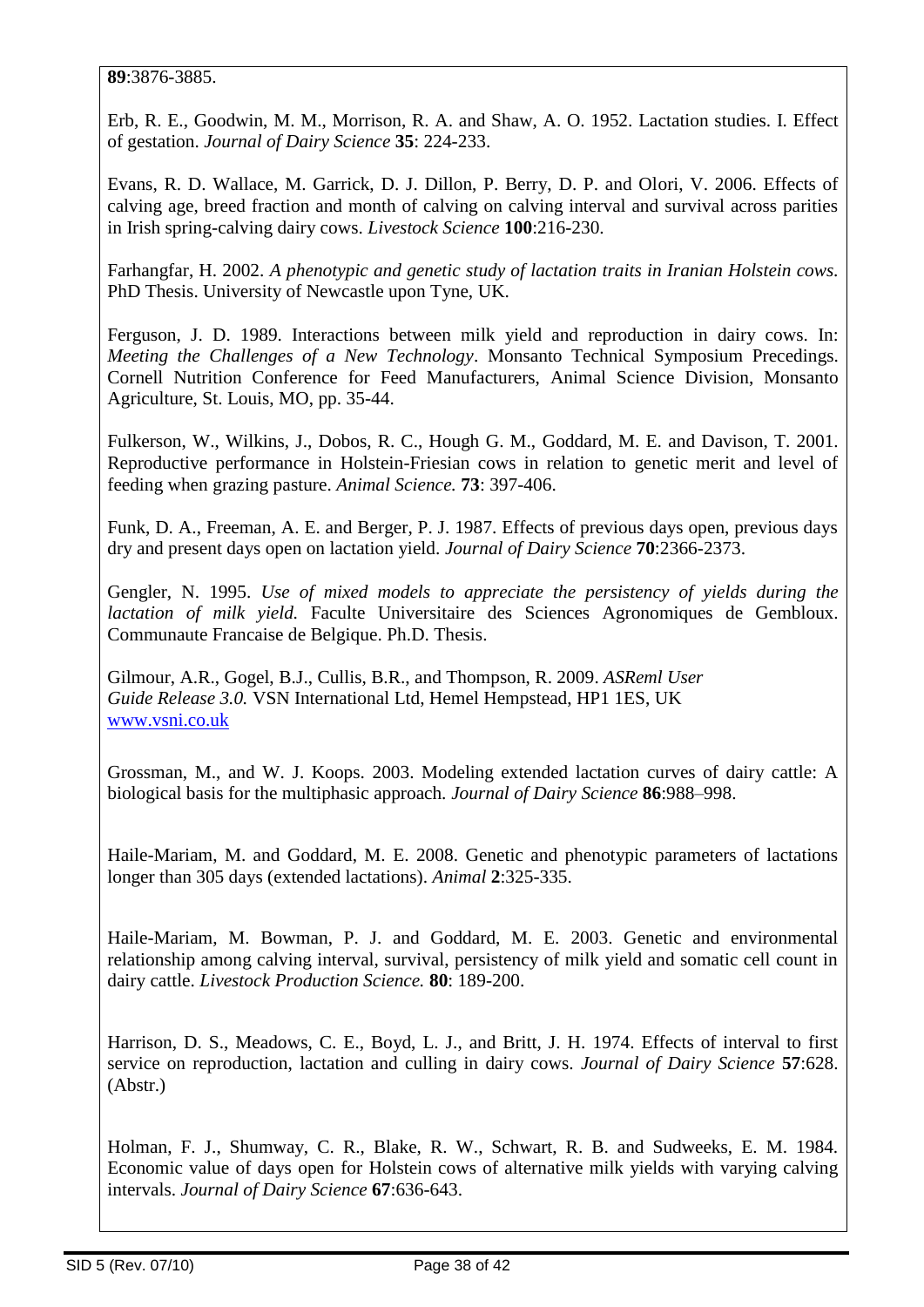Hopkins, A .and Lobley, M. 2009. *A Scientific Review of the Impact of UK Ruminant Livestock on Greenhouse Gas Emissions*. University of Exeter Centre for Rural Policy Research Report No 27. pp 34-35.

IPCC. 1997. IPCC *Revised 1996 Guidelines for National Greenhouse Gas Inventories, Volume 3, Greenhouse Gas Inventory Reference Manual, IPCC.* WGI Technical Support Unit, Hadley Centre, Meteorological Office, Bracknell, UK.

IPCC. 2006. *2006 Guidelines for national greenhouse gas inventories* The Intergovernmental Panel on Climate Change Available at:<http://www.ipcc-nggip.iges.or.jp/public/2006gl/vol4.html>

Jamrozik, J., Jansen, G., Schaeffer, L. R. and Liu, Z. 1998. Analysis of persistency of lactation calculated from a random regression test day model. *INTERBULL Bulletin No. 16,* 43.

Kadarmideen, H. N. Thompson, R. Coffey, M. P. and Kossaibati, M. A. 2003. Genetic parameters and evaluations from single- and multiple-trait analysis of dairy cow fertility and milk production. *Livestock Production Science*. **81**: 183-195.

Kelm, S. C. Freeman, A. E. and NC-2 Technical Committee. 2000. Direct and correlated responses to selection for milk yield: results and conclusions of Regional Project NC-2, "Improvement of Dairy Cattle through Breeding, with Emphasis on Selection". *Journal of Dairy Science* **83**: 2721-2732.

Knight, C. H. 2008. Extended lactation in dairy cows: could it work for European dairy farmers? In: *Fertility in dairy cows: bridging the gaps* (Eds. M. D. Royal, N. C. Friggens and R. F. Smith). BSAS, Edinburgh, UK.

Knight, C. H. Peaker, M. and Wilde, C. J. 1998. Local control of mammary development and function. *Reviews of Reproduction*. **3**: 104-112.

Knight, C. H. and Wilde, C. J. 1987. Mammary growth during lactation: implications for increasing milk yield. *Journal of Dairy Science.* **70**: 1991-2000.

Knight, C. H. and Wilde, C. J. 1993. Mammary cell changes during pregnancy and lactation. Livestock Production Science. **35**: 3-19.

Knight, C. H., Hirst, D. and Dewhurst, R. J. 1994. Milk accumulation and distribution in the bovine udder during the interval between milkings. *Journal of Dairy Research* **61**:167-177

Kolver, E. S., Roche, J. R., Burke, C. R., Kay, J. K. and Aspin, P. W. 2007. Extending lactation in pasture-based dairy cows: 1. Genotype and diet effect on milk and reproduction. *Journal of Dairy Science* **90**:5518-5530.

Lucy, M. C. 2001. ADSA Foundation Scholar Award - Reproductive loss in high-producing dairy cattle: Where will it end? *Journal of Dairy Science.* **84**: 1277-1293.

Masselin, S. Sauvant, D. Chapoutot, P. and Milan, D. 1987. Adjustment Models for the Lactation Curves. *Annales de Zootechnie*. **36**: 171-206.

Muir, B. L. 2004. *Genetic of lactation persistency and relationships with reproductive performance in Holsteins.* Ph.D. Dissertation. University of Guelph; ON, Canada.

Muir, B. L., Fatehi, J. and Schaeffer, L. R. 2004. Genetic relationships between persistency and reproductive performance in first-lactation Canadian Holsteins. *Journal of Dairy Science.* **87**: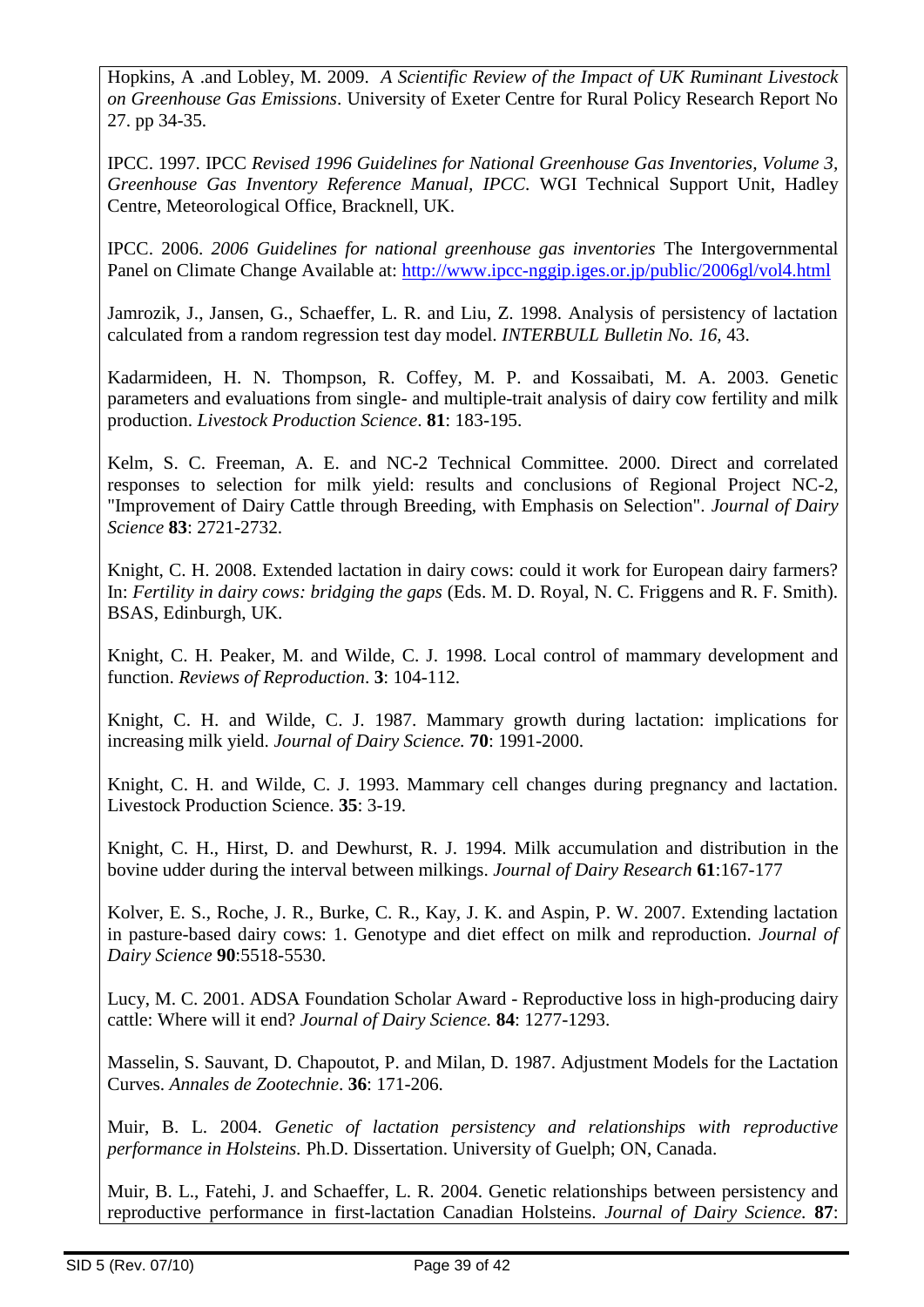#### 3029-3037.

Olori, V. E., S. Brotherstone, W.G. Hill, B.J. McGuirk. 1997. Effect of gestation stage on milk yield and composition in Holstein Friesian dairy cattle. *Livestock Production Science* **52**:167-176.

Olori, V. E., Meuwissen, T. H. E. and Veerkamp, R. F. 2002. Calving interval and survival breeding values as measure of cow fertility in a pasture-based production system with seasonal calving. *Journal of Dairy Science* **85:** 689-696.

Osterman, S. and Bertilsson, J., 2003. Extended calving interval in combination with milking two or three times per day: effects on milk production and milk composition. *Livestock Production Science* **82:**139– 149.

Osterman, S., K. Ostensson, K. Svennersten-Sjaunja, J. and Bertilsson, T. 2005. How does extended lactation in combination with different milking frequencies affect somatic cell counts in dairy cows? *Livestock Production Science* **96**:225–232.

Peel, C. J. and Bauman, D. E. 1987. Somatotropin and lactation. *Journal of Dairy Science* **70**:474-486.

Pollott, G. E. 2000. A biological approach to lactation curve analysis for milk yield. *Journal of Dairy Science* **83**: 2448-2458.

Pollott, G. E. 2004. Deconstructing milk yield and composition during lactation using biologically-based lactation models. *Journal of Dairy Science*, **87**:2375-2387.

Pollott, G. E. 2009 Genetic parameters of a biological lactation model: early lactation and secretion rate traits of dairy heifers. *Animal* **3**:1085-1093.

Pollott, G. E. and Gootwine, E. 2000. Appropriate mathematical models for describing the complete lactation of dairy sheep. *Animal Science.* **71**: 197-207.

Pollott, G. E. and Gootwine, E. 2001. A genetic analysis of complete lactation milk production in Improved Awassi sheep. *Livestock Production Science.* **71**: 37-47.

Pollott, G. E. and Coffey, M, P. 2008. The effect of genetic merit and production system on dairy cow fertility, measured using progesterone profiles and on-farm recording. *Journal of Dairy Science* **91**: 3649-3660.

PEPFAA. 2005. *Prevention of environmental pollution from agricultural activity: A code of good practice.* Available at:

<http://www.scotland.gov.uk/Publications/2005/03/20613/51384>

Pryce, J. E. Coffey, M. P. and Brotherstone, S. 2000. The genetic relationship between calving interval, body condition score and linear type and management traits in registered Holsteins. *Journal of Dairy Science.* **83**: 2664-2671.

Pryce, J. E. Coffey, M. P. Brotherstone, S. H. and Woolliams, J. A. 2002. Genetic relationships between calving interval and body condition score conditional on milk yield. *Journal of Dairy Science* **85**: 1590-1595.

Pryce, J. E. Nielsen, B. L. Veerkamp, R. F. and Simm, G. 1999. Genotype and feeding system effects and interactions for health and fertility traits in dairy cattle. *Livestock Production Science.* **57**: 193-201.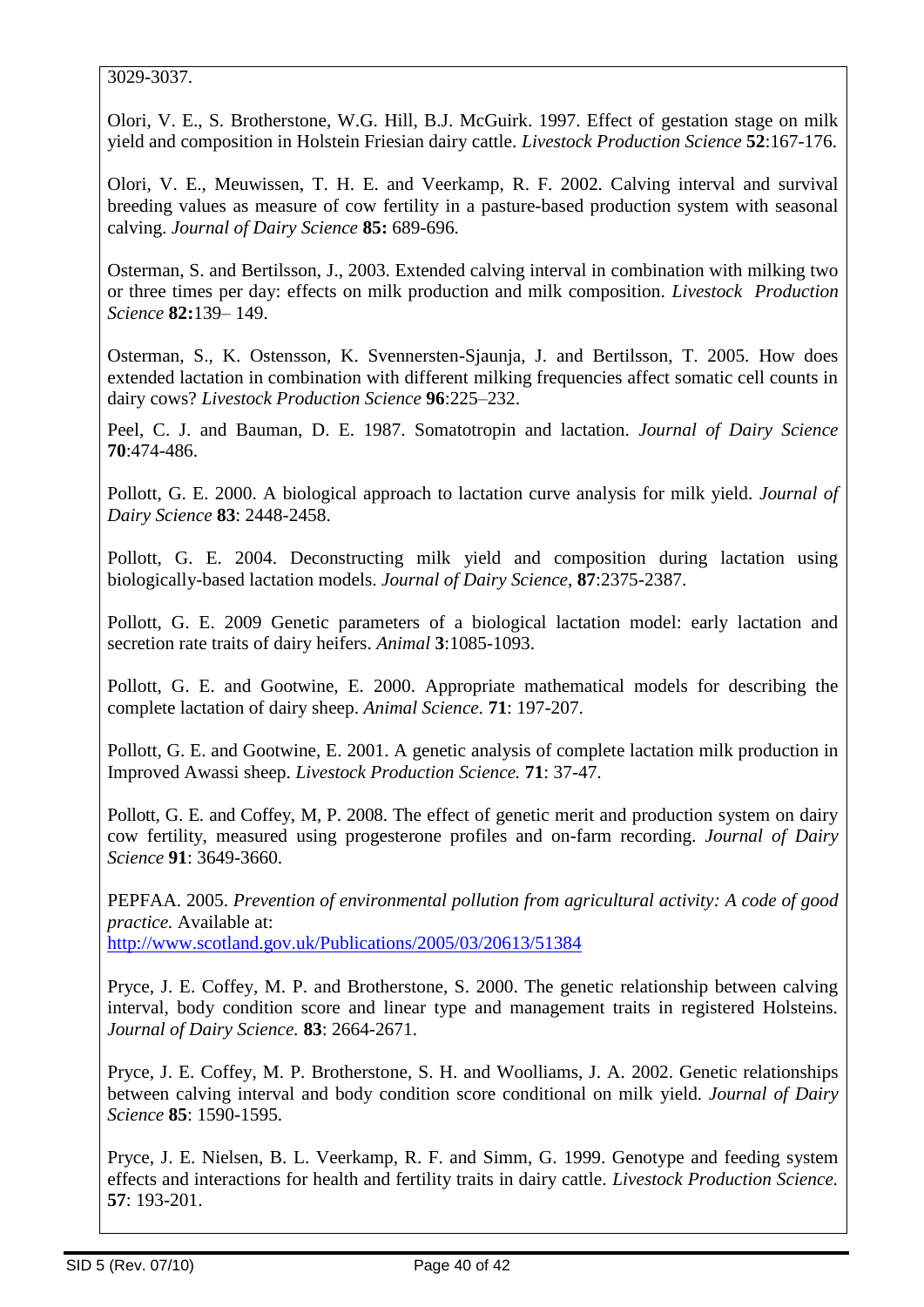Pryce, J. E. Veerkamp, R. F. Thompson, R. Hill, W. G. and Simm, G. 1997. Genetic aspects of common health disorders and measures of fertility in Holstein Friesian dairy cattle. *Animal Science*. **65**: 353-360.

Ratnayake, D. R. T. G., Berglund, B., Bertilsson, J., Forsberg, M. and Gustafsson, H. 1998. Fertility in dairy cows managed for calving intervals of 12, 15 and 18 months. *Acta Veterinaria Scandinavica* **39**:215-228.

Rehn, H., Berglund, B., Emanuelson, U., Tengroth, G. and Philipsson, J. 2000. Milk production in Swedish dairy cows managed for calving intervals of 12 and 15 months. *Acta Agriclturae Scandinavica A, Animal Science* **50**: 263–271.

Rotz, C. A., Zartman, D. L. and Crandall, K. L. 2005. Economic and environmental feasibility of a perennial cow dairy farm. *Journal of Dairy Science* **88**:3009-3019.

Russell, A. J. F. 1971. Relationship between energy intake and productivity in hill sheep. *Nutrition of hill cattle and sheep.* Proceedings of the Nutrition Society **30**: 197-204.

Safeley, L.M., Casada, M.E., Woodbury, J.W. and Roos, K.E 1992. *Global Methane Emissions from Livestock and Poultry Manure.* United States Environmental Protection Agency, EPA/4001/1-91/048.

Sargent, F. D., Lytton, V. H., and Wall, O. G. Jr. 1968. Test interval method of calculating Dairy Herd Improvement Association records. *Journal of Dairy Science* **51**:170-179.

SAS (Statistical Analysis Systems Institute). 1989. *SAS Inst., I. Release 8.2 (TS2M0).* Cary, NC, USA.

Schneider, F., Shelford, J. A., Peterson, R. G. and Fisher, L. J. 1981. Effects of early and late breeding of dairy cows on reproduction and production in current and subsequent lactation. *Journal of Dairy Science* **64**:1996–2002.

Shanks, R. D., P. J. Berger, A. E. Freeman, and F. N. Dickinson. 1981. Genetic aspects of lactation curves. *Journal of Dairy Science* **64**:1852–1860

Silvestre, A. M. Petim-Batista, F. and Colaco, J. 2005. Genetic parameter estimates of Portuguese dairy cows for milk, fat, and protein using a spline test-day model. *Journal of Dairy Science* **88**: 1225-1230.

Sorensen, A., Muir, D. D. and Knight, C. H. 2008. Extended lactation in dairy cows: effects of milking frequency, calving season and nutrition on lactation persistency and milk quality. *Journal of Dairy Research* **75**:90–97.

Stott, A. W., Coffey, M. P. and Brotherstone, S. 2005. Including lameness and mastitis in a profit index for dairy cattle. *Animal Science* **80**: 41-52.

Swalve, H. H. and Gengler, N. 1998. Genetics of lactation persistency. Pages 75–82 in: *Proceedings of the International Symposium on Metabolic Stress in Dairy Cows*. British Society of Animal Science (BSAS), EU Concerted Action Group on Genetic Improvement of Functional Traits (GIFT) und British Cattle Veterinary Assoc. (BCVA), Edinburgh, Scotland.

Van Amburg, M. E., Galton, D. M., Bauman, D. E. and Everett, R. W. 1997. Management and economics of extended calving intervals with use of bovine somatotrophin. *Livestock Production Science.* **50**: 15-28.